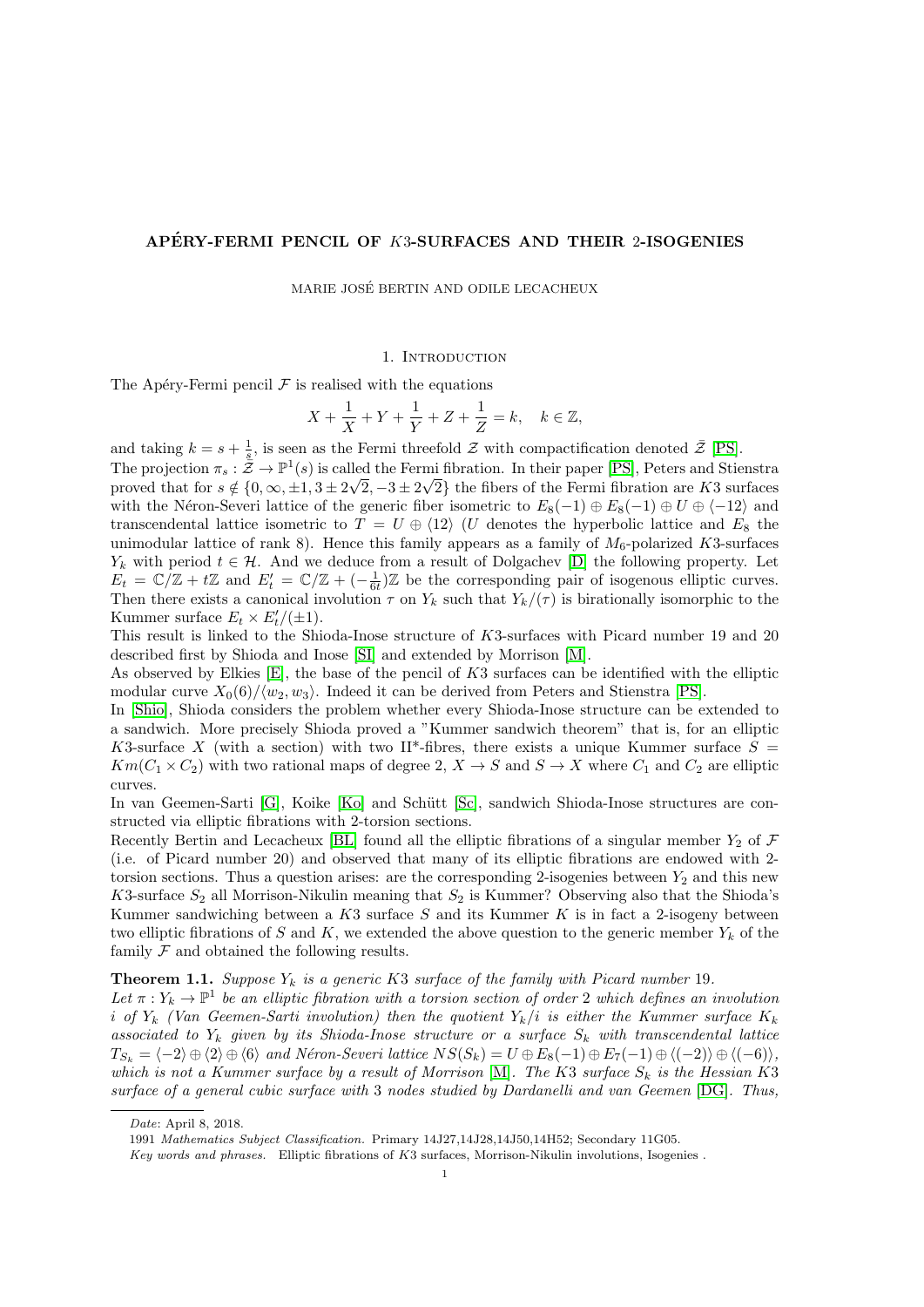$\pi$  leads to an elliptic fibration either of  $K_k$  or of  $S_k$ . Moreover there exist some genus 1 fibrations  $\theta: K_k \to \mathbb{P}^1$  without section such that their Jacobian variety satisfies  $J_{\theta}(K_k) = S_k$ .

More precisely, among the elliptic fibrations of  $Y_k$  (up to automorphisms) 12 of them have a twotorsion section. And only 7 of them possess a Morisson-Nikulin involution i such that  $Y_k/i = K_k$ .

**Theorem 1.2.** In the Apéry-Fermi pencil, the K3-surface  $Y_2$  is singular, meaning that its Picard number is 20. Moreover  $Y_2$  has many more 2-torsion sections than the generic K3 surface  $Y_k$ ; hence among its 19 Van Geemen-Sarti involutions, 13 of them are Morrison-Nikulin involutions, 5 are symplectic automorphisms of order 2 (self-involutions) and one exchanges two elliptic fibrations of  $Y_2$ .

The specializations to  $Y_2$  of the 7 Morrison-Nikulin involutions of a generic member  $Y_k$  are verified among the 13 Morrison-Nikulin involutions of  $Y_2$ , as proved in a general setting by Schütt [\[Sc\]](#page-28-7). The specializations of the 5 involutions between  $Y_k$  and the K3-surface  $S_k$  are among the 6 Van Geemen-Sarti involutions of  $Y_2$  which are not Morrison-Nikulin.

This theorem provides an example of a Kummer surface  $K_2$  defined by the product of two isogenous elliptic curves (actually the same elliptic curve of j-invariant equal to 8000), having many fibrations of genus one whose Jacobian surface is not a Kummer surface. A similar result but concerning a Kummer surface defined by two non-isogenous elliptic curves has been exhibited by Keum [\[K\]](#page-28-10).

Throughout the paper we use the following result [\[Si\]](#page-29-1). If E denotes an elliptic fibration with a 2-torsion point  $(0, 0)$ :

$$
E: y^2 = x^3 + Ax^2 + Bx,
$$

the quotient curve  $E/\langle(0, 0)\rangle$  has a Weierstrass equation of the form

$$
E/\langle (0,0) \rangle : y^2 = x^3 - 2Ax^2 + (A^2 - 4B)x.
$$

The paper is organised as follows.

In section 2 we recall the Kneser-Nishiyama method and use it to find all the 27 elliptic fibrations of a generic K3 of the family F. In section 3, using Elkies's method of "2-neighbors" [\[El\]](#page-28-11), we exhibit an elliptic parameter giving a Weierstrass equation of the elliptic fibration. The results are summarized in Table 2. Thus we obtain all the Weierstrass equations of the 12 elliptic fibrations with 2-torsion sections. Their 2-isogenous elliptic fibrations are computed in section 5 with their Mordell-Weil groups and discriminants. Section 4 recalls generalities about Nikulin involutions and Shioda-Inose structure. Section 5 is devoted to the proof of Theorem 1.1 while section 6 is concerned with the proof of Theorem 1.2.

In the last section 7, using a theorem of Boissière, Sarti and Veniani [\[BSV\]](#page-28-12), we explain why Theorem 1.2 cannot be generalised to the other singular K3 surfaces of the family.

Computations were performed using partly the computer algebra system PARI [\[PA\]](#page-28-13) and mostly the computer algebra system MAPLE and the Maple Library "Elliptic Surface Calculator" written by Kuwata [\[Ku1\]](#page-28-14).

### 2. Elliptic fibrations of the family

We refer to [\[BL\]](#page-28-8), [\[Sc-Shio\]](#page-28-15) for definitions concerning lattices, primitive embeddings, orthogonal complement of a sublattice into a lattice. We recall only what is essential for understanding this section and section 5.2.

2.1. Discriminant forms. Let L be a non-degenerate lattice. The dual lattice  $L^*$  of L is defined by

$$
L^* := \text{Hom}(L, \mathbb{Z}) = \{ x \in L \otimes \mathbb{Q} / \ b(x, y) \in \mathbb{Z} \text{ for all } y \in L \}
$$

and the discriminant group  $G_L$  by

$$
G_L := L^* / L.
$$

This group is finite if and only if  $L$  is non-degenerate. In the latter case, its order is equal to the absolute value of the lattice determinant  $\vert \det(G(e)) \vert$  for any basis e of L. A lattice L is unimodular if  $G_L$  is trivial.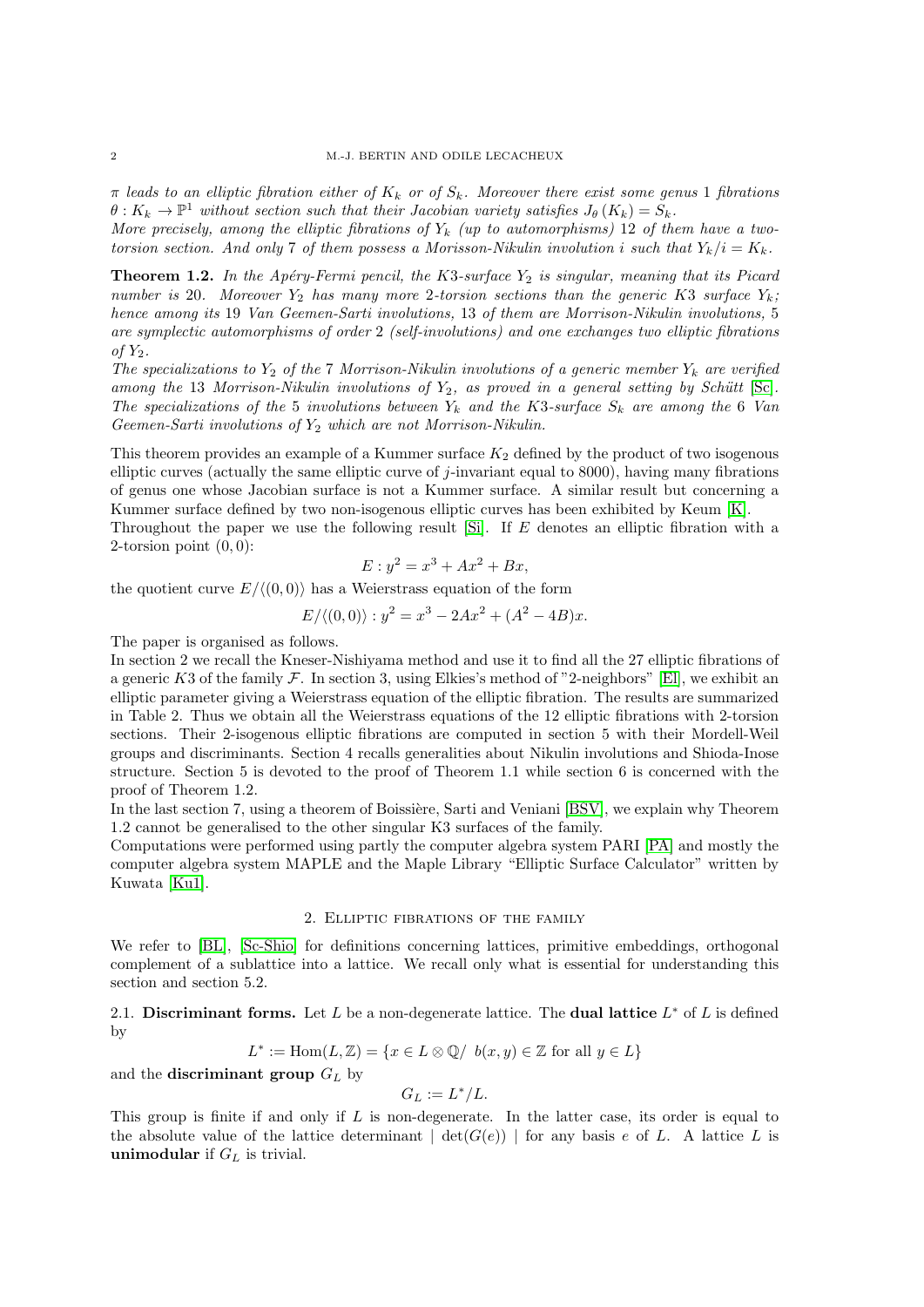Let  $G_L$  be the discriminant group of a non-degenerate lattice L. The bilinear form on L extends naturally to a Q-valued symmetric bilinear form on  $L^*$  and induces a symmetric bilinear form

$$
b_L: G_L \times G_L \to \mathbb{Q}/\mathbb{Z}.
$$

If L is even, then  $b<sub>L</sub>$  is the symmetric bilinear form associated to the quadratic form defined by

$$
\begin{array}{rcl}\n q_L: G_L & \to & \mathbb{Q}/2\mathbb{Z} \\
 q_L(x+L) & \mapsto & x^2 + 2\mathbb{Z}.\n \end{array}
$$

The latter means that  $q_L(na) = n^2 q_L(a)$  for all  $n \in \mathbb{Z}$ ,  $a \in G_L$  and  $b_L(a, a') = \frac{1}{2}(q_L(a + a') - q_L(a) - a_L(a))$  $q_L(a')$ , for all  $a, a' \in G_L$ , where  $\frac{1}{2} : \mathbb{Q}/2\mathbb{Z} \to \mathbb{Q}/\mathbb{Z}$  is the natural isomorphism. The pair  $(G_L, b_L)$ (resp.  $(G_L, q_L)$ ) is called the discriminant bilinear (resp. quadratic) form of L. The lattices  $A_n = \langle a_1, a_2, \ldots, a_n \rangle \ (n \geq 1), D_l = \langle d_1, d_2, \ldots, d_l \rangle \ (l \geq 4), E_p = \langle e_1, e_2, \ldots, e_p \rangle$  $(p = 6, 7, 8)$  defined by the following **Dynkin diagrams** are called the **root lattices**. All the vertices  $a_j, d_k, e_l$  are roots and two vertices  $a_j$  and  $a'_j$  are joined by a line if and only if  $b(a_j, a'_j) = 1$ . We use Bourbaki's definitions [\[Bou\]](#page-28-16). The discriminant groups of these root lattices are given below.

 $A_n$ ,  $G_{A_n}$ 

Set  $[1]_n = \frac{1}{n+1} \sum_{j=1}^n (n-j+1)a_j$ then  $A_n^* = \langle A_n, [1]_n \rangle$  and  $G_{A_n} = A_n^*/A_n \simeq \mathbb{Z}/(n+1)\mathbb{Z}.$  $q_{A_n}([1]_n) = -\frac{n}{n+1}.$ 

 $D_l, G_{D_l}.$ 

Set  
\n
$$
[1]_{D_l} = \frac{1}{2} \left( \sum_{i=1}^{l-2} id_i + \frac{1}{2}(l-2)d_{l-1} + \frac{1}{2}ld_l \right)
$$
\n
$$
[2]_{D_l} = \sum_{i=1}^{l-2} d_i + \frac{1}{2}(d_{l-1} + d_l)
$$
\n
$$
[3]_{D_l} = \frac{1}{2} \left( \sum_{i=1}^{l-2} id_i + \frac{1}{2}ld_{l-1} + \frac{1}{2}(l-2)d_l \right)
$$
\nthen  $D_l^* = \langle D_l, [1]_{D_l}, [3]_{D_l} \rangle$ ,  
\n $G_{D_l} = D_l^* / D_l = \langle [1]_{D_l} \rangle \simeq \mathbb{Z}/4\mathbb{Z}$  if  $l$  is odd,  
\n $G_{D_l} = D_l^* / D_l = \langle [1]_{D_l}, [2]_{D_l} \rangle \simeq \mathbb{Z}/2\mathbb{Z} \times \mathbb{Z}/2\mathbb{Z}$  if  $l$  is even.  
\n $q_{D_l}([1]_{D_l}) = -\frac{l}{4}$ ,  $q_{D_l}([2]_{D_l}) = -1$ ,  $b_{D_l}([1], [2]) = -\frac{1}{2}$ .

 $E_p$ ,  $G_{E_p}$   $p = 6, 7, 8$ . Set  $[1]_{E_6} := \eta_6 = -\frac{1}{3}(2e_1 + 3e_2 + 4e_3 + 6e_4 + 5e_5 + 4e_6)$  and

 $[1]_{E_7} := \eta_7 = -\frac{1}{2}(2e_1 + 3e_2 + 4e_3 + 6e_4 + 5e_5 + 4e_6 + 3e_7),$ then  $E_6^* = \langle E_6, \eta_6 \rangle$ ,  $E_7^* = \langle E_7, \eta_7 \rangle$  and  $E_8^* = E_8$ .  $G_{E_6} = E_6^* / E_6 \simeq \mathbb{Z}/3\mathbb{Z}, \ \ G_{E_7} = E_7^* / E_7 \simeq \mathbb{Z}/2\mathbb{Z},$  $q_{E_6(\eta_6)} = -\frac{4}{3} q_{E_7(\eta_7)} = -\frac{3}{2}.$ 



 $a_1$   $a_2$   $a_3$   $a_n$ 

 $e_1$   $e_3$   $e_4$   $e_5$  $e_2$ 

Let L be a Niemeier lattice (i.e. an unimodular lattice of rank 24). Denote  $L_{\text{root}}$  its root lattice. We often write  $L = Ni(L_{\text{root}})$ . Elements of L are defined by the glue code composed with glue vectors. Take for example  $L = Ni(A_{11}D_7E_6)$ . Its glue code is generated by the glue vector [1, 1, 1] where the first 1 means  $[1]_{A_{11}}$ , the second 1 means  $[1]_{D_7}$  and the third 1 means  $[1]_{E_6}$ . In the glue code  $\langle [1, (0, 1, 2)] \rangle$ , the notation  $(0, 1, 2)$  means any circular permutation of  $(0, 1, 2)$ . Niemeier lattices, their root lattices and glue codes used in the paper are given in Table [1](#page-3-0) (glue codes are taken from Conway and Sloane [\[Co\]](#page-28-17)).

2.2. Kneser-Nishiyama technique. We use the Kneser-Nishiyama method to determine all the elliptic fibrations of  $Y_k$ . For further details we refer to [\[Nis\]](#page-28-18), [\[Sc-Shio\]](#page-28-15), [\[BL\]](#page-28-8), [\[BGL\]](#page-28-19). In [Nis], [BL], [\[BGL\]](#page-28-19) only singular K3 (i.e. of Picard number 20) are considered. In this paper we follow [\[Sc-Shio\]](#page-28-15) we briefly recall.

Let  $T(Y_k)$  be the transcendental lattice of  $Y_k$ , that is the orthogonal complement of  $NS(Y_k)$  in  $H^2(Y_k, \mathbb{Z})$  with respect to the cup-product. The lattice  $T(Y_k)$  is an even lattice of rank  $r = 22-19 = 1$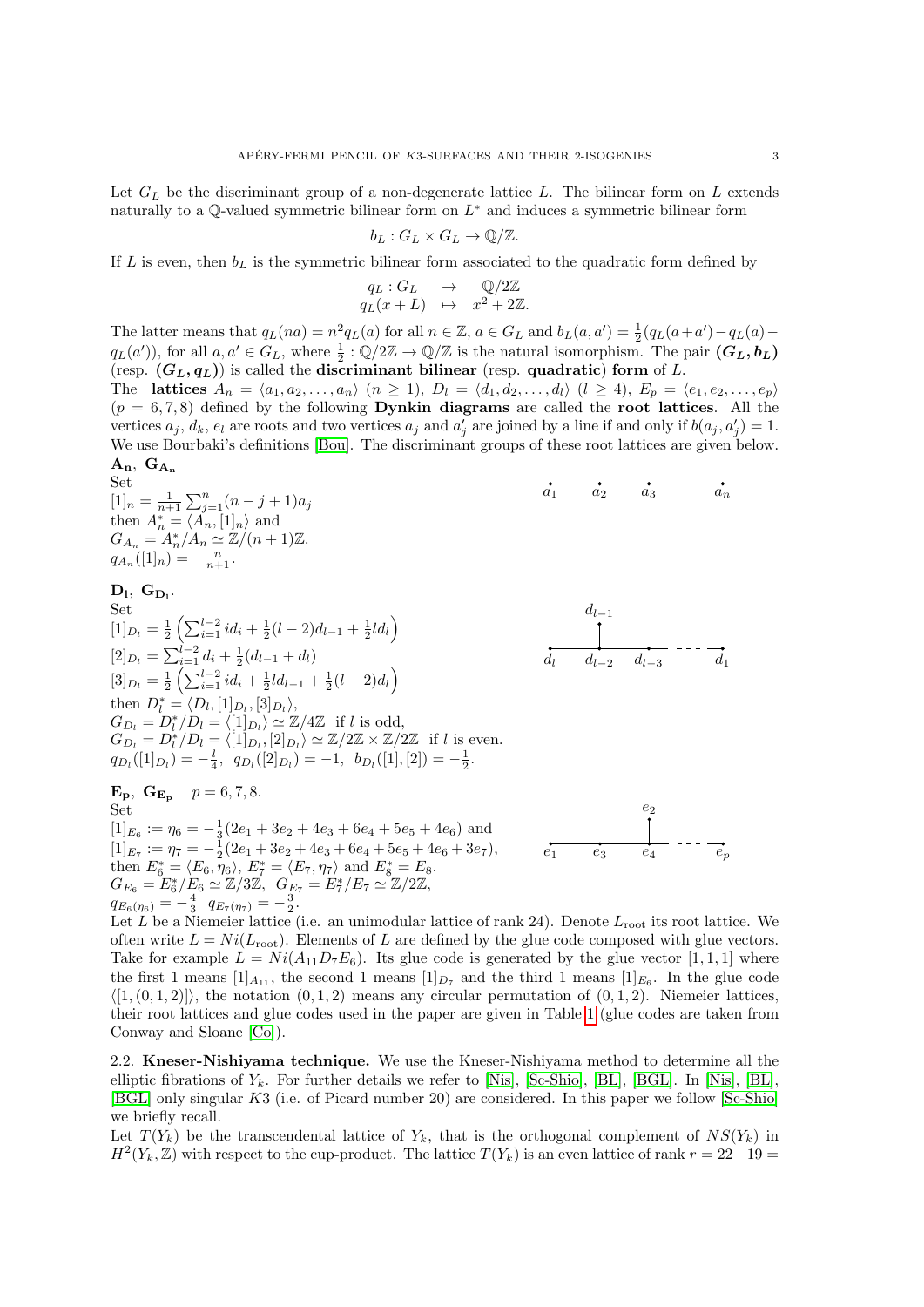<span id="page-3-0"></span>

| $L_{\text{root}}$        | $L/L_{\rm root}$                                        | glue vectors                                         |
|--------------------------|---------------------------------------------------------|------------------------------------------------------|
| $E_8^3$                  | $\left( 0\right)$                                       | 0                                                    |
| $D_{16}E_8$              | $\mathbb{Z}/2\mathbb{Z}$                                | $\langle [1,0] \rangle$                              |
| $D_{10}E_7^2$            | $(\overline{\mathbb{Z}/2\mathbb{Z})^2}$                 | $\langle [1,1,0],[3,0,1] \rangle$                    |
| $A_{17}E_7$              | $\mathbb{Z}/6\mathbb{Z}$                                | $\langle [3,1] \rangle$                              |
| $D_{24}$                 | $\mathbb{Z}/2\mathbb{Z}$                                | $\langle  1  \rangle$                                |
| $\frac{D_{12}^2}{D_8^3}$ | $(\mathbb{Z}/2\mathbb{Z})^2$                            | $\langle [1,2],[2,1] \rangle$                        |
|                          | $(\mathbb{Z}/2\mathbb{Z})^3$                            | $\langle [1,\overline{2,2],[1,1,1],[2,2,1]} \rangle$ |
| $A_{15}D_9$              | $\mathbb{Z}/8\mathbb{Z}$                                | $\langle [2,1] \rangle$                              |
| $\overline{E_6^4}$       | $(\mathbb{Z}/3\mathbb{Z})^2$                            | $\langle [1, (0, 1, 2)] \rangle$                     |
| $A_{11}D_7E_6$           | $\overline{\mathbb{Z}/12\mathbb{Z}}$                    | $\langle [1,1,1] \rangle$                            |
| $\overline{D}_6^4$       | $(\mathbb{Z}/2\mathbb{Z})^4$                            | (even permutations of $[0,1,2,3]$ )                  |
| $\overline{A_9^2D_6}$    | $\mathbb{Z}/10\mathbb{Z} \times \mathbb{Z}/2\mathbb{Z}$ | $\langle [2,4,0],[5,0,1],[0,5,3] \rangle$            |
| $A_7^2D_5^2$             | $\mathbb{Z}/8\mathbb{Z} \times \mathbb{Z}/4\mathbb{Z}$  | $\langle [1, 1, 1, 2], [1, 7, 2, 1] \rangle$         |

Table 1. Some Niemeier lattices and their glue codes [\[Co\]](#page-28-17)

3 and signature (2, 1). Since  $t = r-2 = 1$ ,  $T(Y_k)[-1]$  admits a primitive embedding into the following indefinite unimodular lattice:

$$
T(Y_k)[-1] \hookrightarrow U \oplus E_8
$$

where U denotes the hyperbolic lattice and  $E_8$  the unimodular lattice of rank 8. Define M as the orthogonal complement of a primitive embedding of  $T(Y_k)[-1]$  in  $U \oplus E_8$ . Since

$$
T(Y_k)[-1] = \begin{pmatrix} 0 & 0 & -1 \\ 0 & -12 & 0 \\ -1 & 0 & 0 \end{pmatrix},
$$

it suffices to get a primitive embedding of  $(-12)$  into  $E_8$ . From Nishiyama [\[Nis\]](#page-28-18) we find the following primitive embedding:

$$
v = \langle 9e_2 + 6e_1 + 12e_3 + 18e_4 + 15e_5 + 12e_6 + 8e_7 + 4e_8 \rangle \hookrightarrow E_8,
$$

giving  $(v)_{E_8}^{\perp} = A_2 \oplus D_5$ . Now the primitive embedding of  $T(Y_k)[-1]$  in  $U \oplus E_8$  is defined by  $U \oplus v$ ; hence  $M = (U \oplus v)_{U \oplus E_8}^{\perp} = A_2 \oplus D_5$ . By construction, this lattice is negative definite of rank  $t+6 = 1+6 = r+4 = 3+4 = 26 - \rho(Y_k) = 7$  with discriminant form  $q_M = -q_{T(Y_k)[-1]} = q_{T(Y_k)} =$  $-q_{NS(Y_k)}$ . Hence M takes exactly the shape required for Nishiyama's technique.

All the elliptic fibrations come from all the primitive embeddings of  $M = A_2 \oplus D_5$  into all the Niemeier lattices L. Since M is a root lattice, a primitive embedding of M into L is in fact a primitive embedding into  $L_{\text{root}}$ . Whenever the primitive embedding is given by a primitive embedding of  $A_2$ and  $D_5$  in two different factors of  $L_{\text{root}}$ , or for the primitive embedding of M into  $E_8$ , we use Nishiyama's results [\[Nis\]](#page-28-18). Otherwise we have to determine the primitive embeddings of M into  $D_l$ for  $l = 8, 9, 10, 12, 16, 24$ . This is done in the following lemma.

<span id="page-3-1"></span>Lemma 2.1. We obtain the following primitive embeddings.

(1)

 $A_2 \oplus D_5 = \langle d_8, d_6, d_7, d_5, d_4, d_1, d_2 \rangle \hookrightarrow D_8$  $\langle d_8, d_6, d_7, d_5, d_4, d_1, d_2 \rangle_{D_8}^{\perp} = \langle 2d_1 + 4d_2 + 6d_3 + 6d_4 + 6d_5 + 6d_6 + 3d_7 + 3d_8 \rangle = (-12)$ (2)  $A_2 \oplus D_5 = \langle d_9, d_7, d_8, d_6, d_5, d_3, d_2 \rangle \hookrightarrow D_9$ 

$$
\langle d_9, d_7, d_8, d_6, d_5, d_3, d_2 \rangle_{D_9}^{\perp} = \langle d_9 + d_8 + 2d_7 + 2d_6 + 2d_5 + 2d_4 + d_3 - d_1, d_3 + 2d_2 + 3d_1 \rangle
$$
  
with Gram matrix  $\begin{pmatrix} -4 & 6 \\ 6 & -12 \end{pmatrix}$  of determinant 12.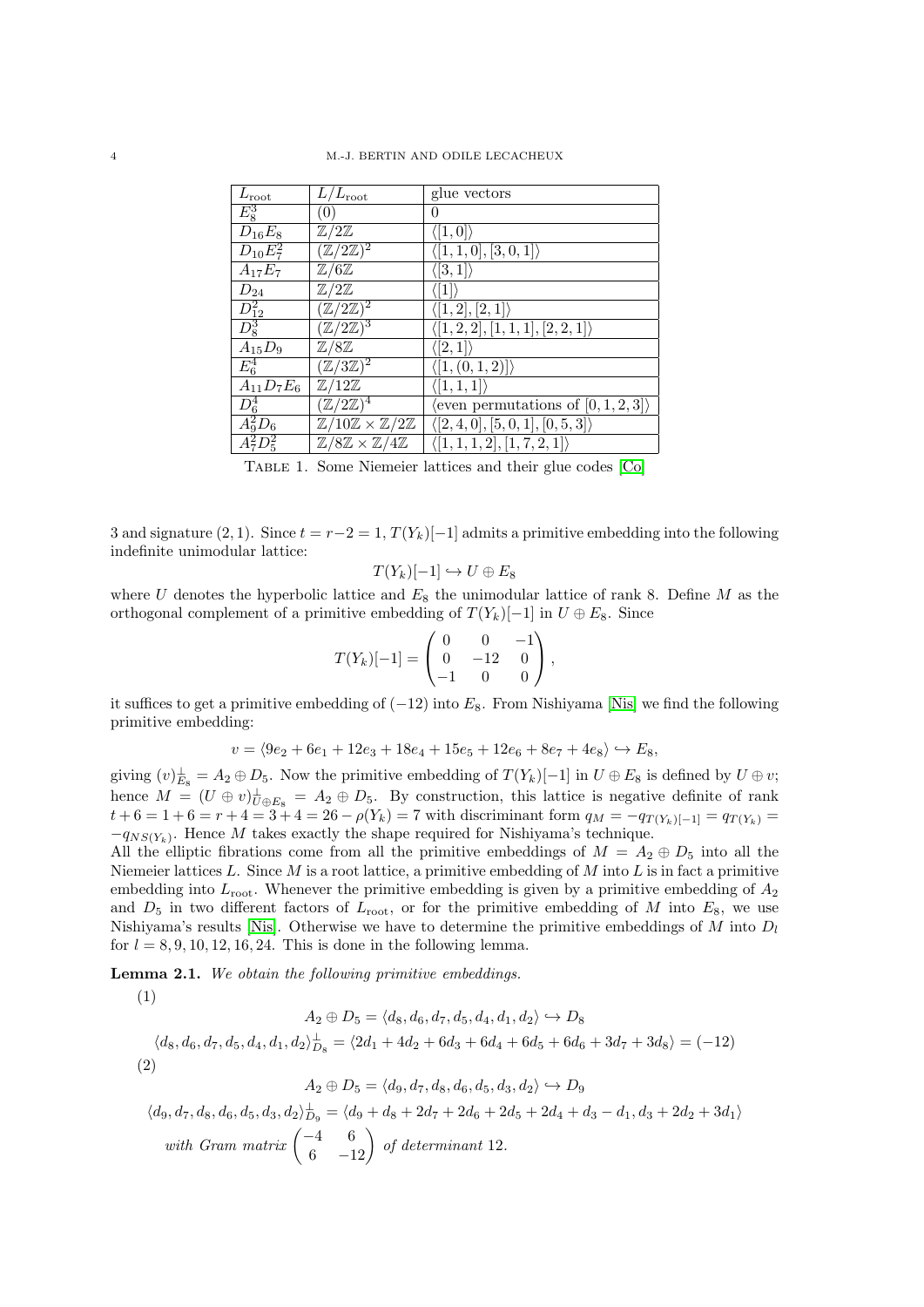(3)

$$
A_2 \oplus D_5 = \langle d_n, d_{n-2}, d_{n-1}, d_{n-3}, d_{n-4}, d_{n-7}, d_{n-6} \rangle \hookrightarrow D_n, n \ge 10
$$

$$
\langle d_n, d_{n-2}, d_{n-1}, d_{n-3}, d_{n-4}, d_{n-7}, d_{n-6} \rangle \frac{1}{D_n} =
$$

$$
\langle a = d_n + d_{n-1} + 2(d_{n-2} + \dots + d_2) + d_1, d_{n-6} + 2d_{n-7} + 3d_{n-8}, d_{n-9}, \dots, d_1 \rangle
$$

$$
((A_2 \oplus D_5)_{D_n}^{\perp})_{root} = D_{n-8}.
$$

We have also the relation  $2.[2]_{D_n} = a + d_1$ , a being the above root.

**Theorem 2.1.** There are 27 elliptic fibrations on the generic K3 surface of the Apéry-Fermi pencil (i.e. with Picard number 19). They are derived from all the non isomorphic primitive embeddings of  $A_2 \oplus D_5$  into the various Niemeier lattices. Among them, 4 fibrations have rank 0, precisely with the type of singular fibers and torsion.

$$
\begin{array}{ccc} A_{11}2A_22A_1 & 6-torsion \\ E_6D_{11} & 0-torsion \\ E_7A_5D_5 & 2-torsion \\ E_8E_6A_3 & 0-torsion. \end{array}
$$

The list together with the rank and torsion is given in Table [2.](#page-5-0)

Proof. The torsion groups can be computed as explained in [\[BL\]](#page-28-8) or [\[BGL\]](#page-28-19). Let us recall briefly the method.

Denote  $\phi$  a primitive embedding of  $M = A_2 \oplus D_5$  into a Niemeier lattice L. Define  $W = (\phi(M))_L^{\perp}$ and  $N = (\phi(M))_{L_{\text{root}}}^{\perp}$ . We observe that  $W_{\text{root}} = N_{\text{root}}$ . Thus computing N then  $N_{\text{root}}$  we know the type of singular fibers. Recall also that the torsion part of the Mordell-Weil group is

$$
\overline{W_{\text{\rm root}}}/W_{\text{\rm root}} (\subset W/N)
$$

and can be computed in the following way [\[BGL\]](#page-28-19): let  $l + L_{\text{root}}$  be a non trivial element of  $L/L_{\text{root}}$ . If there exist  $k \neq 0$  and  $u \in L_{\text{root}}$  such that  $k(l + u) \in N_{\text{root}}$ , then  $l + u \in W$  and the class of l is a torsion element.

We use also several facts.

- (1) If the rank of the Mordell-Weil group is 0, then the torsion group is equal to  $W/N$ . Hence fibrations  $\#1(A_3E_6E_8), \#3(D_{11}E_6), \#7(D_5A_5E_7), \#20(A_{11}2A_12A_2)$  have respective torsion groups  $(0)$ ,  $(0)$ ,  $\mathbb{Z}/2\mathbb{Z}$ ,  $\mathbb{Z}/6\mathbb{Z}$ .
- (2) If there is a singular fiber of type  $E_8$ , then the torsion group is (0). Hence the fibrations  $#1, #2$  and  $#6$  have no torsion.
- (3) Using lemma [2.2](#page-4-0) below and the shape of glue vectors we prove that fibrations  $\#11$ ,  $\#18$ ,  $\#21, \#22, \#25, \#27$  have no torsion.

<span id="page-4-0"></span>**Lemma 2.2.** Suppose  $A_2$  primitively embedded in  $A_n$ ,  $A_2 = \langle a_1, a_2 \rangle \hookrightarrow A_n$ . Then for all  $k \neq 0, k[1]_{A_n} \notin ((A_2)_{A_n}^{\perp})_{root}.$ 

*Proof.* It follows from the fact that  $[1]_{A_n}$  is not orthogonal to  $a_1$ .

(4) Using lemma [2.3](#page-4-1) below and the shape of glue vectors we can determine the torsion for elliptic fibrations  $#5, #10, #13, #15 #23.$ 

<span id="page-4-1"></span>**Lemma 2.3.** Suppose  $A_2$  primitively embedded in  $D_l$ ,  $A_2 = \langle d_l, d_{l-2} \rangle \hookrightarrow D_l$ . Then  $2.[2]_{D_l} \in$  $((A_2)_{D_l}^{\perp})_{root}$  but there is no k satisfying  $k.[i]_{D_l} \in ((A_2)_{D_l}^{\perp})_{root}$ ,  $i=1,3$ .

Proof. It follows from Nishiyama [\[Nis\]](#page-28-18):

$$
(A_2)_{D_l}^{\perp} = \langle y, x_4, d_{l-4}, ..., d_1 \rangle
$$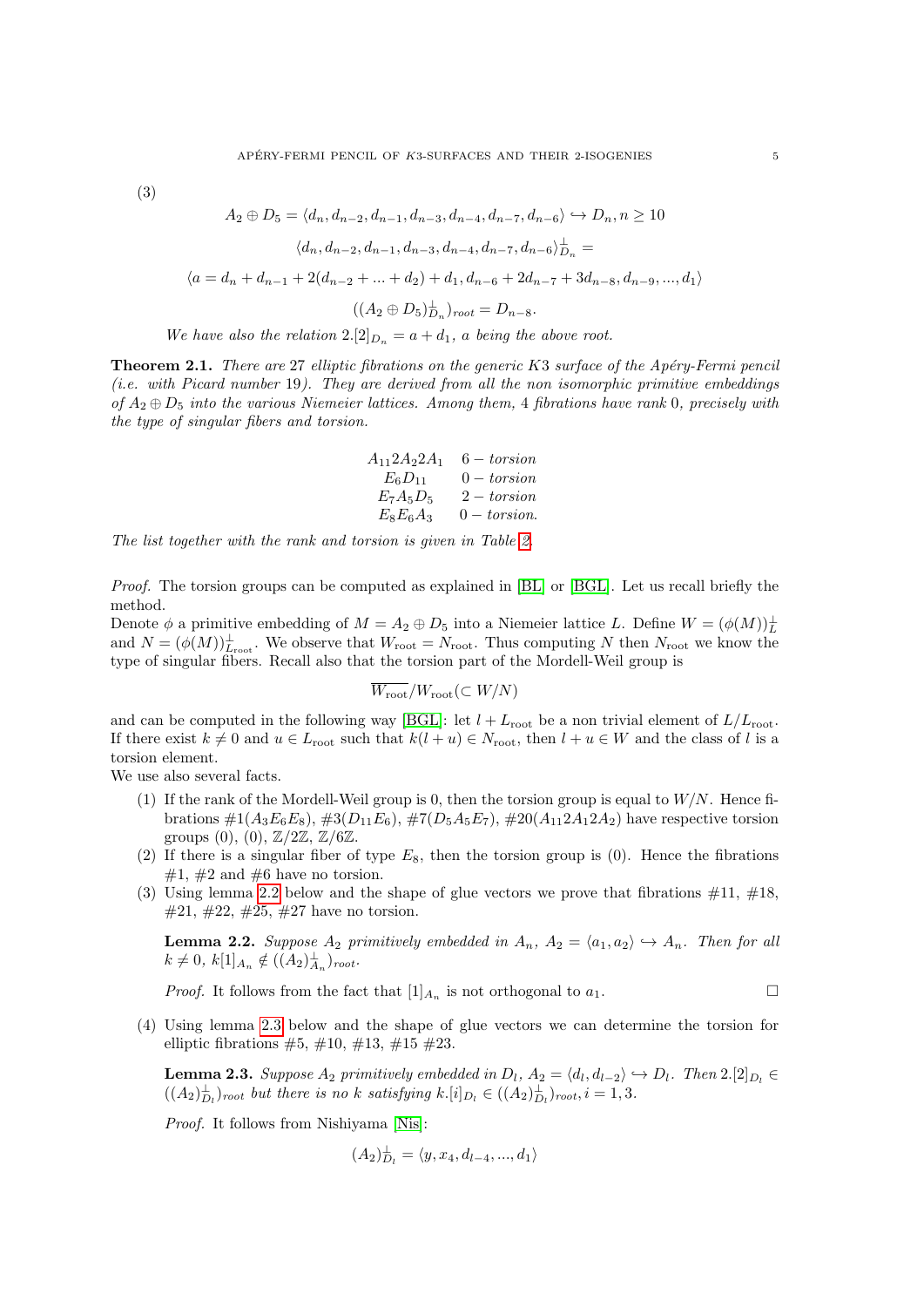<span id="page-5-0"></span>

| $L_{\rm root}$         | $L/L_{\rm root}$                     |                                            |                              | type of Fibers            | Rk                  | Tors.                               |
|------------------------|--------------------------------------|--------------------------------------------|------------------------------|---------------------------|---------------------|-------------------------------------|
| $E_8^3$                | $\bar{0}$                            |                                            |                              |                           |                     |                                     |
|                        | #1                                   | $A_2 \subset E_8$                          | $D_5 \subset E_8$            | $E_6A_3E_8$               | $\boldsymbol{0}$    | (0)                                 |
|                        | #2                                   | $A_2 \oplus D_5 \subset E_8$               |                              | $E_8E_8$                  | $\mathbf{1}$        | (0)                                 |
| $D_{16}E_8$            | $\overline{\mathbb{Z}/2\mathbb{Z}}$  |                                            |                              |                           |                     |                                     |
|                        | $\overline{43}$                      | $A_2 \subset E_8$                          | $D_5\subset D_{16}$          | $E_6D_{11}$               | $\overline{0}$      | (0)                                 |
|                        | #4                                   | $A_2 \oplus D_5 \subset E_8$               |                              | $\overline{D}_{16}$       | 1                   | $\mathbb{Z}/2\mathbb{Z}$            |
|                        | #5                                   | $D_5 \subset E_8$                          | $A_2 \subset D_{16}$         | $\overline{A_3D_{13}}$    | 1                   | (0)                                 |
|                        | #6                                   | $A_2 \oplus D_5 \subset D_{16}$            |                              | $E_8D_8$                  | $\mathbf{1}$        | (0)                                 |
| $D_{10}E_7^2$          | $(\mathbb{Z}/2\mathbb{Z})^2$         |                                            |                              |                           |                     |                                     |
|                        | #7                                   | $A_2 \subset E_7$                          | $D_5 \subset D_{10}$         | $E_7A_5D_5$               | 0                   | $\mathbb{Z}/2\mathbb{Z}$            |
|                        | #8                                   | $A_2 \subset E_7$                          | $D_5 \subset E_7$            | $A_5A_1D_{10}$            | 1                   | $\overline{\mathbb{Z}/2\mathbb{Z}}$ |
|                        | #9                                   | $\overline{A_2 \oplus D_5} \subset D_{10}$ |                              | $E_7E_7A_1A_1$            | $\mathbf 1$         | $\mathbb{Z}/2\mathbb{Z}$            |
|                        | #10                                  | $D_5 \subset E_7$                          | $A_2 \subset D_{10}$         | $A_1D_7E_7$               | $\overline{2}$      | (0)                                 |
| $A_{17}E_7$            | $\mathbb{Z}/6\mathbb{Z}$             |                                            |                              |                           |                     |                                     |
|                        | #11                                  | $D_5 \subset E_7$                          | $A_2 \subset A_{17}$         | $A_1A_{14}$               | $\overline{2}$      | (0)                                 |
| $D_{24}$               | $\mathbb{Z}/2\mathbb{Z}$             |                                            |                              |                           |                     |                                     |
|                        | #12                                  | $A_2 \oplus D_5 \subset D_{24}$            |                              | $D_{16}$                  | 1                   | (0)                                 |
| $D_{12}^2$             | $(\mathbb{Z}/2\mathbb{Z})^2$         |                                            |                              |                           |                     |                                     |
|                        | #13                                  | $A_2 \subset D_{12}$                       | $D_5 \subset D_{12}$         | $D_9D_7$                  | 1                   | (0)                                 |
|                        | #14                                  | $\overline{A_2 \oplus D_5 \subset D_{12}}$ |                              | $\overline{D_4D_{12}}$    | $\mathbf{1}$        | $\overline{\mathbb{Z}/2\mathbb{Z}}$ |
| $D_8^3$                | $(\mathbb{Z}/2\mathbb{Z})^3$         |                                            |                              |                           |                     |                                     |
|                        | #15                                  | $A_2 \subset D_8$                          | $D_5 \subset D_8$            | $D_5A_3D_8$               | 1                   | $\mathbb{Z}/2\mathbb{Z}$            |
|                        | #16                                  | $\overline{A_2 \oplus D_5} \subset D_8$    |                              | $D_8D_8$                  | 1                   | $\mathbb{Z}/2\mathbb{Z}$            |
| $\overline{A_{15}D_9}$ | $\overline{\mathbb{Z}/8\mathbb{Z}}$  |                                            |                              |                           |                     |                                     |
|                        | #17                                  | $\overline{A_2 \oplus D_5} \subset D_9$    |                              | $A_{15}$                  | $\overline{2}$      | $\mathbb{Z}/2\mathbb{Z}$            |
|                        | #18                                  | $D_5 \subset D_9$                          | $A_2 \subset A_{15}$         | $D_4A_{12}$               | 1                   | (0)                                 |
| $E_6^4$                | $(\mathbb{Z}/3\mathbb{Z})^2$         |                                            |                              |                           |                     |                                     |
|                        | #19                                  | $A_2 \subset E_6$                          | $D_5 \subset E_6$            | $A_2A_2E_6E_6$            | 1                   | $\mathbb{Z}/3\mathbb{Z}$            |
| $A_{11}D_7E_6$         | $\mathbb{Z}\overline{/12\mathbb{Z}}$ |                                            |                              |                           |                     |                                     |
|                        | #20                                  | $A_2 \subset E_6$                          | $D_5\subset D_7$             | $A_2A_2A_1A_1A_{11}$      | $\boldsymbol{0}$    | $\mathbb{Z}/6\mathbb{Z}$            |
|                        | #21                                  | $A_2 \subset A_{11}$                       | $D_5\subset D_7$             | $\overline{A_8A_1A_1E_6}$ | 1                   | (0)                                 |
|                        | #22                                  | $A_2 \subset A_{11}$                       | $D_5 \subset E_6$            | $A_8D_7$                  | 2<br>$\overline{2}$ | (0)                                 |
|                        | #23<br>$(\mathbb{Z}/2\mathbb{Z})^4$  | $D_5\subset E_6$                           | $A_2 \subset D_7$            | $A_{11}D_4$               |                     | $\mathbb{Z}/2\mathbb{Z}$            |
| $D_6^4$                | #24                                  |                                            |                              |                           | $\overline{2}$      |                                     |
| $A_9^2D_6$             | $\mathbb{Z}/2 \times \mathbb{Z}/10$  | $A_2 \subset \overline{D_6}$               | $D_5 \subset D_6$            | $A_3D_6D_6$               |                     | $\mathbb{Z}/2\mathbb{Z}$            |
|                        | #25                                  | $D_5\subset D_6$                           | $A_2 \subset A_9$            | $A_6A_9$                  | 2                   | (0)                                 |
| $A_7^2D_5^2$           | $\mathbb{Z}/4 \times \mathbb{Z}/8$   |                                            |                              |                           |                     |                                     |
|                        | #26                                  | $D_5\subset D_5$                           | $A_2\subset D_5$             | $A_1A_1A_7A_7$            | 1                   | $\mathbb{Z}/4\mathbb{Z}$            |
|                        | #27                                  | $D_5 \subset D_5$                          | $A_2 \subset \overline{A_7}$ | $\overline{D_5A_4A_7}$    | $\mathbf{1}$        | (0)                                 |
|                        |                                      |                                            |                              |                           |                     |                                     |

TABLE 2. The elliptic fibrations of the Apéry-Fermi family

with  $y = d_1 + 2d_{l-1} + 2d_{l-2} + d_{l-3}$  and  $x_4 = d_1 + d_{l-1} + 2(d_{l-2} + d_{l-3} + ... + d_2) + d_1$  and Gram matrix

$$
L_{l-3}^{3} = \begin{pmatrix} -4 & -1 & 0 & \dots 0 \\ -1 & & & \\ 1 & D_{l-3} & & \\ \vdots & & & \\ 0 & & & \end{pmatrix}.
$$

Moreover  $((A_2)_{D_l}^{\perp})_{\text{root}} = \langle x_4, d_{l-4}, ..., d_1 \rangle$ . From there we compute easily the relation  $2.[2]_{D_1} = x_4 + d_{l-4} + 2(d_{l-5} + ... + d_1).$  The last assertion follows from the fact that  $[i]_{D_l}$  is not orthogonal to  $A_2$ . is not orthogonal to  $A_2$ .

We now give some examples showing the method in detail.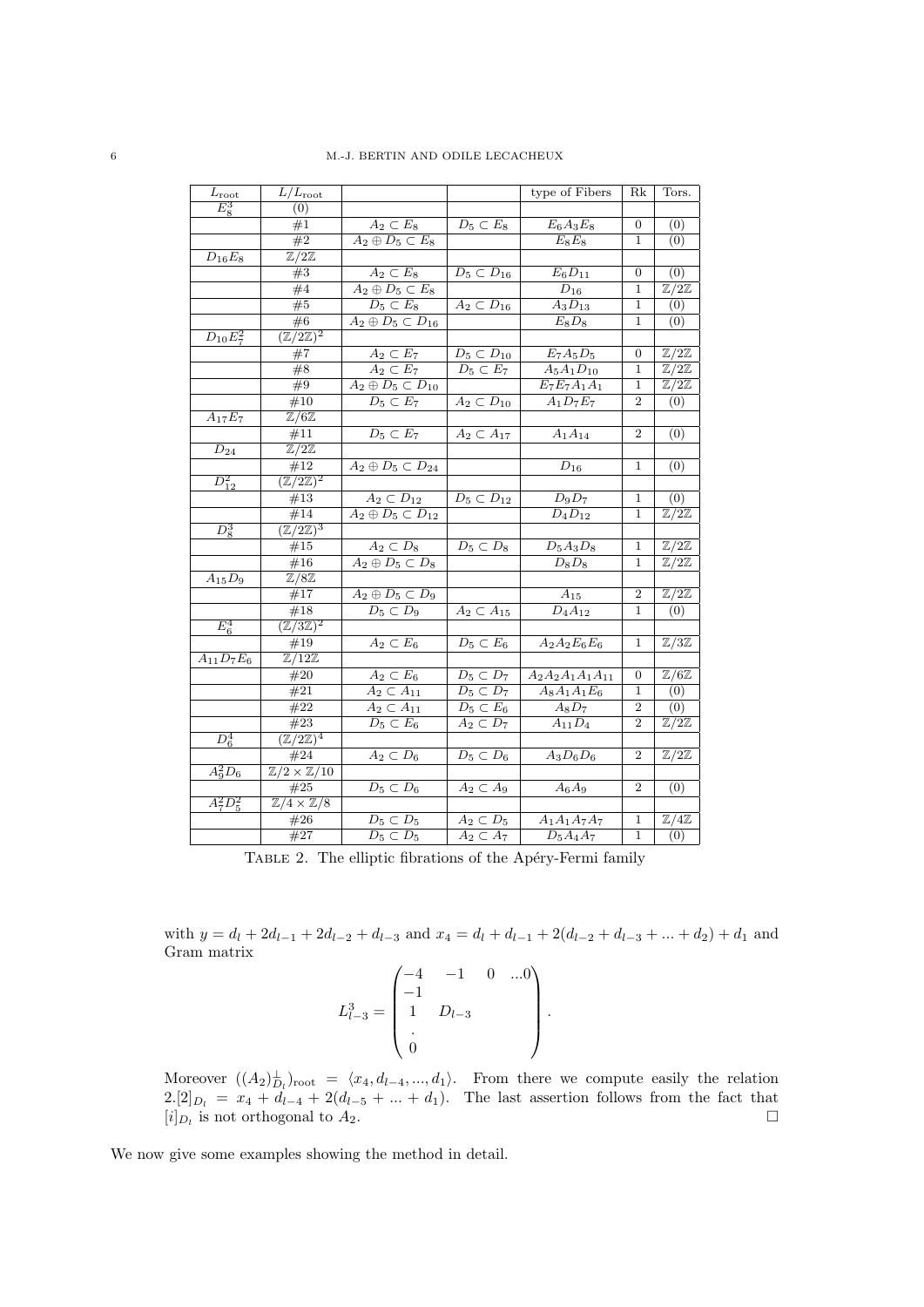2.2.1. Fibration #17. It comes from a primitive embedding of  $A_2 \oplus D_5$  into  $D_9$  giving a primitive embedding of  $A_2 \oplus D_5$  into  $Ni(A_{15}D_9)$  with glue code  $\langle [2, 1] \rangle$ . Since by lemma [2.1\(](#page-3-1)2)  $N_{\text{root}} = A_{15}$ , among the elements k.[2, 1], only  $4.[2, 1] = [8, 4.1 \in D_9]$  satisfies  $2.[8, 0 + u] \in N_{\text{root}} = A_{15}$  with  $u = 4.1$ . Hence the torsion group is  $\mathbb{Z}/2\mathbb{Z}$ .

2.2.2. Fibration #19. It comes from a primitive embedding of  $A_2 = \langle e_1, e_3 \rangle$  into  $E_6^{(1)}$  and  $D_5 =$  $\langle e_2, e_3, e_4, e_5, e_6 \rangle$  into  $E_6^{(2)}$  giving a primitive embedding of  $A_2 \oplus D_5$  into  $Ni(E_6^4)$ . In that case  $Ni(E_6^4)/E_6^4 \simeq (\mathbb{Z}/3\mathbb{Z})^2$  and the glue code is  $\langle [1,(0,1,2)] \rangle$ . Moreover  $(D_5)_{E_6}^{\perp} = 3e_2 + 4e_1 + 5e_3 +$  $6e_4 + 4e_5 + 2e_6 = a$ ,  $(A_2)_{E_6}^{\perp} = \langle e_2, y \rangle \oplus \langle e_5, e_6 \rangle$  with  $y = 2e_2 + e_1 + 2e_3 + 3e_4 + 2e_5 + e_6$ . From the relation

$$
[1]_{E_6} = -\frac{1}{3}(2e_1 + 3e_2 + 4e_3 + 6e_4 + 5e_5 + 4e_6)
$$

we get

$$
-3.[1]_{E_6} = a - 2e_1 - e_3 + e_5 + 2e_6 \in E_6
$$

$$
-3.[1]_{E_6} = 2y - e_2 + e_5 + 2e_6 \in (A_2)_{E_6}^{\perp}
$$

we deduce that only  $[1, 0, 1, 2]$ ,  $[2, 0, 2, 1]$ ,  $[0, 0, 0, 0]$  contribute to the torsion thus the torsion group is  $\mathbb{Z}/3\mathbb{Z}$ .

2.2.3. Fibration #10. The embeddings of  $A_2 = \langle d_{10}, d_8 \rangle$  into  $D_{10}$  and  $D_5 = \langle e_2, e_3, e_4, e_5, e_6 \rangle$  into  $E_7^{(1)}$  lead to a primitive embedding of  $A_2 \oplus D_5$  into  $Ni(D_{10}E_7^2)$  satisfying  $Ni(D_{10}E_7^2)/(D_{10}E_7^2) \simeq$  $(\mathbb{Z}/2\mathbb{Z})^2$  with glue code  $\langle [1, 1, 0], [3, 0, 1] \rangle$ . We deduce from lemma [2.3](#page-4-1) that no glue vector can contribute to the torsion which is therefore (0).

2.2.4. Fibration #18. The embeddings of  $A_2 = \langle a_1, a_2 \rangle$  into  $A_{15}$  and  $D_5 = \langle d_9, d_7, d_8, d_6, d_5 \rangle$  into  $D_9$ lead to a primitive embedding of  $A_2 \oplus D_5$  into  $Ni(A_{15}D_9)$  satisfying  $Ni(A_{15}D_9)/(A_{15}D_9) \simeq (\mathbb{Z}/8\mathbb{Z})$ with glue code  $\langle [2, 1] \rangle$ . We deduce from lemma [2.2](#page-4-0) that no glue vector can contribute to the torsion which is therefore (0).

2.2.5. Fibration #8. The primitive embeddings of  $A_2 = \langle e_1, e_3 \rangle$  into  $E_7^{(1)}$  and  $D_5 = \langle e_2, e_3, e_4, e_5, e_6 \rangle$  $\Gamma$  into  $E_7^{(2)}$  lead to a primitive embedding of  $A_2 \oplus D_5$  into  $Ni(D_{10}E_7^2)$  satisfying  $Ni(D_{10}E_7^2)/(D_{10}E_7^2) \simeq 1$  $(\mathbb{Z}/2\mathbb{Z})^2$  with glue code  $\langle [1, 1, 0], [3, 0, 1] \rangle$ . From Nishiyama [\[Nis\]](#page-28-18) we get  $(A_2)_{\overline{k}}^{\perp}$  $\frac{\mathbb{L}}{E_7^{(1)}} = \langle e_2, y, e_7, e_6, e_5 \rangle \simeq$ A<sub>5</sub> with  $y = 2e_2 + e_1 + 2e_3 + 3e_4 + 2e_5 + e_6$  and  $(D_5)_{E_7}^{\perp} = \langle (-4), e_2 + e_3 + 2(e_4 + e_5 + e_6 + e_7) = (-2) \rangle$ . Hence  $N = D_{10} \oplus A_5 \oplus (-4) \oplus A_1$  and  $W_{\text{root}} = N_{\text{root}} = D_{10} \oplus A_5 \oplus A_1$ . Now

$$
-2\eta_7 = -2.[1]_{E_7} = 2y - e_2 + e_5 + 2e_6 + 3e_7 \in ((A_2)_{E_7}^{\perp})_{\text{root}}
$$

and for all  $k \neq 0$ ,  $k.[1]_{E_7} \notin (D_5)^{\perp}_{E_7}$ . Hence only the generator  $[1,1,0]$  can contribute to the torsion group which is therefore  $\mathbb{Z}/2\mathbb{Z}$ .

2.2.6. Fibration #24. The primitive embeddings  $A_2 = \langle d_6, d_4 \rangle$  into  $D_6^{(1)}$  and  $D_5 = \langle d_6, d_5, d_4, d_3, d_2 \rangle$ into  $D_6^{(2)}$  give a primitive embedding of  $A_2 \oplus D_5$  into  $L = Ni(D_6^4)$  with  $L/L_{\text{root}} \simeq (\mathbb{Z}/2\mathbb{Z})^4$  and glue code  $\langle$  even permutations of  $[0, 1, 2, 3]$ . From Nishiyama [\[Nis\]](#page-28-18) we get  $(A_2)_{D_6}^{\perp} = \langle y = 2d_5 +$  $d_6 + 2d_4 + d_3$ ,  $x_4 = d_5 + d_6 + 2(d_4 + d_3) + d_2$ ,  $d_2$ ,  $d_1$ ),  $((A_2)_{D_6}^{\perp})_{\text{root}} = \langle x_4, d_2, d_1 \rangle \simeq A_3$  and  $(D_5)_{D_6}^{\perp} =$  $\langle x'_6 \rangle = \langle d_5 + d_6 + 2(d_4 + d_3 + d_2 + d_1) = (-4) \rangle$ . We deduce  $N_{\text{root}} = A_3 \oplus D_6 \oplus D_6$ . From the relations  $2.[2]_{D_6} = x_4 + d_2 + 2d_1$  and  $2.[3]_{D_6} = y + x_4 + d_2 + d_1$  we deduce that the glue vectors having 1, 2, 3 or 0 in the first position may belong to W. From the relation  $2.[2]_{D_6} = x'_6$  we deduce that only glue vectors with  $2$  or  $0$  in the second position may belong to  $W$ . Finally only the glue vectors  $[0, 2, 3, 1], [1, 0, 3, 2], [1, 2, 0, 3], [2, 0, 1, 3], [2, 2, 2, 2], [3, 0, 2, 1], [3, 2, 1, 0], [0, 0, 0, 0]$  belong to W. Since y and  $x'_6$  are not roots, only glue vectors with 0 or 2 in the first position and 0 in the second position may contribute to torsion that is  $[2, 0, 1, 3]$ ,  $[0, 0, 0, 0]$ . Hence the torsion group is  $\mathbb{Z}/2\mathbb{Z}$ .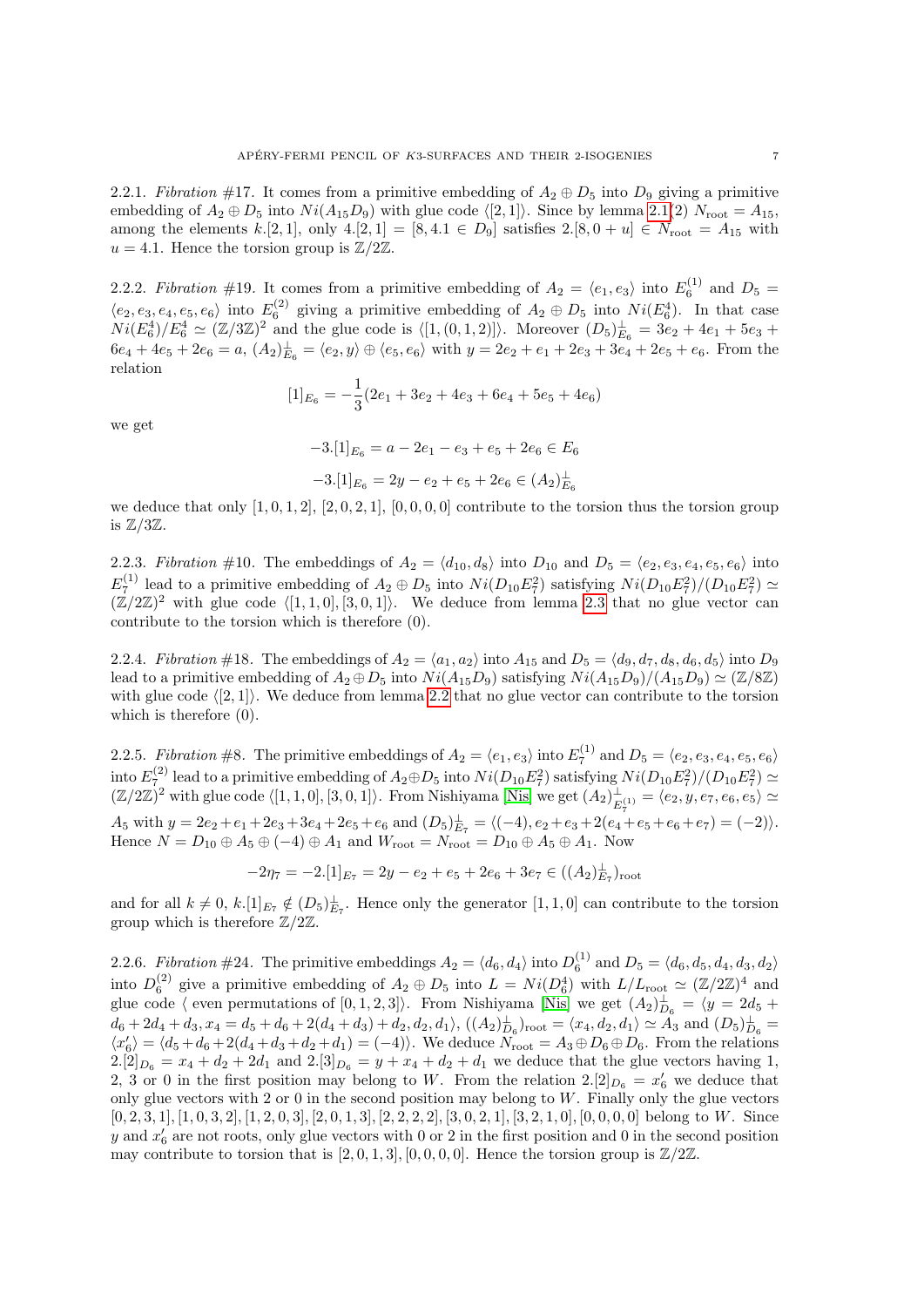2.2.7. Fibration #26. The primitive embeddings of  $A_2 = \langle d_5, d_3 \rangle$  into  $D_5^{(1)}$  and  $D_5$  into  $D_5^{(2)}$  give a primitive embedding into  $L = Ni(A_7^2D_5^2)$  with  $L/L_{\text{root}} \simeq \mathbb{Z}/8\mathbb{Z} \times \mathbb{Z}/4\mathbb{Z}$  and glue code  $\langle [1, 1, 1, 2], [1, 7, 2, 1] \rangle$ . From Nishiyama we get  $(A_2)_{D_5}^{\perp} = \langle y, x_4, d_1 \rangle$  with  $y = 2d_4 + d_5 + 2d_3 + d_2$ ,  $x_4 = d_5 + d_4 + 2d_3 + 2d_2 + d_1$  and Gram matrix  $M_2^4 =$  $\sqrt{ }$  $\overline{1}$  $-4$   $-1$  1  $-1$   $-2$  0 1 0 −2  $\setminus$  of determinant 12. We also deduce  $N_{\text{root}} = E_7^2 A_1^2$ ,  $2.[2]_{D_5} = x_4 + d_1 \in ((A_2)_{D_5}^{\perp})_{\text{root}}$ . Moreover neither  $k.[1]_{D_5}$  nor  $k.[3]_{D_5}$  belongs to  $(A_2)_{D_5}^{\perp}$ . Thus only glue vectors with 2 or 0 in the third position can belong to W and eventually

contribute to torsion, that is [2, 2, 2, 0], [4, 4, 0, 0], [6, 6, 2, 0], [2, 6, 0, 2], [6, 2, 0, 2], [4, 0, 2, 2], [0, 4, 2, 2], [0, 0, 0, 0]. Since there is no  $u_4 \in D_5$  satisfying  $2.(2 + u_4) = 0$  or  $4.(2 + u_4) = 0$ , glue vectors with the last component equal to 2 cannot satisfy  $k(l + u) \in N_{\text{root}}$  with  $l \in L$  and  $u \in L_{\text{root}} = A_7^2 D_5^2$ . Hence only the glue vectors generated by  $\langle [2, 2, 2, 0] \rangle$  contribute to torsion and the torsion group is therefore  $\mathbb{Z}/4\mathbb{Z}$ .

### $\Box$

# 3. WEIERSTRASS EQUATIONS FOR ALL THE ELLIPTIC FIBRATIONS OF  $Y_k$

The method can be found in [\[BL\]](#page-28-8), [\[El\]](#page-28-11). We follow also the same kind of computations used for  $Y_2$ given in [\[BL\]](#page-28-8). We give only explicit computations for 4 examples,  $\#19, \#2, \#9$ , and  $\#16$ . For  $\#2$ and  $#9$  it was not obvious to find a rational point on the quartic curve. All the results are given in Table [3.](#page-9-0) For the 2 or 3-neighbor method [\[El\]](#page-28-11) we give in the third column the starting fibration and in the forth the elliptic parameter. The terms in the elliptic parameter refer to the starting fibration.

3.1. **Fibration #19.** We take  $u = \frac{XY}{Z}$  as a parameter of an elliptic fibration and with the birational transformation

$$
x = -u(1 + uZ)(u + Y), \quad y = u^{2}((u + Y)(uY - 1)Z + Y(Y + 2u + k) - 1)
$$

we obtain a Weierstrass equation

$$
y^{2} + ukyx + u^{2} (u^{2} + uk + 1) y = x^{3},
$$

where the point  $(x = 0, y = 0)$  is a 3-torsion point and the point  $(-u^2, -u^2)$  is of infinite order. The singular fibers are of type  $IV^*(u=0,\infty)$ ,  $I_3(u^2+uk+1=0)$  and

 $I_1(27u^2 - k(k^2 - 27)u + 27 = 0)$ . Moreover if  $k = s + \frac{1}{s}$  the two singular fibers of type  $I_3$  are above  $u = -s$  and  $\frac{-1}{s}$ .

3.2. Fibration  $\#2$ . Using the 3-neighbor method from fibration  $\#19$  we construct a new fibration with a fiber of type  $II^*$  and the parameter  $m = \frac{ys}{(w + i)}$  $\frac{ys}{(u+s)^2}$ . Then we obtain a cubic  $C_m$  in  $w, u$ , with  $x = w(u + s)$ 

$$
C_m : (s+u) m2 + u (s2w + u2s + w + u) m - w3s2 = 0.
$$

From some component of the fiber of type  $I_3$  at  $u = -s$  we obtain the rational point on  $C_m$ :  $\omega_m = \left(u_1 = \frac{ms-1}{s-m}, w_1 = \frac{m(s^2-1)}{s(s-m)}\right)$  $s(s-m)$  which is not a flex point. The first stage is to obtain a quartic equation  $Qua : y^2 = ax^4 + bx^3 + cx^2 + dx + e^2$ . First we observe that  $\omega_m$  is on the line  $w = u + \frac{1}{s}$ , so we replace w by K with  $w = u + \frac{1}{s} + K$  and  $u = u_1 + T$ . The transformation  $K = WT$  gives an equation of degree two in T, with constant term  $fW + g$  where f and g belong to  $\mathbb{Q}(s, m)$ . With the change variable  $Wf + g = x$  we have an equation  $M(x)T^2 + N(x)T + x = 0$ . The discriminant of the quadratic equation in T is  $N(x)^2 - 4xM(x)$ , a polynomial of degree 4 in x and constant term a square. Easily we obtain the form Qua.

From the quartic form, setting  $y = e + \frac{dx}{2e} + x^2 X'$ ,  $x = \frac{8c^3 X' - 4ce^2 + d^2}{Y'}$  we get

$$
Y'^{2} + 4e (dX' - be) Y + 4e^{2} (8e^{3}X' - 4ce^{2} + d^{2}) (X'^{2} - a) = 0.
$$

Finally the following Weierstrass equation follows from standard transformation where we replace  $m$  by  $t$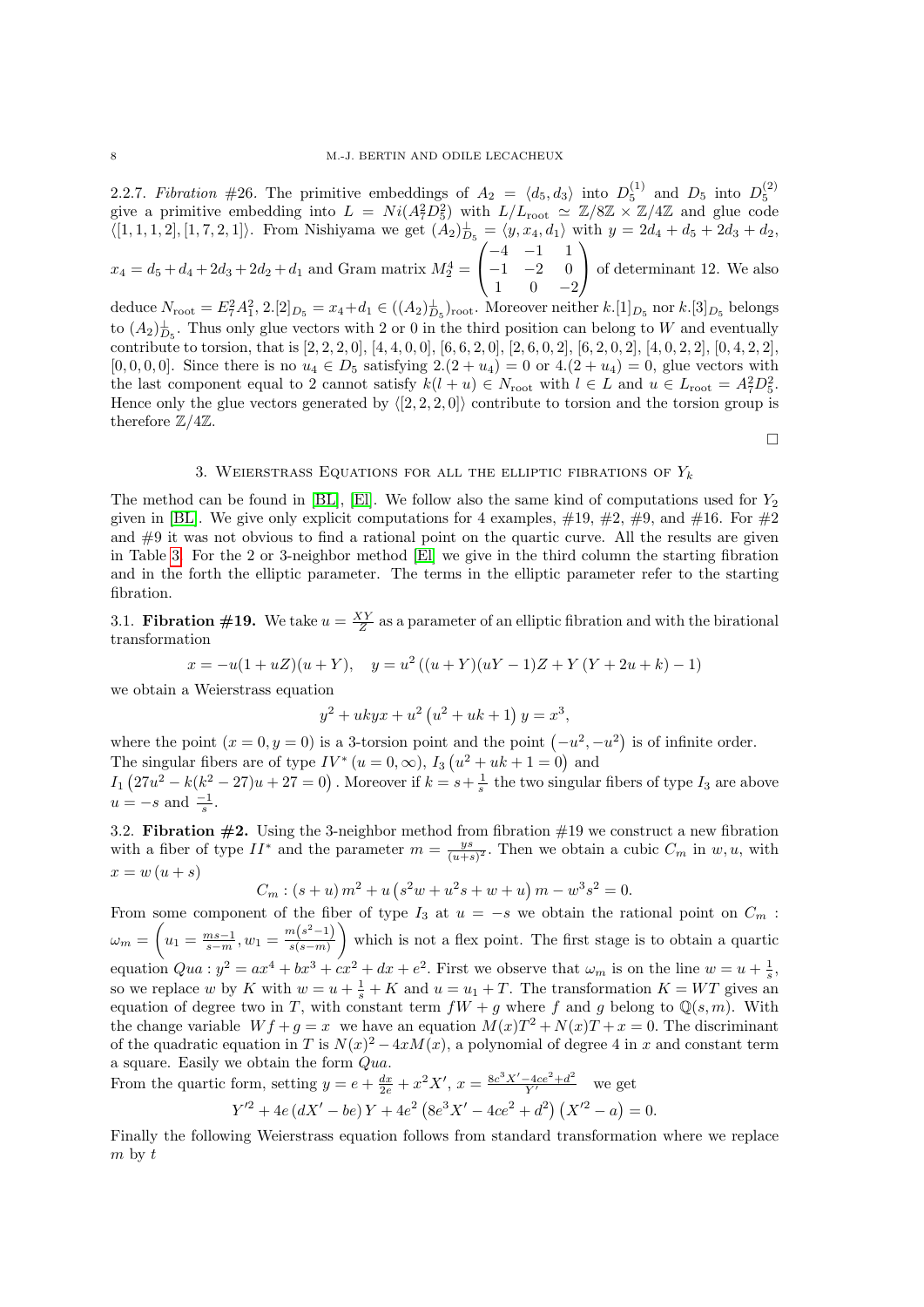$$
Y^{2} - X^{3} + \frac{1}{3}t^{4}(s^{2} + 1)(s^{6} + 219s^{4} - 21s^{2} + 1)X
$$
  

$$
-\frac{2t^{5}}{27}(-864s^{5}t^{2} + (s^{4} + 14s^{2} + 1)(s^{8} - 548s^{6} + 198s^{4} - 44s^{3} + 1)t - 864s^{5}) = 0,
$$

with a section  $\Phi$  of height 12 corresponding to  $(8e^3X' - 4ce^2 + d^2) = 0$  and  $Y' = 0$ . The coordinates of Φ, too long, are omitted but we can follow the previous computation to obtain it. Writing the above form as

$$
y^{2} = x^{3} - 3\alpha x + \left(t + \frac{1}{t}\right) - 2\beta
$$

we recover the values of the  $j$  invariants of the two elliptic curves for the Shioda-Inose structure (see paragraph [4.5.1](#page-14-0) and [4.1](#page-12-0) below).

3.3. **Fibration #9.** Let  $g = \frac{XY}{Z^2}$ . Eliminating X and writing  $Y = ZU$  we obtain an equation of bidegree 2 in U and Z. If  $k = s + \frac{1}{s}$  there is a rational point  $U = -1$ ,  $Z = -\frac{s}{g}$  on the previous curve. By standard transformations we get a Weierstrass equation

$$
y^{2} = x^{3} + \frac{1}{4}g^{2} (s^{4} + 14s^{2} + 1) x^{2} + s^{2} g^{3} (g + s^{2}) (gs^{2} + 1) x
$$

and a rational point

$$
x = \frac{s^2 (g-1)^2 (g+s^2) (s^2 g+1)}{(s^2-1)^2},
$$
  

$$
y = \frac{1}{2} \frac{s^2 (g^2-1) (g+s^2) (s^2 g+1) (2g^2 s^2 + g (s^4 - 6s^2 + 1) + 2s^2)}{(s^2-1)^3}.
$$

The singular fibers are of type  $2III^*(\infty,0)$ ,  $2I_2\left(-s^2,-\frac{1}{s^2}\right)$ ,  $4I_1$ .

3.4. **Fibration #16.** Using the fibration #9 we consider the parameter  $t = \frac{x}{g(g+s^2)}$  and obtain a Weierstrass equation

$$
Y^{2} = X^{3} + (4t(t^{2} + s^{2}) + t^{2}(s^{4} + 14s^{2} + 1)) X^{2} + 16s^{6}t^{4}X.
$$

The singular fibers are of type  $I_4^* (\infty, 0)$ ,  $4I_1$ .

# 4. Nikulin involutions and Shioda-Inose structure

# 4.1. **Background.** Let  $X$  be a  $K3$  surface.

The second cohomology group,  $H^2(X,\mathbb{Z})$  equipped with the cup product is an even unimodular lattice of signature (3, 19). The period lattice of a surface denoted  $T_X$  is defined by

$$
T_X=S_X^{\perp}\subset H^2\left(X,\mathbb{Z}\right)
$$

where  $S_X$  is the Néron-Severi group of X. The lattice  $H^2(X,\mathbb{Z})$  admits a Hodge decomposition of weight two

$$
H^2(X,\mathbb{C}) \simeq H^{2,0} \oplus H^{1,1} \oplus H^{0,2}
$$

.

.

Similarly, the period lattice  $T_X$  has a Hodge decomposition of weight two

$$
T_X\otimes\mathbb{C}\simeq T^{2,0}{\oplus}T^{1,1}{\oplus}T^{0,2}
$$

An isomorphism between two lattices that preserves their bilinear forms and their Hodge decomposition is called a Hodge isometry.

An automorphism of a K3 surface X is called *symplectic* if it acts on  $H^{2,0}(X)$  trivially. Such automorphisms were studied by Nikulin in  $[N2]$  who proved that a symplectic involution i (Nikulin involution) has eight fixed points and that the minimal resolution  $Y \to X/(i)$  of the eight nodes is again a K3 surface.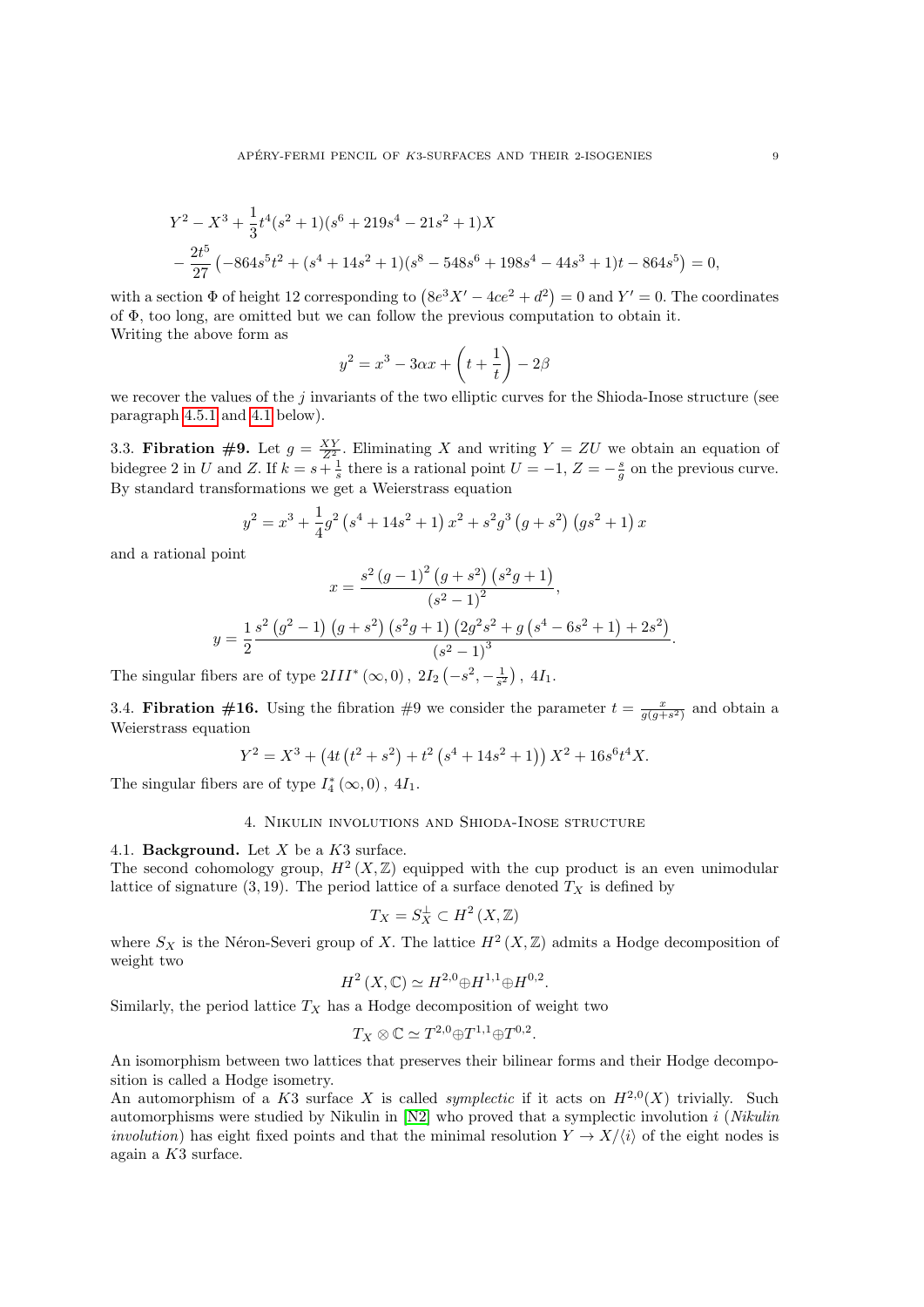<span id="page-9-0"></span>

|     | Weierstrass Equation                                                                                                                                                                                                                                            | From | Param.                        |
|-----|-----------------------------------------------------------------------------------------------------------------------------------------------------------------------------------------------------------------------------------------------------------------|------|-------------------------------|
|     | $\frac{y^2+tkyx+t^2k\left(t+1\right)y=x^3-t^4\left(t+1\right)^3}{II^*\left(\infty\right),IV^*\left(0\right),I_4\left(-1\right),2I_1}$                                                                                                                           |      |                               |
| #1  |                                                                                                                                                                                                                                                                 |      | $\frac{Y(X+Z)^2(Z+Y)}{XZ^3}$  |
|     |                                                                                                                                                                                                                                                                 |      |                               |
|     | $y^2 = x^3 - \frac{1}{2}t^4\left(s^2 + 1\right)\left(s^6 + 219*s^4 - 21s^2 + 1\right)x$                                                                                                                                                                         |      |                               |
| #2  | $+\frac{2}{27}t^5(-864s^5t^2+(s^4+14s^2+1)(s^8-548s^6+198s^4-44s^2+1)t-864s^5)$                                                                                                                                                                                 | #19  | $\frac{ys}{(s+t)^2}$          |
|     | $2II^*(\infty,0), 4I_1$                                                                                                                                                                                                                                         |      |                               |
|     | $\frac{x_P = \Phi}{y^2 = x^3 + \frac{1}{4}t\left(4t^2s^4 + \left(s^4 - 10s^2 + 1\right)t + 12\right)x^2}$                                                                                                                                                       |      |                               |
|     |                                                                                                                                                                                                                                                                 |      |                               |
| #3  |                                                                                                                                                                                                                                                                 | #7   | $rac{x}{s^4t^2}$              |
|     | $\frac{\left(-t^2\left(2ts^2-3\right)x+t^3\right)}{\frac{I_7^*}{7}(\infty),IV^*\left(0\right),3I_1}\n n=0$                                                                                                                                                      |      |                               |
|     | $y^2 = x^3 +$                                                                                                                                                                                                                                                   |      |                               |
|     | $\big(\tfrac{1}{2}t^3 - \tfrac{1}{24}\big(s^2 + 1\big)\big(s^6 + 219s^4 - 21s^2 + 1\big)t + \tfrac{1}{216}\big(s^8 - 548s^6 + 198s^4 - 44s^2 + 1\big)\big(s^4 + 14s^2 + 1\big)\big)x^2$                                                                         |      |                               |
| #4  | $+16s^{10}x$                                                                                                                                                                                                                                                    | #2   | $rac{x}{2t^2}$                |
|     | $I_{12}^*(\infty)$ , 6 $I_1$                                                                                                                                                                                                                                    |      |                               |
|     | $x_P$                                                                                                                                                                                                                                                           |      |                               |
|     | $y^2 - k(t+1) yx + ky = x^3 + (t^3 - 3) x^2 + 3x - 1$                                                                                                                                                                                                           |      |                               |
| #5  | $I_9^*\left(\infty\right)$ , $I_4\left(0\right)$ , $5I_1$                                                                                                                                                                                                       | #1   | $rac{x}{t^2}$                 |
|     | $\frac{x_P = 0}{y^2 = x^3 + (\frac{1}{4}t^2\left(s^4 + 14s^2 + 1\right) + t^3s^2)\,x^2}$                                                                                                                                                                        |      |                               |
|     |                                                                                                                                                                                                                                                                 |      |                               |
| #6  | $\frac{+t^{\frac{3}{4}}s^2(s^4+1)x+t^{5}s^6}{I_4^*(\infty),II^*(0),4I_1}$                                                                                                                                                                                       | #9   | $\frac{x}{(t+s^2)(ts^2+1)}$   |
|     |                                                                                                                                                                                                                                                                 |      |                               |
|     |                                                                                                                                                                                                                                                                 |      |                               |
| #7  | $\frac{y^2 = x^3 + \frac{1}{4} t \left(t \left(s^4-10 s^2+1\right)+8 s^4\right) x^2 - t^2 s^2 \left(t-s^2\right)^3 x}{III^* \left(\infty\right), I_1^* \left(0\right), I_6 \left(s^2\right), 2 I_1}$                                                            | #15  | $\frac{x}{t}$                 |
|     | $r=0$                                                                                                                                                                                                                                                           |      |                               |
|     | $y^{2} - k(t-1) yx = x(x - 1)(x - t^{3})$                                                                                                                                                                                                                       |      |                               |
| #8  | $I_6^*(\infty)$ , $I_6(0)$ , $I_2(1)$ , $4I_1$                                                                                                                                                                                                                  |      | $\frac{(X+Z)(Y+Z)}{XZ}$       |
|     | $x_P = 1$                                                                                                                                                                                                                                                       |      |                               |
|     | $y^2 = x^3 + \frac{1}{4}t^2\left(s^4 + 14s^2 + 1\right)x^2 + t^3s^2\left(t + s^2\right)\left(ts^2 + 1\right)x$                                                                                                                                                  |      |                               |
| #9  |                                                                                                                                                                                                                                                                 |      | $\frac{XY}{Z^2}$              |
|     | $\frac{2III^*\left(\infty,0\right),2I_2\left(-s^2,-\frac{1}{s^2}\right),2I_1}{x_P=\frac{s^2(t-1)^2\left(t+s^2\right)\left(ts^2+1\right)}{\left(s^2-1\right)^2}}$                                                                                                |      |                               |
|     |                                                                                                                                                                                                                                                                 |      |                               |
|     | $\frac{y^2+t(s^2+1)(x+t^2s^2)y}{(x-t^3s^2)(x^2+t^3s^4)}$                                                                                                                                                                                                        |      |                               |
| #10 |                                                                                                                                                                                                                                                                 |      | $\frac{XY}{(Y+Z)Z}$           |
|     | $\frac{r_3^*(\infty), III^*(0), I_2(-1), 4I_1}{x_{P_1} = t^3 s^2, \quad x_{P_2} = 0}$<br>$\frac{y^2 + t \left(st - 1 - s^2\right) yx - s^3 y = x^2 \left(x + s \left(t \left(s^2 - 1\right) - s \left(s^2 + 1\right)\right)\right)}{x_{P_1} + x_{P_2} + s^2 y}$ |      |                               |
| #11 | $I_{15}(\infty)$ , $I_{2}(s)$ , 7 $I_{1}$                                                                                                                                                                                                                       | #8   | $y + sx$                      |
|     |                                                                                                                                                                                                                                                                 |      | $_{xt}$                       |
|     | $\frac{x_{P_1} = st, \quad x_{P_2} = -s^3t + s^2\left(s^2 + 1\right)}{y^2 - x^3 + t\left(t^2s^2 + \frac{1}{4}\left(s^4 + 14s^2 + 1\right) + \left(s^4 + 1\right)\right)x^2}$                                                                                    |      |                               |
|     | $-\big(2t^2 s^4 + \tfrac{1}{2} s^2 \big(s^4 + 14 s^2 + 1\big) t + s^2 \big(s^4 + 1\big)\big) x + t s^6 + \tfrac{1}{4} s^4 \big(s^4 + 14 s^2 + 1\big)$                                                                                                           |      |                               |
| #12 | $I_{12}^*(\infty)$ , 6 $I_1$                                                                                                                                                                                                                                    | #14  | $rac{x}{t^2} + \frac{s^2}{t}$ |
|     | $x_P$                                                                                                                                                                                                                                                           |      |                               |
|     | $y^2 = x^3 + \frac{1}{4}t\left(4t^2 + \left(s^4 - 10s^2 + 1\right)t + 4s^4\right)x^2$                                                                                                                                                                           |      |                               |
| #13 | $\frac{1}{1+2t^3s^4(t-s^4)x+t^5s^8}$<br>$I_5^*(\infty)$ , $I_3^*(0)$ , $4I_1$                                                                                                                                                                                   | #15  | $rac{x}{t^2}$                 |
|     |                                                                                                                                                                                                                                                                 |      |                               |
|     | $\overline{x_P = -ts^4}$                                                                                                                                                                                                                                        |      |                               |

TABLE 3. Weierstrass equations of the elliptic fibrations of  $Y_k$ 

We have then the rational quotient map  $p : X \to Y$  of degree 2. The transcendental lattices  $T_X$ and  $T_Y$  are related by the chain of inclusions

$$
2T_Y \subseteq p^*T_X = T_X(2) \subseteq T_Y,
$$

which preserves the quadratic forms and the Hodge structures.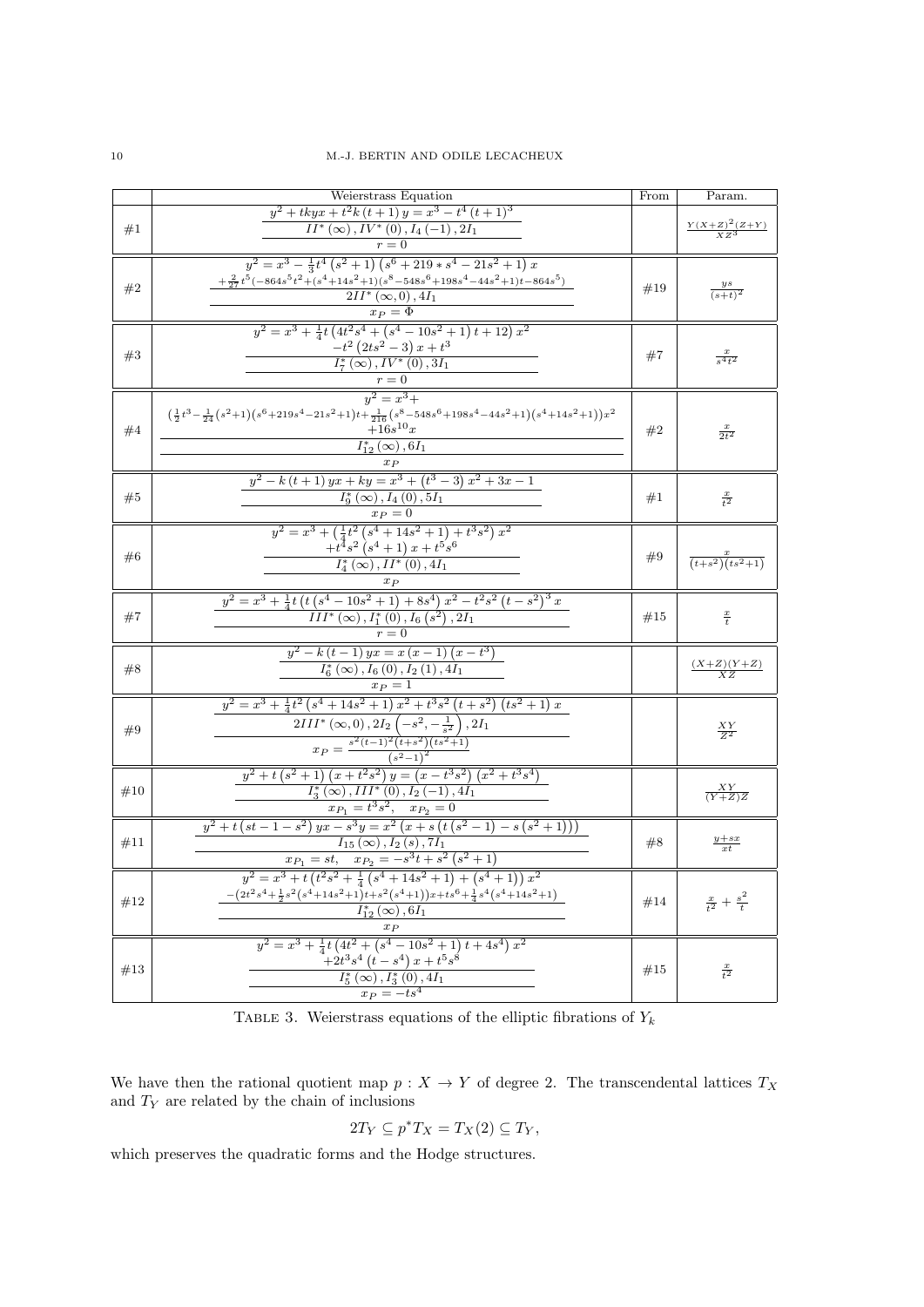| No  | Weierstrass Equation                                                                                                                                                         | From | Param.                                            |
|-----|------------------------------------------------------------------------------------------------------------------------------------------------------------------------------|------|---------------------------------------------------|
|     | $y^2 = x^3 + (t^3 (s^4 + 1) + \frac{1}{4}t^2 (s^4 + 14s^2 + 1) + ts^2) x^2 + s^4 t^6 x$                                                                                      |      |                                                   |
|     |                                                                                                                                                                              |      |                                                   |
| #14 |                                                                                                                                                                              | #9   | $\frac{x}{t(t+s^2)(ts^2+1)}$                      |
|     | $I_0^*(\infty)$ , $I_8^*(0)$ , $4I_1\left(-\frac{1}{4}, -4\frac{s^2}{(s^2-1)^2}, \right)$<br>$x_P = \frac{s^4(2t+1)^2}{(s^2-1)^2}$                                           |      |                                                   |
|     | $(y - tx) (y - s2tx) = x (x - ts2) (x - ts2 (t + 1)2)$                                                                                                                       |      |                                                   |
|     |                                                                                                                                                                              |      |                                                   |
| #15 | $I_{4}^{*}(\infty)$ , $I_{1}^{*}(0)$ , $I_{4}(-1)$ , $3I_{1}\left(\frac{1}{4}\left(\frac{s^{2}-1}{s}\right)^{2}$ , )                                                         |      | $\frac{(XY+1)Z}{Y}$                               |
|     | $x_P = s^2t$                                                                                                                                                                 |      |                                                   |
|     | $\frac{y^2-x^3+t(4(t^2+s^2)+t(s^4+14s^2+1))x^2+16s^6t^4x}{x^2+16t^6+16s^6t^4}$                                                                                               |      |                                                   |
| #16 |                                                                                                                                                                              | #9   | $rac{x}{t(t+s^2)}$                                |
|     | $\frac{I_4^* (\infty, 0), 4I_1}{x_P = \frac{-4ts^6 (t+1)^2}{(t+s^2)^2}}$                                                                                                     |      |                                                   |
|     | $y^2 - \frac{1}{2}(s^4 + 14s^2 + 1 - s^2t^2)$ $yx = x(x - 4s^2)(x - 4s^6)$                                                                                                   |      |                                                   |
|     | $I_{16} (\infty), 8I_1 \left(\pm \frac{s^2 \pm 4s - 1}{s}, \ldots \right)$                                                                                                   |      |                                                   |
| #17 | $x_{P_1} = 4s^2$ ; $x_{P_2} = \frac{4s^4(ts + s^2 - 1)^2}{(ts + 1 - s^2)^2}$                                                                                                 | #16  | $\frac{y}{ts^2x}$                                 |
|     |                                                                                                                                                                              |      |                                                   |
|     | $y^2 + \left(-t^2 + \left(s^2 - 1\right)t - 2s^2\right) yx + s^4t^2y = x^2\left(x - s^4\right)$                                                                              |      |                                                   |
| #18 | $\frac{I_{13}(\infty)$ , $I_0^*(0)$ , $5I_1$<br>$x_P = 0$                                                                                                                    | #15  | $\frac{y-tx}{t(x-ts^2)}$                          |
|     |                                                                                                                                                                              |      |                                                   |
| #19 | $y^2 + ktyx + t^2(t^2 + tk + 1)y = x^3$                                                                                                                                      |      | $\frac{XY}{Z}$                                    |
|     | $\frac{2IV^{*}\left(\infty,0\right),2I_{3}\left(-s,-\frac{1}{s}\right),2I_{1}}{x_{P}=-t^{2}}$                                                                                |      |                                                   |
|     | $\sqrt{y^2-yx(t^2-kt+1)} = x(x-1)(x+t^2-tk)$                                                                                                                                 |      |                                                   |
| #20 | $I_{12}\left(\infty\right), 2I_{2}\left(0,k\right), 4I_{1}\left(s,\frac{1}{s},\ldots\right)$                                                                                 |      | $X+Y+Z$                                           |
|     |                                                                                                                                                                              |      |                                                   |
|     | $y^2 = x^3 + \frac{1}{4}t^2\left(t^2 + 2\left(s^2 - 1\right)t + \left(s^4 - 10s^2 + 1\right)\right)x^2$                                                                      |      |                                                   |
| #21 | $\frac{\frac{4}{7} \div \frac{1}{5} t^3 s^4 \left(t - (s^2 - 1)\right) x + \frac{1}{4} s^8 t^4}{I_9\left(\infty\right), IV^*\left(0\right), 2I_2\left(1, -s^2\right), 3I_1}$ |      | $\#15$ $\frac{y-s^2x-ts^4(t^2-1)}{x-ts^2(t+1)^2}$ |
|     | $\frac{1}{x_P = s^2 t^2}$                                                                                                                                                    |      |                                                   |
|     | $y^{2} + (t(1 - s^{2}) + s^{2})yx + t^{3}s^{2}y = x(x - s^{2}t)(x + t^{2}s^{2}(1 - t))$                                                                                      |      |                                                   |
| #22 | $I_3^*\left(\infty\right)$ , $I_9\left(0\right)$ , $6I_1$                                                                                                                    |      | $\frac{Z(XYZ+s)}{1+YZ}$                           |
|     | $x_{P_1} = 1, \quad x_{P_2} = s^2 t$                                                                                                                                         |      |                                                   |
|     | $\sqrt{y^2 + (2t^2 - tk + 1) yx = x (x - t^2) (x - t^4)}$                                                                                                                    |      |                                                   |
| #23 | $I_0^* (\infty)$ , $I_{12} (0)$ , $6I_1 \left( \frac{1}{k \pm 2}, \ldots \right)$                                                                                            |      | $\frac{1}{X+Y}$                                   |
|     | $x_{P_1} = t^2$ , $x_{p_2} = \frac{(tk-1)^2}{k^2-4}$                                                                                                                         |      |                                                   |
|     | $y^{2} + (s^{2} + 1)$ tyx = x $(x - t^{2} s^{2}) (x - s^{2} t (t + 1)^{2})$                                                                                                  |      |                                                   |
| #24 | $2I_{2}^{*}(\infty,0), I_{4}(-1), 4I_{1}$                                                                                                                                    |      | $\frac{Z}{Y}$                                     |
|     | $x_{P_1} = t + 1; \quad x_{P_2} = t^2 s^2$                                                                                                                                   |      |                                                   |
|     | $y^{2} + (s + t) (ts + 1) yx + t^{2}s^{2} (t (s^{2} - 1) + s) y =$                                                                                                           |      |                                                   |
| #25 | $x(x - st) (x - t^2 s (t - s))$                                                                                                                                              |      | $\frac{Y-s}{XY+sZ}$                               |
|     | $I_7(\infty)$ , $I_{10}(0)$ , $7I_1$                                                                                                                                         |      |                                                   |
|     | $x_{P_1} = ts;$ $x_{P_2} = -t^2 s^2$                                                                                                                                         |      |                                                   |
| #26 | $\frac{y^2 + (ts-1)(t-s)xy = x (x - t^2 s^2)^2}{I_8(\infty, 0), I_2(s, \frac{1}{s}), 4I_1}$                                                                                  |      | Ζ                                                 |
|     | $x_P = ts$                                                                                                                                                                   |      |                                                   |
|     | $y^{2} - (t(s^{2} - 1) + s^{2})yx + t^{3}s^{2}(t+1)y =$                                                                                                                      |      |                                                   |
| #27 | $x^2(x+t^2s^2(t+1))$                                                                                                                                                         |      | $\frac{Z-s}{X+Y}$                                 |
|     | $I_1^*(\infty)$ , $I_8(0)$ , $I_5(-1)$ $4I_1$                                                                                                                                |      |                                                   |
|     | $x_P=0$                                                                                                                                                                      |      |                                                   |

TABLE 4. Weierstrass equations of the elliptic fibrations of  $Y_k$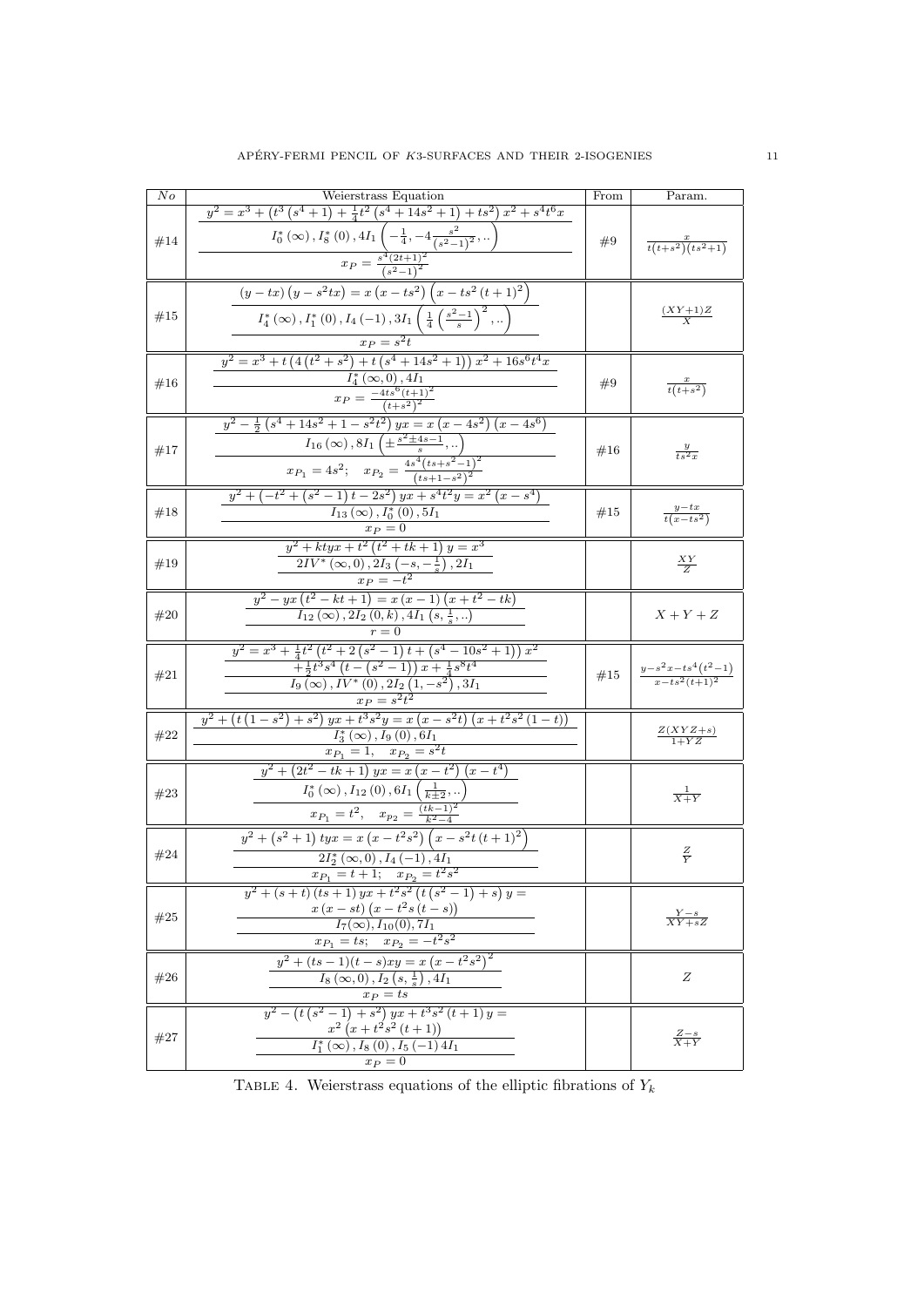#### 12 M.-J. BERTIN AND ODILE LECACHEUX

$$
F_6: l_1 = l_2 = 3 + 2\sqrt{2}
$$
  
\n
$$
F_8: l_1 = 3 + 2\sqrt{2}, l_2 = \frac{1}{l_1}
$$
  
\n
$$
G_8: l_1 = 3 + 2\sqrt{2}, l_2 = l_1
$$
  
\n
$$
F_9: l_1 = 3 + 2\sqrt{2}, l_2 = l_1
$$
  
\n
$$
F_1: l_1 = 3 + 2\sqrt{2}, l_2 = l_1
$$
  
\n
$$
F_2: l_1 = l_2 = 3 + 2\sqrt{2}
$$
  
\n
$$
F_3: l_1 = l_2 = 3 + 2\sqrt{2}
$$
  
\n
$$
F_4: l_1 = l_2
$$
  
\n
$$
F_5: l_1 = l_2 = 3 + 2\sqrt{2}
$$
  
\n
$$
F_6: l_1 = l_2 = 3 + 2\sqrt{2}
$$
  
\n
$$
F_7: l_1 = l_2 = 3 + 2\sqrt{2}
$$
  
\n
$$
F_8: l_1 = l_2 = 3 + 2\sqrt{2}
$$
  
\n
$$
F_9: l_1 = l_2 = 3 + 2\sqrt{2}
$$
  
\n
$$
F_9: l_1 = l_2 = 3 + 2\sqrt{2}
$$
  
\n
$$
F_1: l_1 = l_2 = 3 + 2\sqrt{2}
$$
  
\n
$$
F_2: l_1 = l_2 = 3 + 2\sqrt{2}
$$
  
\n
$$
F_3: l_1 = l_2 = 3 + 2\sqrt{2}
$$
  
\n
$$
F_4: l_1 = l_2 = 3 + 2\sqrt{2}
$$
  
\n
$$
F_5: l_1 = l_2 = 3 + 2\sqrt{2}
$$
  
\n
$$
F_6: l_1 = l_2 = 3 + 2\sqrt{2}
$$
  
\n
$$
F_7: l_1 = l_2 = 3 + 2\sqrt{2}
$$
  
\n
$$
F_8: l_1 = l_2 = 3 + 2\sqrt{2}
$$
  
\n
$$
F_9: l_1 = l_2 = 3 + 2\sqrt{2}
$$

In this paper, K3 surfaces are given as elliptic surfaces. If we have a 2-torsion section  $\tau$ , we consider the symplectic involution i (Van Geemen-Sarti involution) given by the fiberwise translation by  $\tau$ . In this situation, the rational quotient map  $X \to Y$  is just an isogeny of degree 2 between elliptic curves over  $\mathbb{C}(t)$ , and we have a rational map  $Y \to X$  of degree 2 as the dual isogeny.

**Notation** We consider the fibration  $\#n$  of  $Y_k$  with a Weierstrass equation  $E^n : y^2 = x^3 + A(t)x^2 +$ B (t) x and the two-torsion point  $T = (0, 0)$ . We will call  $\#n-i$  the elliptic fibration  $E^n/\langle (0, 0) \rangle$  of the elliptic surface  $Y_k/i$  if i denotes the translation by T.

4.2. Fibrations of some Kummer surfaces. Let  $E_l$  be an elliptic curve with invariant j, defined by a Weierstrass equation in the Legendre form

$$
E_l: y^2 = x(x-1)(x-l).
$$

Then l satisfies the equation  $j = 256 \frac{(1 - l + l^2)^3}{l^2 (l-1)^2}$  $\frac{1-l+1}{l^2(l-1)^2}$ . For a fixed j the six values of l are given by l or  $\frac{1}{l}, 1-l, \frac{l-1}{l}, \frac{-1}{l-1}, \frac{l-1}{l}.$ 

Consider the Kummer surface K given by  $E_{l_1} \times E_{l_2} / \pm 1$  and choose as equation for K

$$
x_1(x_1-1)(x_1-l_1)t^2 = x_2(x_2-1)(x_2-l_2).
$$

Following [\[Ku\]](#page-28-21) we can construct different elliptic fibrations. In the general case we can consider the three elliptic fibrations  $F_i$  of K defined by the elliptic parameters  $m_i$ , with corresponding types of singular fibers

$$
F_6: \t m_6 = \frac{x_1}{x_2}
$$
  
\n
$$
F_8: \t m_8 = \frac{(x_2 - l_2)(x_1 - x_2)}{l_2(l_2 - 1)x_1(x_1 - 1)}
$$
  
\n
$$
F_5: \t m_5 = \frac{(x_1 - x_2)(l_2(x_1 - l_1) + (l_1 - 1)x_2)}{(l_2x_1 - x_2)(x_1 - l_1 + (l_1 - 1)x_2)}
$$
  
\n
$$
I_6^*, 6I_2.
$$

In the special case when  $E_1 = E_2$  and  $j_1 = j_2 = 8000$  we obtain the following fibrations  $f_8$  (III<sup>\*</sup>, In the special case when  $E_1 = E_2$  and  $j_1 = I_2^*$ ,  $I_4$ ,  $I_2$ ,  $I_1$ ) with  $l_1 = 3 + 2\sqrt{2}$ ,  $l_2 = 3 - 2$  $y_2 = 8000$  we obtain the following fibrations  $J_8$  (<br> $\sqrt{2}$  and  $g_8$  (*III*<sup>\*</sup>,  $I_3^*$ , 3*I*<sub>2</sub>) with  $l_1 = l_2 = 3 + 2\sqrt{2}$ .

# 4.3. Nikulin involutions and Kummer surfaces.

<span id="page-11-0"></span>**Proposition 4.1.** Consider a family  $S_{a,b}$  of K3 surfaces with an elliptic fibration, a two torsion section defining an involution  $i$  and two singular fibers of type  $I_4^*$ ,

$$
S_{a,b}: Y^{2} = X^{3} + \left(t + \frac{1}{t} + a\right)X^{2} + b^{2}X.
$$

Then the K3 surface  $S_{a,b}/i$  is the Kummer surface  $(E_1 \times E_2) / (\pm Id)$  where the j<sub>i</sub> invariants of the elliptic curves  $E_i$ ,  $i = 1, 2$  are given by the formulae

$$
j_1 j_2 = 4096 \frac{\left(a^2 - 3 + 12b^2\right)^3}{b^2}
$$

$$
(j_2 - 1728) (j_1 - 1728) = \frac{1024a^2(2a^2 - 9 - 72b^2)^2}{b^2}.
$$

*Proof.* Recall that if  $E_i$ ,  $i = 1, 2$ , are two elliptic curves in the Legendre form

$$
E_i : y^2 = x (x - 1) (x - l_i),
$$

the Kummer surface K

$$
K:\left(E_{1}\times E_{2}\right)/\left(\pm Id\right)
$$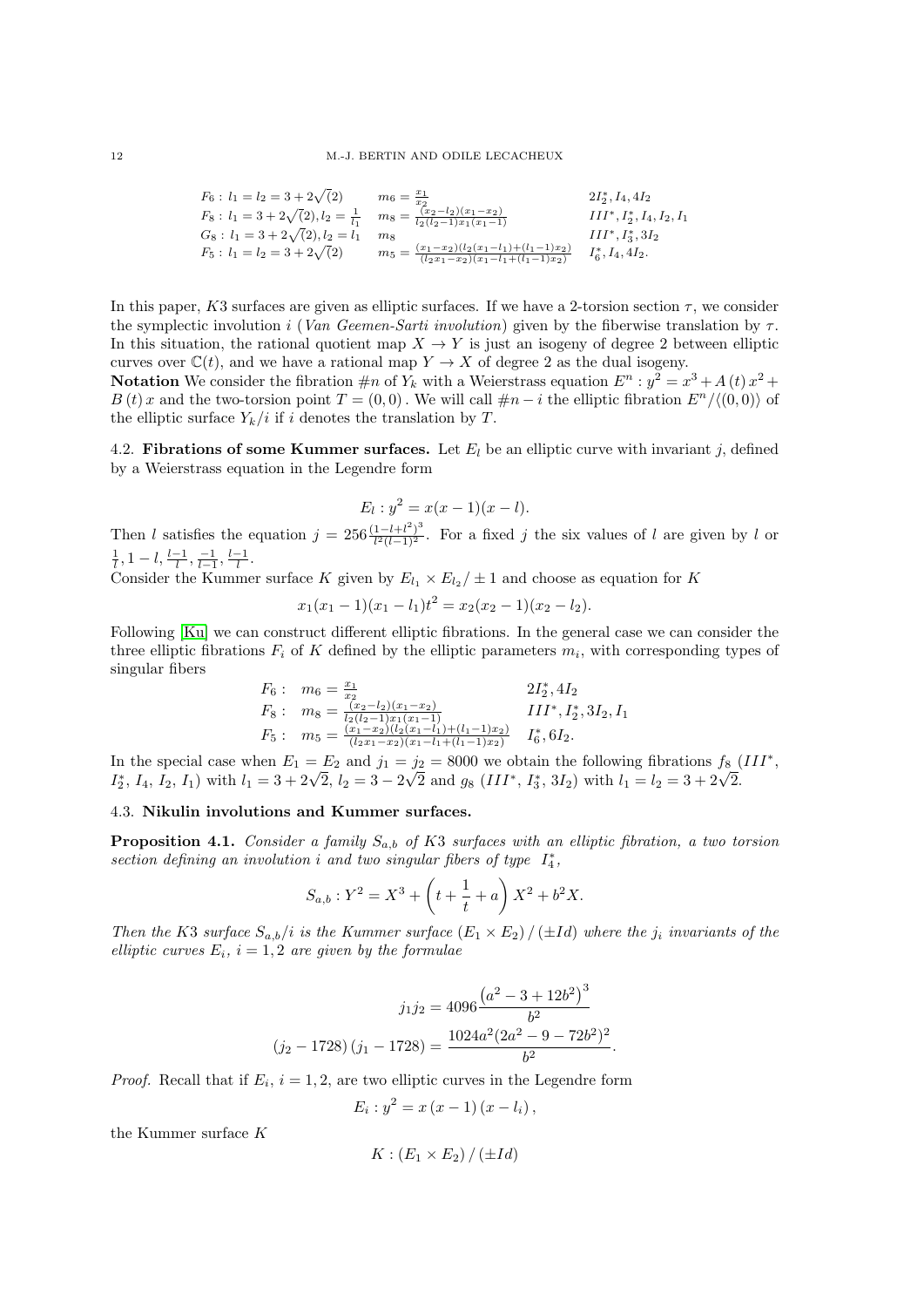is defined by the following equation

$$
x_1(x_1-1)(x_1-l_1)t^2 = x_2(x_2-1)(x_2-l_2).
$$

The Kummer surface K admits an elliptic fibration with parameter  $u = m_6 = \frac{x_1}{x_2}$  and Weierstrass equation  $H_u$ 

$$
H_u: Y^2 = X (X - u (u - 1) (u l_2 - l_1)) (X - u (u - l_1) (l_2 u - 1)).
$$

The 2-isogenous curve  $S_{a,b}/\langle(0, 0)\rangle$  has the following Weierstrass equation

$$
Y^{2} = X \left(X - t \left(t^{2} + (a - 2b)t + 1\right)\right) \left(X - t \left(t^{2} + (a + 2b)t + 1\right)\right)
$$

with two singular fibers of type  $I_2^*$  above 0 and  $\infty$ . We easily prove that  $S_{a,b}/\langle (0,0) \rangle$  and  $H_u$  are isomorphic on the field  $\mathbb{Q}(\sqrt{w_2})$  where

$$
l_1 = w'_1 w_2 = \frac{w_2}{w_1}
$$
,  $l_2 = \frac{1}{w'_1 w'_2} = w_1 w_2$  and  $t = w_1 u$ ,

 $w_1, w_1'$  and  $w_2, w_2'$  being respectively the roots of polynomials  $t^2 + (a - 2b)t + 1$  and  $t^2 + (a + 2b)t + 1$ . Recall that the modular invariant  $j_i$  of the elliptic curve  $E_i$  is linked to  $l_i$  by the relation

$$
j_i = 256 \frac{\left(1 - l_i + l_i^2\right)^3}{l_i^2 \left(1 - l_i\right)^2}.
$$

By elimination of  $w_1$  and  $w_2$ , it follows the relations between  $j_1$  and  $j_2$ 

$$
j_1 j_2 = 4096 \frac{\left(a^2 - 3 + 12b^2\right)^3}{b^2}
$$

$$
(j_2 - 1728)(j_1 - 1728) = \frac{1024a^2(2a^2 - 9 - 72b^2)^2}{b^2}.
$$

In the Fermi family, the K3 surface  $Y_k$  has the fibration #16 with two singular fibers  $I_4^*$ , a 2-torsion point and Weierstrass equation

$$
y^{2} = x^{3} + x^{2}t \left( 4\left(t^{2} + s^{2}\right) + t\left(s^{4} + 14s^{2} + 1\right) \right) + 16t^{4}s^{6}x.
$$

Taking

$$
y = y't^3 (2\sqrt{s})^3
$$
,  $x = x't^2 (2\sqrt{s})^2$  and  $t = t's$ ,

we obtain the following Weierstrass equation

$$
y'^{e} = x'^{3} + \left(t' + \frac{1}{t'} + \frac{1}{4}\frac{s^{4} + 14s^{2} + 1}{s}\right) + s^{4}x'.
$$

By the previous proposition with  $a = \frac{1}{4} \frac{s^4 + 14s^2 + 1}{s}$ ,  $b = s^2$ , we derive the corollary below.

<span id="page-12-0"></span>**Corollary 4.1.** The surface obtained with the 2-isogeny of kernel  $\langle (0, 0) \rangle$  from fibration #16, is the Kummer surface associated to the product of two elliptic curves of j-invariants  $j_1, j_2$  satifying

$$
j_1 j_2 = \frac{\left(s^2 + 1\right)^3 \left(s^6 + 219s^4 - 21s^2 + 1\right)^3}{s^{10}}
$$

$$
(j_1 - 12^3) (j_2 - 12^3) = \frac{(s^4 + 14s^2 + 1)^2 (s^8 - 548s^6 + 198s^4 - 44s^2 + 1)^2}{s^{10}}.
$$

**Remark 4.1.** If  $s = 1$  we find  $j_1 = j_2 = 8000$ .

**Remark 4.2.** If  $b = 1$  we obtain the family of surfaces studied by Narumiya and Shiga, [\[Na\]](#page-28-22). Morover if  $a = \frac{9}{4}$  (resp. 4) we find the two modular surfaces associated to the modular groups  $\Gamma_1(7)$ (resp.  $\Gamma_1(8)$ ). In these two cases we get  $j_1 = j_2 = -3375$  (resp.  $j_1 = j_2 = 8000$ ).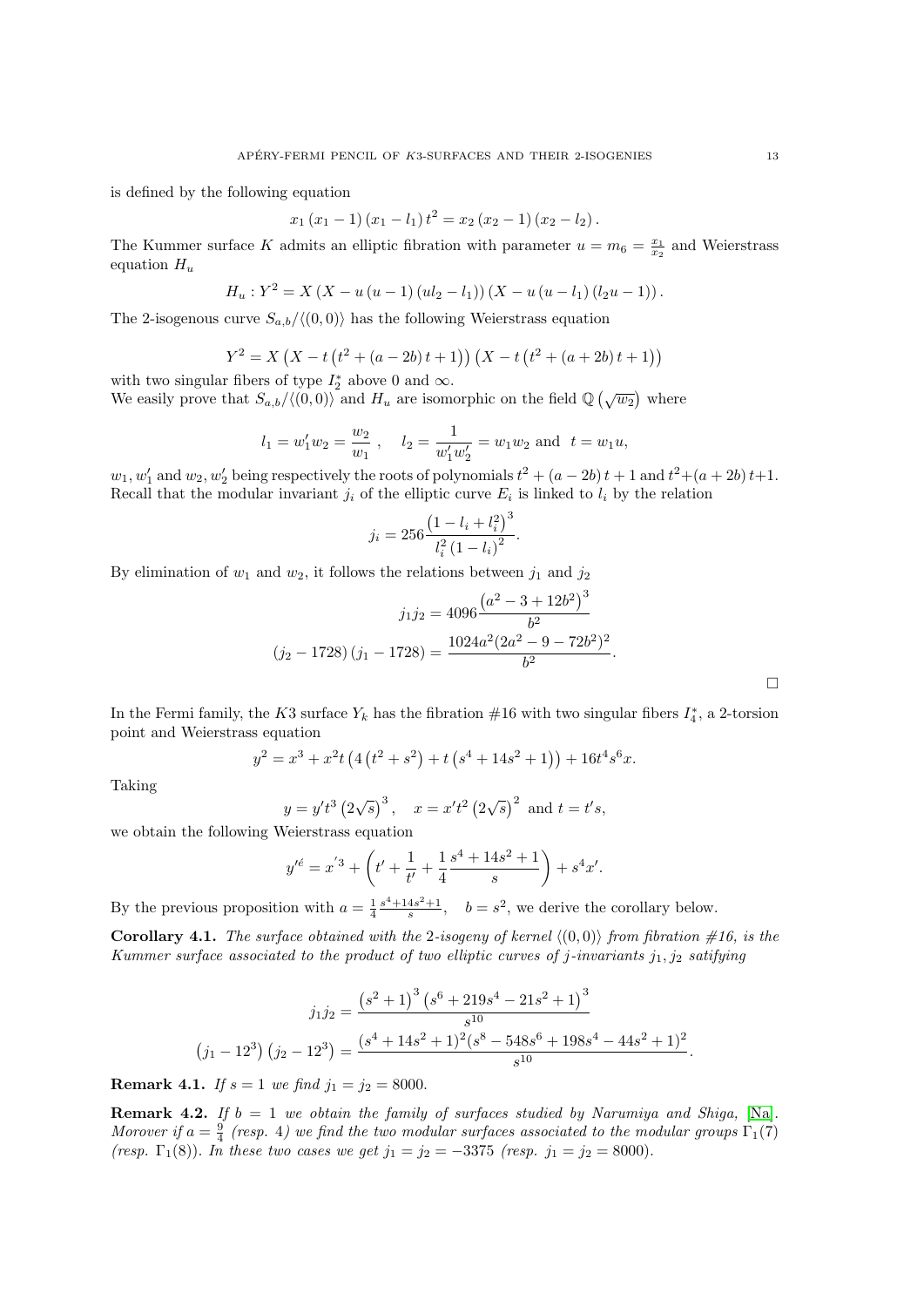Remark 4.3. With the same method we can consider a family of K3 surfaces with Weierstrass equations

$$
E_v: Y^2 + XY - (v + \frac{1}{v} - k)Y = X^3 - (v + \frac{1}{v} - k)X^2,
$$

singular fibers of type  $2I_1^*, 2I_4, 2I_1$  and the point  $P_v = (0,0)$  of order 4. The elliptic curve  $E'_v =$  $E_v/\langle 2P_v \rangle$  has singular fibers of type  $2I_2^*$ ,  $4I_2$ . An analog computation gives  $E'_v \equiv (E_1 \times E_2) / (\pm Id)$ and

$$
j_1 j_2 = (256k^2 - 16k - 767)^3
$$

$$
(j_1 - 12^3) (j_2 - 12^3) = (32k - 1)^2 (128k^2 - 8k - 577)^2.
$$

## 4.4. Shioda-Inose structure.

**Definition 4.1.** A K3 surface  $X$  has a Shioda-Inose structure if there is a symplectic involution  $i$ on X with rational quotient map  $X \stackrel{p}{\to} Y$  such that Y is a Kummer surface and p<sup>\*</sup> induces a Hodge isometry  $T_X(2) \simeq T_Y$ .

Such an involution i is called a Morrison-Nikulin involution.

An equivalent criterion is that  $X$  admits a (Nikulin) involution interchanging two orthogonal copies of  $E_8(-1)$  in  $NS(X)$ , where  $E_8(-1)$  is the unique unimodular even negative-definite lattice of rank 8.

Or even more abstractly:  $2E_8 \hookrightarrow NS(X)$ .

Applying this criterion to fibrations  $#17$  and  $#8$  and the Van Geemen-Sarti involution we get the following result.

**Proposition 4.2.** The translation by the two torsion point of fibration #17 and #8 endowes  $Y_k$ with a Shioda-Inose structure.

Fibration #17 has a fiber of type  $I_{16}$  at  $t = \infty$ . The idea [\[G\]](#page-28-5) is to use the components  $\Theta_{-2}, \Theta_{-1}, \Theta_0$ ,  $\Theta_1$ ,  $\Theta_2$ ,  $\Theta_3$ ,  $\Theta_4$  of  $I_{16}$  and the zero section to generate a lattice of type  $E_8$ . The two-torsion section intersects  $\Theta_8$  and the translation by the two-torsion point on the fiber  $I_{16}$  transforms  $\Theta_n$  in  $\Theta_{n+8}$ . The translation maps the lattice  $E_8$  on an another disjoint  $E_8$  lattice and defines a Shioda-Inose structure.

For fibration #8, the fiber above  $t = 0$  is of type  $I_6$  and the section of order 2 specialises to the singular point  $(0, 0)$ . Then after a blow up, it will not meet the 0-component. If we denote  $\Theta_{0,i}$ ,  $0 \leq i \leq 5$ , the six components, then the zero section meets  $\Theta_{0,0}$  and the 2-torsion section meets  $\Theta_{0,3}$ . The translation by the 2-torsion section induces the permutation  $\Theta_{0,i} \to \Theta_{0,i+3}$ .

The fiber above  $t = \infty$  is of type  $I_6^*$ . The simple components are denoted  $\Theta_{\infty,0}, \Theta_{\infty,1}$  and  $\Theta_{\infty,2}, \Theta_{\infty,3}$ ; the double components are denoted  $C_i$  with  $0 \le i \le 6$  and  $\Theta_{\infty,0}.C_0 = \Theta_{\infty,1}.C_0 = 1; \Theta_{\infty,2}.C_6 =$  $\Theta_{\infty,3}$ . $C_6 = 1$ . Then the 2-torsion section intersects  $\Theta_{\infty,2}$  or  $\Theta_{\infty,3}$  and the translation by the 2-torsion section induces the transposition  $C_i \leftrightarrow C_{6-i}$ .

The class of the components  $C_0, C_1, C_2, \Theta_{\infty,0}, \Theta_{\infty,1}$ , the zero section,  $\Theta_{0,0}$  and  $\Theta_{0,1}$  define a  $E_8(-1)$ . The Nikulin involution defined by the two torsion section maps this  $E_8(-1)$  to another copy of  $E_8(-1)$  orthogonal to the first one; so the Nikulin involution is a Morrison-Nikulin involution.

4.5. Base change and van Geemen-Sarti involutions. If a  $K3$ -surface X has an elliptic fibration with two fibers of type  $II^*$ , this fibration can be realised by a Weierstrass equation of type

$$
y^2 = x^3 - 3\alpha x + (h + 1/h - 2\beta).
$$

Moreover Shioda [\[Shio\]](#page-28-4) deduces the "Kummer sandwiching",  $K \to S \to K$ , identifying the Kummer  $K = E_1 \times E_2 / \pm 1$  with the help of the *j*-invariants of the two elliptic curves  $E_1, E_2$  and giving the following elliptic fibration of K

$$
y^2 = x^3 - 3\alpha x + (t^2 + 1/t^2 - 2\beta).
$$

This can be viewed as a base change of the fibration of X.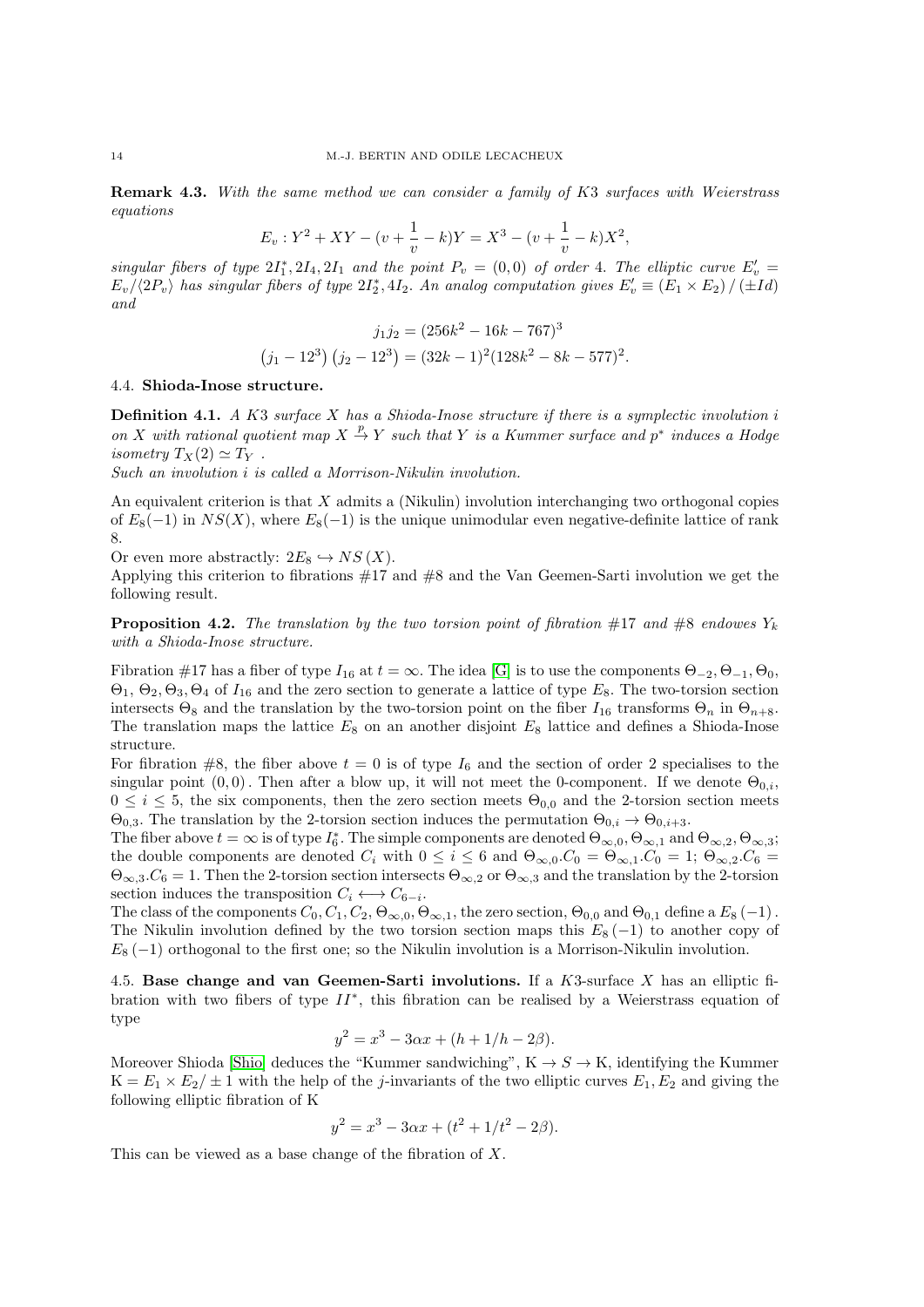<span id="page-14-0"></span>4.5.1. Alternate elliptic fibration. We shall now use an alternate elliptic fibration([\[Sc-Shio\]](#page-28-15) example 13.6) to show that this construction is indeed a 2-isogeny between two elliptic fibrations of S and K. In the next picture we consider a divisor D of type  $I_{12}^*$  composed of the zero section 0 and the components of the  $II^*$  fibers enclosed in dashed lines. The far double components of the  $II^*$ fibres can be chosen as sections of the new fibration. Take  $\omega$  as the zero section. The other one is a two-torsion point since the function h has a double pole on  $\omega$  and a double zero at M. It is the function 'x' in a Weierstrass equation. More precisely with the new parameter  $u = x$  and the variables  $Y = yh$  and  $X = h$ , we obtain the Weierstrass equation



In this equation, if we substitute  $X(=h)$  by  $t^2$ , we obtain an equation in W, t with  $Y = Wt^2$ , which is the equation for the 2-isogenous elliptic curve. Indeed the birational transformation

$$
y = 4Y + 4U^3 + 2UA, x = 2\frac{Y + U^3}{U}
$$

with inverse

$$
U = 1/2 \frac{y}{x+A}, Y = 1/8 \frac{\left(-y^2 + 2x^3 + 4x^2A + 2xA^2\right)y}{\left(x+A\right)^3}
$$

transforms the curve  $Y^2 = U^6 + AU^4 + BU^2$  in the Weierstrass form

$$
y^2 = (x + A)(x^2 - 4B).
$$

This is an equation for the 2-isogenous curve of the curve  $Y^2 = X^3 + AX^2 + BX$  [\[Si\]](#page-29-1). On the curve  $Y^2 = U^6 + AU^4 + BU^2$ , the involution  $U \mapsto -U$  means adding the two-torsion point  $(x = -A, y = 0)$ . Using this above process with  $A = (u^3 - 3\alpha u - 2\beta)$ , the 2-isogenous curve  $E_u$  has a Weierstrass equation

$$
Y^{2} = (X + (u^{3} - 3\alpha u - 2\beta))(X^{2} - 4)
$$

with singular fibers of type  $I_6^*, 6I_2$ .

The coefficients  $\alpha$  and  $\beta$  can be computed using the j-invariants

$$
\alpha^3 = J_1 J_2; \ \beta^2 = (1 - J_1)(1 - J_2); \ j_i = 1728 J_i.
$$

If the elliptic curve is put in the Legendre form  $y'^2 = x'(x'-1)(x'-l)$  then  $j = 256\frac{(1-l+l^2)^3}{l^2(l-1)^2}$  $\frac{1-l+l^-}{l^2(l-1)^2}$ , so

$$
\alpha^3 = \frac{16}{729} \frac{(1 - l_1 + l_1^2)^3 (1 - l_2 + l_2^2)^3}{l_1^2 (l_1 - 1)^2 l_2^2 (l_2 - 1)^2}
$$
  

$$
\beta = \frac{1}{27} \frac{(2l_1 - 1)(l_1 - 2)(2l_2 - 1)(l_2 - 2)(l_1 + 1)(l_2 + 1)}{l_1 l_2 (l_1 - 1)(l_2 - 1)}.
$$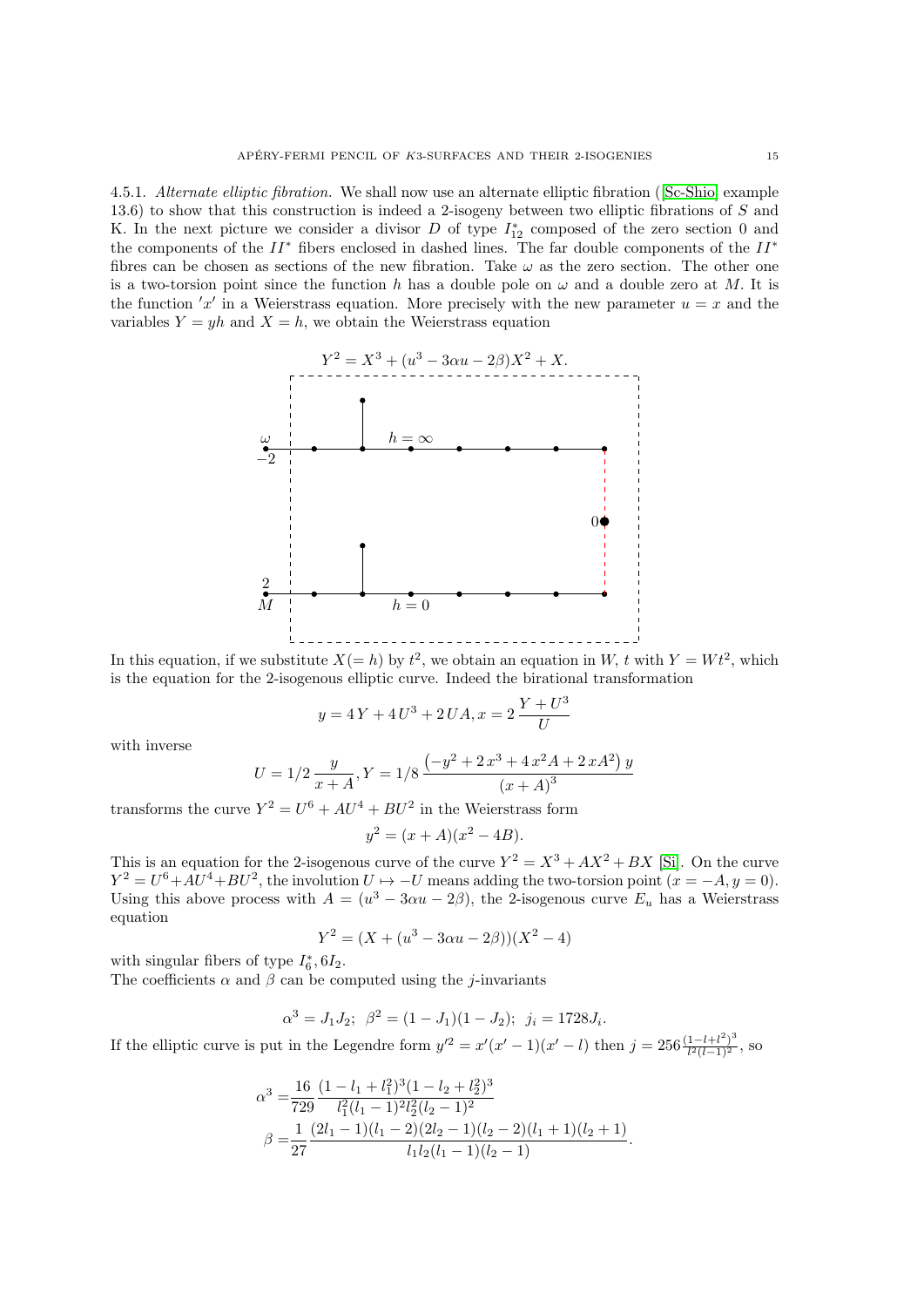On the Kummer surface  $E_1 \times E_2/\pm 1$  of equation

$$
X_1 (X_1 - 1) (X_1 - l_1) Z^2 = X_2 (X_2 - 1) (X_2 - l_2)
$$

we consider an elliptic fibration (case  $\mathcal{J}_5$  of [\[Ku\]](#page-28-21)) with the parameter  $z = \frac{(l_2X_1 - X_2)(X_1 - l_1 + X_2(l_1 - 1))}{X_2(X_1 - 1)}$  (in fact  $z = -\frac{l_1(l_2 - 1)}{m_5 - 1}$  $\frac{1(k_2-1)}{m_5-1}$  cf. 4.2) and obtain the Weierstrass equation  $Y^2 = (X - 2l_1l_2(l_1-1)(l_2-1))(X + 2l_1l_2(l_1-1)(l_2-1))$  $(X+4z^3+4(-2l_1l_2+l_1+l_2+1)z^2+4(l_1l_2-1)(l_1l_2-l_1-l_2)z+2l_1l_2(l_1-1)(l_2-1)).$ 

Substituting  $z = w - \frac{1}{3}(-2l_1l_2 + l_1 + l_1 + 1)$  it follows

$$
\begin{split} Y^2 = &(X-2l_1l_2(l_1-1)(l_2-1))(X+2l_1l_2(l_1-1)(l_2-1)) \\ &\qquad \qquad \left(X+4w^3-\tfrac{4}{3}\big(l_2^2-l_2+1\big)\big(l_1^2-l_1+1\big)w+\tfrac{2}{27}\big(l_2-2\big)(2l_2-1)(l_1-2)(2l_1-1)(l_2+1)(l_1+1)\big). \end{split}
$$

Up to an automorphism of this Weierstrass form we recover the equation of  $E_u$ . The previous results can be used to show the following proposition

**Proposition 4.3.** The translation by the two torsion point of the elliptic fibration  $#4$  gives to  $Y_k$ a Shioda-Inose structure.

### 5. Proof of Theorem 1.1

We consider an elliptic fibration  $\#n$  of  $Y_k$  with a two torsion section. From the Shioda-Tate formula (cf. e.g. [\[Shio\]](#page-28-4), Corollary 1.7]) we have the relation

$$
12 = \frac{|\Delta| \prod m_v^{(1)}}{|\text{Tor}|^2}
$$

where  $\Delta$  is the determinant of the height-matrix of a set of generators of the Mordell-Weil group,  $m_{v}^{(1)}$  the number of simple components of a singular fiber and |Tor| the order of the torsion group of Mordell-Weil group. This formula allows us to determine generators of the Mordell-Weil group except for fibration  $#4$ . Using the 2-isogeny we determine also the Mordell-Weil group of  $\#n$ -i. The discriminant is either  $12 \times 2$  or  $12 \times 8$ .

**Proposition 5.1.** The translation by the two torsion point of the fibration #16 gives to  $Y_k$  a Shioda-Inose structure.

From the previous Proposition [4.1,](#page-11-0) the translation by the two torsion point of  $#16$  gives to the quotient a Kummer structure. The fibration  $#16$  is of rank one, its Mordell-Weil group is generated by P and the two torsion point. By computation we can see that the Mordell-Weil group of the 2-isogenous curve on  $E(\mathbb{C}(t))$  is generated by  $p(P)$  and torsion sections. So we can compute the discriminant of the Néron-Severi group which is  $12 \times 8$ . The second condition,  $T_X(2) \simeq T_Y$ , is then verified.

Remark 5.1. The K3 surface of Picard number 20 given with the elliptic fibration

$$
Y^{2} = X^{3} - \left(t + \frac{1}{t} - \frac{3}{2}\right)X^{2} + \frac{1}{16}X
$$

or

$$
y^2 = x^3 - 1/2 t (2 t^2 + 2 - 3 t) x^2 + 1/16 t^4 x
$$

has rank 1. The Mordell-Weil group is generated by  $(0,0)$  and  $P = (x = \frac{1}{4}, y = \frac{(t-1)^2}{8})$  $\frac{-1)}{8}$ ). The determinant of the Néron-Severi group is equal to 12. By computation we have  $p(P) = 2Q$  with  $Q = (t(t-1)(t^2-t+1), -t^3(t-1)(t^2-t+1))$  of height  $\frac{3}{4}$ . The determinant of the Néron Severi group of the 2-isogenous curve is then 12 not  $12 \times 2^2$ . So the involution induced by the two-torsion point is not a Nikulin-Morrison involution. Moreover the 2-isogenous elliptic curve is a fibration of the Kummer surface  $E \times E/\pm 1$  where  $j(E) = 0$ .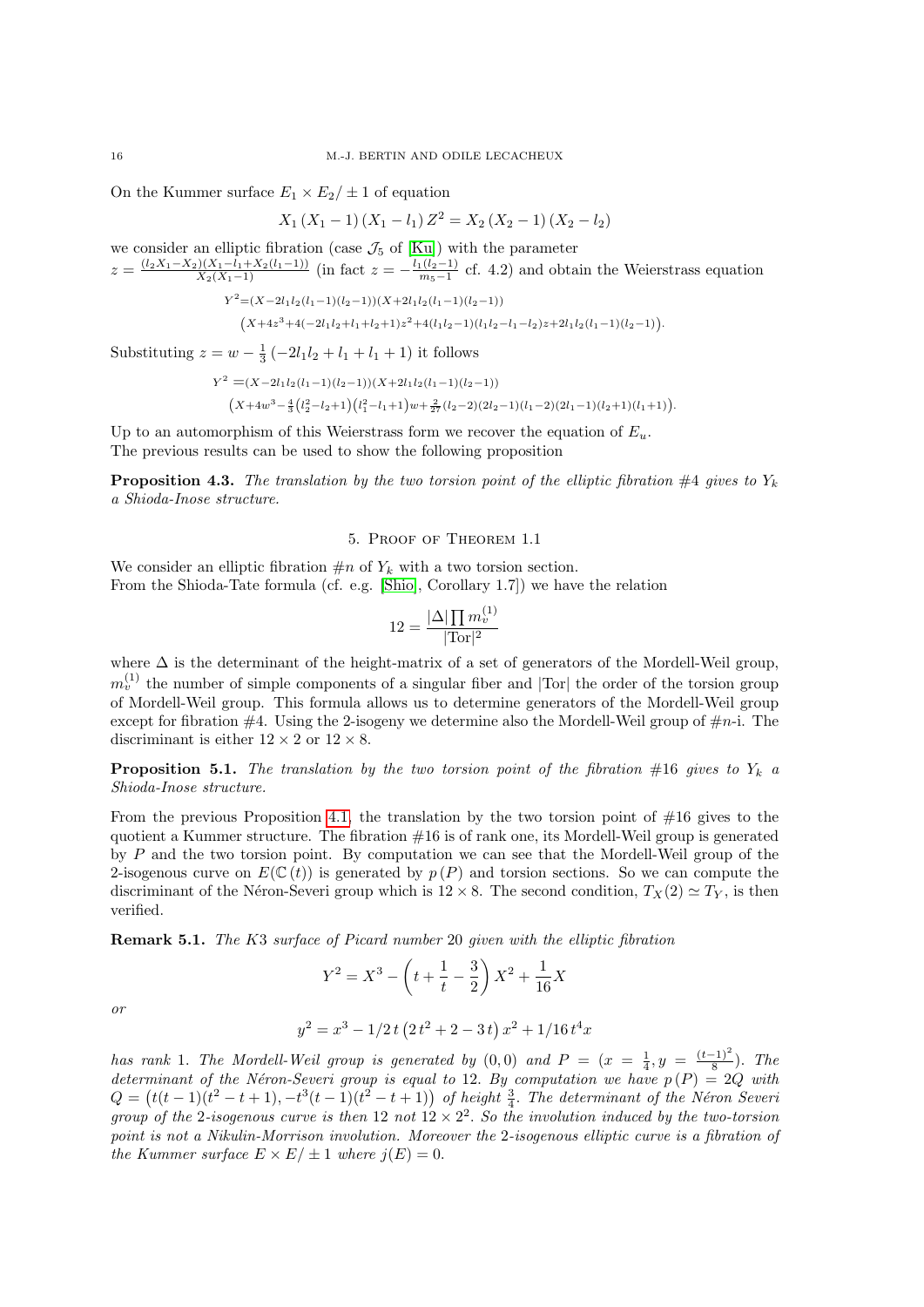For fibrations  $\#n$ -i with discriminant of the transcendental lattice  $12 \times 8$  we prove that we have the Shioda-Inose structure in the following way: from corollary 4.1 this is true for #16-i, from Proposition 4.3 this is true for  $\#4$ -i and from Proposition 4.2 this is true for  $\#17$ -i,  $\#8$ -i. The other fibrations  $\#n$ -i can be obtained by 2- or 3-neighbor method from  $\#16$ -i,  $\#8$ -i or  $\#17$ -i. The results are given in the Table [5.](#page-17-0) In the second column are written the Weierstrass equations for the  $\#n$ elliptic fibration and its 2-isogenous fibration, singular fibers and the  $x$ -coordinates of generators of the Mordell lattice of  $\#n$ -i. In the third column we give the starting fibration for the 2- or 3neighbor method and in the last column the parameter used from the starting fibration.

5.1. The K3 surface  $S_k$ . For the remaining fibrations, (discriminant  $12 \times 2$ ), using also the 2- or 3neighbor method, they are proved to lie on the same surface  $S_k$ . Except for the case  $\#7$  the results are collected in the Table [6](#page-18-0) with the same format. The case  $#7$  needs an intermediate fibration explained in the next paragraph.

Starting with fibration #7-i and using the parameter  $m_7 = \frac{y}{xt(t-s^2)}$  it follows the Weierstrass equation

$$
Y^{2} + 2\left(m_{7}^{2}s^{2} - 2\right)YX - 16m_{7}^{4}s^{4}Y = \left(X - 8m_{7}^{2}s^{2}\right)\left(X + 8m_{7}^{2}s^{2}\right)\left(X + m_{7}^{2}\left(s^{4} - 6s^{2} + 1\right) - 4\right)
$$

with singular fibers  $I_8(\infty)$ ,  $IV^*(0)$ ,  $8I_1$ .

Then the parameter  $m_{15} = \frac{Y}{(X+8m_7^2s^2)}$  leads to the fibration #15-i.

For the last part of Theorem 1.1 we give properties of  $S_k$ . First we prove that  $S_k$  is the Jacobian variety of some genus 1 fibrations of  $K_k$ .

Starting with the fibration #26-i and Weierstrass equation

$$
y^{2} = x (x + 4t^{2}s^{2}) \left( x + \frac{1}{4} (t - s)^{2} (ts - 1)^{2} \right)
$$

the new parameter  $m := \frac{y}{t(x + \frac{1}{4}(t-s)^2(t-s-1)^2)}$  defines an elliptic fibration of #26-i with Weierstrass equation

$$
E_m: Y^2 - m (s^2 + 1) YX = X (X - s^2 m^2) \left( X + \frac{1}{4} (2m - s)^2 (2m + s)^2 \right)
$$

and singular fibers are of type  $4I_4(0, \pm \frac{1}{2}s, \infty)$ ,  $8I_1$ .

Then setting as new parameter  $n = \frac{X}{m^2}$ , it follows a genus one curve in m and Y. Its equation, of degree  $2$  in  $Y$ , can be transformed in

$$
w^{2} = -16n(-n + s^{2})m^{4} + n(s^{4}(8+n) - 10ns^{2} + n(1+4n))m^{2} - ns^{4}(-n + s^{2}).
$$

Let us recall the formulae giving the jacobian of a genus one curve defined by the equation  $y^2 =$  $ax^4 + bx^3 + cx^2 + dx + e$ . If  $c_4 = 2^4(12ae - 3bd + c^2)$  and  $c_6 = 2^5(72ace - 27ad^2 - 27b^2e + 9bcd - 2c^3)$ , then the equation of the Jacobian curve is

$$
\bar{y}^2 = \bar{x}^3 - 27c_4\bar{x} - 54c_6.
$$

In our case we obtain

$$
y^{2} = x\left(x + n^{3}s^{2} - \frac{1}{4}n^{2}(s^{2} - 1)^{2}\right)
$$

$$
\left(x + n^{3}s^{2} - \frac{1}{4}(s^{2} - 4s - 1)(s^{2} + 4s - 1)n^{2} + 4ns^{2}\right),
$$

which is precisely the fibration  $#15$ -i.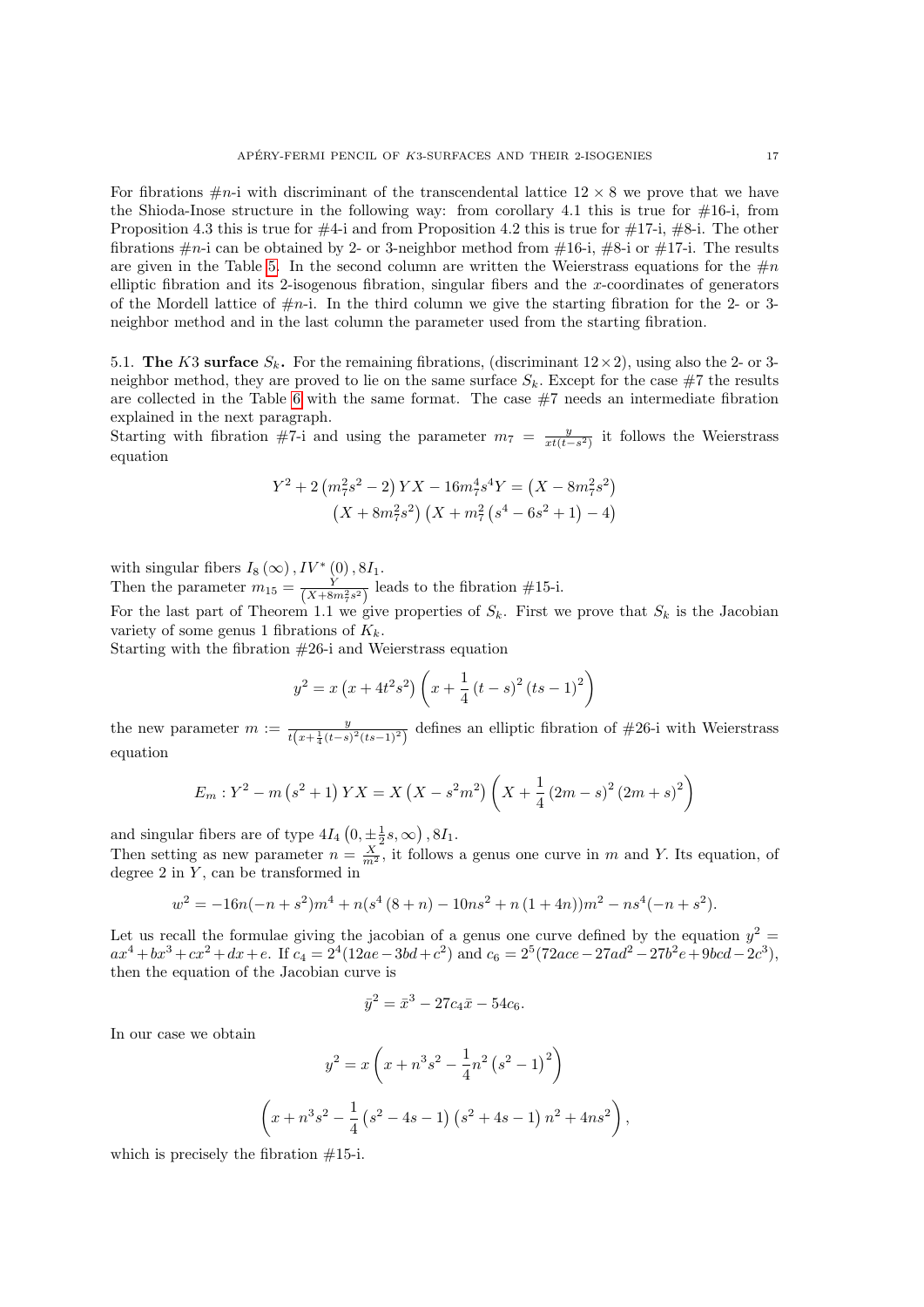<span id="page-17-0"></span>

| No  | Weierstrass Equation                                                                                                                                                                                                                                                                                                                                                                                                                                                                                                                                                                              | From             | Param.                                                                                                                                                                                                                                                |
|-----|---------------------------------------------------------------------------------------------------------------------------------------------------------------------------------------------------------------------------------------------------------------------------------------------------------------------------------------------------------------------------------------------------------------------------------------------------------------------------------------------------------------------------------------------------------------------------------------------------|------------------|-------------------------------------------------------------------------------------------------------------------------------------------------------------------------------------------------------------------------------------------------------|
| #4  | see Prop 9                                                                                                                                                                                                                                                                                                                                                                                                                                                                                                                                                                                        |                  |                                                                                                                                                                                                                                                       |
| #8  | $y^2 - k(\bar{t} - 1) yx = x (x - 1) (x - t^3)$<br>$\frac{I_6^*\left(\infty\right), I_6\left(0\right), I_2\left(1\right), 4I_1}{y^2 = x^3 + \frac{1}{2}\left(4t^3 - t^2k^2 + 2tk^2 + 4 - k^2\right)x^2}$<br>$+\frac{1}{16}(t-1)^2(4t^2+t(4-k^2)+(k-2)^2)$<br>$\left(4t^2+t\left(4-k^2\right)+(k+2)^2\right)x$<br>$I_{3}^{*}(\infty)$ , $I_{3}(0)$ , $I_{4}(1)$ , $4I_{2}$<br>$x_Q = -\frac{1}{4}(t-1)\left(4t^2 + t(4-k^2) + (k-2)^2\right)$                                                                                                                                                      |                  |                                                                                                                                                                                                                                                       |
| #16 | $y^2 = x^3 + t \left(4\left(t^2 + s^2\right) + t\left(s^4 + 14s^2 + 1\right)\right)x^2 + 16s^6t^4x$<br>$\frac{2I_4^*\left(\infty,0\right),4I_1}{y^2=x\left(x-t\left(4\left(t^2+s^2\right)+t\left(s^4+14s^2+1+8s^3\right)\right)\right)}$<br>$\left(x-t\left(4\left(\dot{t}^{2}+s^{2}\right)+t\left(s^{4}+14s^{2}+1-8s^{3}\right)\right)\right)$<br>$2I_2^*\left(\infty,0\right)$ , $4I$<br>$x_Q = \frac{t^2((t^2+s^2)(3+s^2)+t(-s^4+8s^2+1))^2}{(t+1)^2(t+s^2)^2}$<br>$y^2 - \frac{1}{2}(s^4+14s^2+1-s^2t^2) \, yx = x(x-4s^2) \, (x-4s^6)$                                                       |                  |                                                                                                                                                                                                                                                       |
| #17 | $\frac{I_{16}\left(\infty\right),8I_{1}\left(\pm\frac{s^2\pm 4s-1}{s},\right)}{y^2=x\left(x-\left(t^2s^2-\left(s^4+14s^2+1\right)\pm 8s\left(s^2+1\right)\right)\right)}$<br>$\frac{(x - (ts + s^2 \pm 4s - 1) (ts - s^2 \pm 4s + 1))}{s (x - (ts + s^2 \pm 4s - 1) (ts - s^2 \pm 4s + 1))}$<br>$\frac{x_{Q_1}}{x_{Q_1}} = \frac{1}{16} (ts + s^2 - 4s - 1) (ts - s^2 + 4s + 1)$<br>$(t^2 s^2 - (s^4 + 14s^2 + 1) + 8s (s^2 + 1))$<br>$x_{Q_2=\frac{1}{16}\frac{(s-1)^2}{(s+1)^2}}(ts+s^2+4s-1)$<br>$\frac{(ts-s^2+4s+1) (t^2s^2-(s^4+14s^2+1)-8s(s^2+1))}{u^2+(2t^2-tk+1) yx=x (x-t^2) (x-t^4)}$ |                  |                                                                                                                                                                                                                                                       |
| #23 | $I_0^*\left(\infty\right)$ , $I_{12}\left(0\right)$ , $6I_1\left(\frac{1}{k\pm 2},\ldots\right)$<br>$y^2 = x(x + \frac{1}{4}(t(k-2)-1)(4t^2-(k+2)t+1))$<br>$\left(x+\frac{1}{4}\left(t\left(k+2\right)-1\right)\left(4t^2-\left(k-2\right)t+1\right)\right)$<br>$\begin{array}{c} I_0^*\left(\infty\right), I_6\left(0\right), 6I_2\left(\frac{1}{k\pm2}, \right)\\ x_{Q_1}=\frac{-1}{4}\left(4t^2-(k-2)\,t+1\right)\left(t\left(k-2\right)-1\right);\\ x_{Q_2}=\frac{-1}{4}\frac{k-2}{k+2}\left(t\left(k+2\right)-1\right)\left(4t^2-\left(k-2\right)t+1\right) \end{array}$                     | #8<br>#26<br>#24 | $\frac{y-y_2Q+\frac{k}{2}\left(x-x_2Q\right)}{t\left(x-x_2Q\right)}\\ \frac{2y-(t-s)(ts-1)x}{t\left(x-ts(ts-1)^2\right)}$<br>$\frac{\left(y-y_{2Q_{2}}\right)+\frac{s^{2}+1}{2}\left(x-x_{2Q_{2}}\right)}{\left(t+1\right)\left(x-x_{2Q_{2}}\right)}$ |
| #24 | $y^{2} + (s^{2} + 1)$ tyx = x $(x - t^{2} s^{2}) (x - s^{2} t (t+1)^{2})$<br>$\frac{2I_2^*\left(\infty,0\right), I_4\left(-1\right), 4I_1}{y^2=x^3+\frac{1}{2}t\left(4t^2s^2-t\left(s^4-10s^2+1\right)+4s^2\right)x^2}$<br>$+\frac{1}{16}t^2\left(4t^2s^2+\left(8s^2-(s-1)^4\right)t+4s^2\right)$<br>$\left(4t^2s^2+\left(8s^2-(s+1)^4\right)t+4s^2\right)x$<br>$\frac{2I_1^*(\infty,0),5I_2(-1,)}{x_{Q_1}=\frac{1}{4}(2t^2s^2+t(s^2-1)-2)^2};$<br>$x_{Q_2} = -\frac{1}{4}t\left(4t^2s^2 + \left(8s^2 - (s+1)^4\right)t + 4s^2\right)$                                                            |                  |                                                                                                                                                                                                                                                       |
| #26 | $\frac{y^2 + (ts - 1)(t - s)xy = x (x - t^2 s^2)^2}{2I_8(\infty, 0), I_2(s, \frac{1}{s}), 4I_1}$<br>$y^{2} = x(x + 4t^{2}s^{2})\left(x + \frac{1}{4}(t - s)^{2}(st - 1)^{2}\right)$<br>$I_4\left(\infty, 0, s, \frac{1}{s}\right), 4I_2$<br>$x_{Q_1} = ts (ts - 1)^2$                                                                                                                                                                                                                                                                                                                             |                  |                                                                                                                                                                                                                                                       |

TABLE 5. Fibrations with discriminant  $12 \times 8$  (Fibrations of the Kummer  $K_k$ )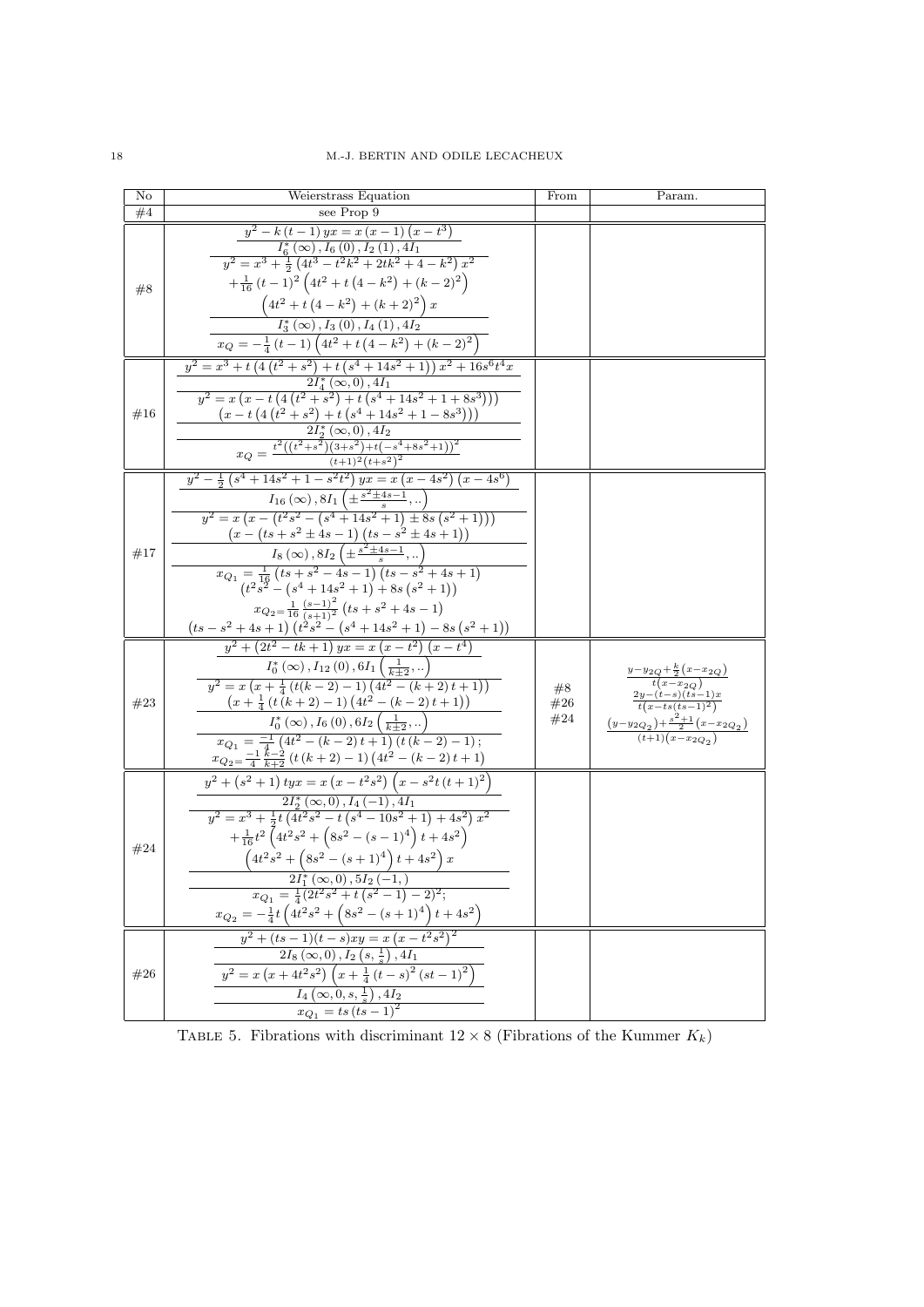<span id="page-18-0"></span>

| $\rm No$ | Weierstrass Equation                                                                                                                                                                                                                                                                                                                                                                                                                                                                                                                                                                                      | From | Param.                                                   |
|----------|-----------------------------------------------------------------------------------------------------------------------------------------------------------------------------------------------------------------------------------------------------------------------------------------------------------------------------------------------------------------------------------------------------------------------------------------------------------------------------------------------------------------------------------------------------------------------------------------------------------|------|----------------------------------------------------------|
| #7       | $y^2 = x^3 + \frac{1}{4}t\left(\overline{t\left(s^4 - 10s^2 + 1\right) + 8s^4}\right)x^2 - t^2s^2\left(t - s^2\right)^3x$<br>$\frac{III^*\left(\infty\right), I_1^*\left(0\right), I_6\left(s^2\right), 2I_1}{y^2 = x^3 - \frac{1}{2}t\left(t\left(s^4 - 10s^2 + 1\right) + 8s^4\right)x^2}$<br>$+\frac{1}{16}t^3\left(64t^2s^2+\left(s^8-20s^6-90s^4-20s^2+1\right)t+16s^4\left(s^2+1\right)^2\right)x$<br>$III^*(\infty)$ , $I_2^*(0)$ , $I_3(s^2)$ , $2I_2$                                                                                                                                            |      |                                                          |
| #9       | $y^2 = x^3 + \frac{1}{4}(s^4 + 14s^2 + 1)t^2x^2 + t^3s^2(s^2 + t)(ts^2 + 1)x$<br>$2III^* (\infty, 0), 2I_2 (-s^2, -\frac{1}{s^2}), 2I_1$<br>$y^2 = x^3 - \frac{1}{2} \left(s^4 + 14s^2 + 1\right) t^2 x^2$<br>$-\frac{1}{16}t^3\left(64t^2s^4+t\left(-s^8+36s^6-198s^4+36s^2-1\right)+64s^4\right)x$<br>$2III^*(\infty,0), 2I_1\left(-s^2,-\frac{1}{2}\right), 2I_2$<br>$\frac{x_Q=\frac{1}{4}\frac{(t+1)^2\left(2t^2s^2+t\left(s^4-6s^2+1\right)+2s^2\right)^2}{\left(s^2-1\right)^2(t-1)^2}}{\frac{y^2=x^3+\left(t^3\left(s^4+1\right)+\frac{1}{4}t^2\left(s^4+14s^2+1\right)+ts^2\right)x^2+t^6s^4x}}$ | #20  | $\frac{y}{(ts-1)^4}$                                     |
| #14      | $I_0^*\left(\infty\right)$ , $I_8^*\left(0\right)$ , $4I_1\left(\frac{-1}{4},\frac{-4s^2}{\left(s^2-1\right)^2},\dots\right)$<br>$y^2 = x\left(x - \frac{1}{4}\left(s^2 + 1\right)^2 t^3 - \frac{1}{4}\left(s^4 + 14s^2 + 1\right)t^2 - ts^2\right)$<br>$\left(x-\frac{1}{4}\left(s^2-1\right)^2t^3-\frac{1}{4}\left(s^4+14s^2+1\right)t^2-ts^2\right)$<br>$I_0^* (\infty)$ , $I_4^* (0)$ , $4I_2 \left( \frac{-1}{4}, \frac{-4s^2}{(s^2-1)^2}, \dots \right)$<br>$x_Q = \frac{1}{4}t^2\left(s^2-1\right)^2(4t+1)$                                                                                        |      | $\#15$ $\frac{t^2s^2}{x+t^3s^2-\frac{1}{4}t^2(s^2-1)^2}$ |
| #15      | $(y - tx) (y - s2tx) = x (x - ts2) (x - ts2 (t + 1)2)$<br>$I_4^* (\infty)$ , $I_1^* (0)$ , $I_4 (-1)$ , $3I_1 \left( \frac{1}{4} \left( \frac{s^2-1}{s} \right)^2$ ,<br>$y^2 = x(x+t^3s^2 - \frac{1}{2}t^2(s^2-1)^2)$<br>$\frac{(x+t^3s^2-\frac{1}{4}(s^2-4s-1)(s^2+4s-1)t^2+4ts^2)}{I_2^*(\infty,0), 4I_2\left(-1,\frac{1}{4}\left(\frac{s^2-1}{s}\right)^2,\ldots\right)}$<br>$x_Q = \frac{1}{4}t^2(s^2-1)^2$                                                                                                                                                                                           | #20  | $\frac{y}{x(t-s)^2}$                                     |
| #20      | $y^{2} - (t^{2}s - (s^{2} + 1) t + 3s)y^{2} - s^{2}(t - s)(ts - 1)y = x^{3}$<br>$I_{12}\left(\infty\right),2I_{3}\left(s,\frac{1}{s}\right),2I_{2}\left(0,\frac{s^2+1}{s}\right),2I_{1}$<br>$y^{2} + (t^{2}s - (s^{2} + 1)t - 3s) yx - s(t - s)^{2}(ts - 1)^{2} y = x^{3}$<br>$3I_6(\infty, s, \frac{1}{s})$ , $2I_2$ , $2I_1(0, \frac{s^2+1}{s})$                                                                                                                                                                                                                                                        |      |                                                          |

TABLE 6. Fibrations with discriminant  $12 \times 2$  (Fibrations of  $S_k$ )

**Remark 5.2.** Using the new parameter  $p = \frac{Y}{m^2(X + \frac{1}{4}(2m-s)^2(2m+s)^2)}$  another result can be derived from  $E_m$  leading to

$$
E_p: Y^2 - 2s (2p - 1) (2p + 1) YX =
$$
  
 
$$
X (X + 64s^2p^2) (X + (2sp + 1) (2sp - 1) (s + 2p) (s - 2p)),
$$

with singular fibers  $2I_0^*, 4I_2, 4I_1$ . From  $E_p$  and the new parameter  $k = \frac{X}{p^2}$  we obtain a genus one fibration whose jacobian is  $#14-i$ .

Starting from the fibration  $#26 - i$ , the parameter  $q = \frac{x}{t^2}$  leads to a genus one fibration whose jacobian is the fibration  $\#20-i$ .

# 5.2. Transcendental and Néron-Severi lattices of the surface  $S_k$ .

**Lemma 5.1.** The five fibrations  $#7 - i$ ,  $#9 - i$ ,  $#14 - i$ ,  $#15 - i$ ,  $#20 - i$  are fibrations of the same K3 surface  $S_k$  with transcendental lattice

$$
T_{S_k} = \langle (-2) \rangle \oplus \langle 2 \rangle \oplus \langle 6 \rangle
$$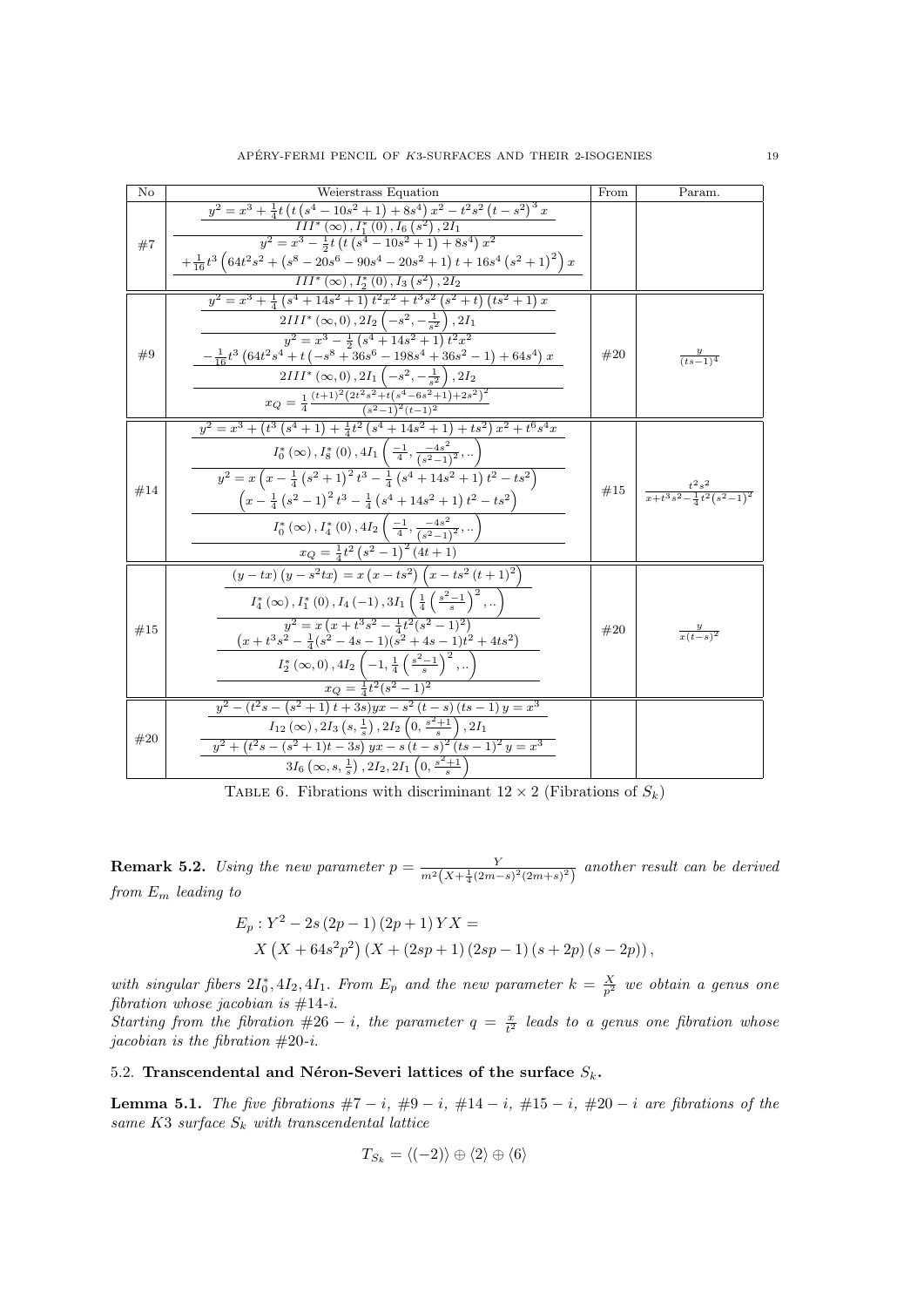and Néron-Severi lattice

$$
NS(S_k) = U \oplus E_8(-1) \oplus E_7(-1) \oplus \langle (-2) \rangle \oplus \langle (-6) \rangle.
$$

Moreover these fibrations specialise in fibrations of  $Y_2$  for  $k = 2$ .

Proof. These five fibrations are respectively the fibrations given in Table 6 and recalled below with the type of their singular fibers, their rank and torsion group:

| $#7 - i$   | $2A_1A_2D_6E_7$ | $rk$ 0 | $\mathbb{Z}/2\mathbb{Z}$                               |
|------------|-----------------|--------|--------------------------------------------------------|
| $#9 - i$   | $2A_1 2E_7$     | rk 1   | $\mathbb{Z}/2\mathbb{Z}$                               |
| $#14 - i$  | $4A_1D_4D_8$    | rk 1   | $\mathbb{Z}/2\mathbb{Z} \times \mathbb{Z}/2\mathbb{Z}$ |
| $\#15 - i$ | $4A_1 2D_6$     | rk 1   | $\mathbb{Z}/2\mathbb{Z} \times \mathbb{Z}/2\mathbb{Z}$ |
| $#20 - i$  | $2A_13A_5$      | rk 0   | $\mathbb{Z}/6\mathbb{Z}.$                              |

We already know from the above results that they are fibrations of  $S_k$  but we give below another proof of this fact. Denote  $S_k$  the K3 surface defined by the elliptic fibration #7-i with Weierstrass equation given in Table 6 and draw the graph of the singular fibers, the zero and two-torsion sections of the elliptic fibration

$$
Y^2 = X^3 + \left( \left( -\frac{1}{2} s^4 + 5 s^2 - \frac{1}{2} \right) t^2 - 4 s^4 t \right) X^2
$$

$$
\left( 4 s^2 t^5 + \left( \frac{1}{16} s^8 - \frac{45}{8} s^4 - \frac{5}{4} s^2 - \frac{5}{4} s^6 + \frac{1}{16} \right) t^4 + s^4 \left( s^2 + 1 \right)^2 t^3 \right) X
$$

with singular fibers  $III^*(\infty), I_2^*(0), I_3(s^2), 2I_1(t_1, t_2)$ .



With the parameter  $m = \frac{X}{t}$  we obtain another fibration with singular fibers  $II^*(\infty)$  (in blue),  $I_2^*(0)$  (in green),  $I_3(\frac{1}{4}s^2(s^2-1)^2)$  (part of it in red),  $I_2(4s^4)$ ,  $I_1(\sigma_0)$  (in yellow), where  $\sigma_0 =$  $-\frac{(s^2-6s+1)(s^2+6s+1)(s^2+1)^4}{1728s^2}.$ 

<sup>1728s<sup>2</sup></sup><br>This new fibration  $\Sigma_k$  has no torsion, rank 0, Weierstrass equation

$$
y^{2} = x^{3} + 2m((-s^{4} + 10s^{2} - 1)m + 2s^{4}(s^{2} + 1)^{2})x^{2}
$$
  
+  $(m - 4s^{4}) m^{3} ((s^{8} - 20s^{6} - 90s^{4} - 20s^{2} + 1)) x + 256m^{5}s^{2}(m - 4s^{4})^{2}$ 

and Néron-Severi group

$$
NS(\Sigma_k) = U \oplus E_8 \oplus D_6 \oplus A_2 \oplus A_1.
$$

ByMorrison ( $[M]$ , Corollary 2.10 ii), the Néron-Severi group of an algebraic K3 surface X with  $12 \le \rho(X) \le 20$  is uniquely determined by its signature and discriminant form. Thus we compute  $q_{NS(S_k)}$  with the help of the fibration  $\Sigma_k$ . From

$$
D_6^*/D_6 = \langle [1]_{D_6}, [3]_{D_6} \rangle
$$
 and  $q_{D_6}([1]_{D_6}) = q_{D_6}([3]_{D_6}) = -\frac{3}{2}$ ,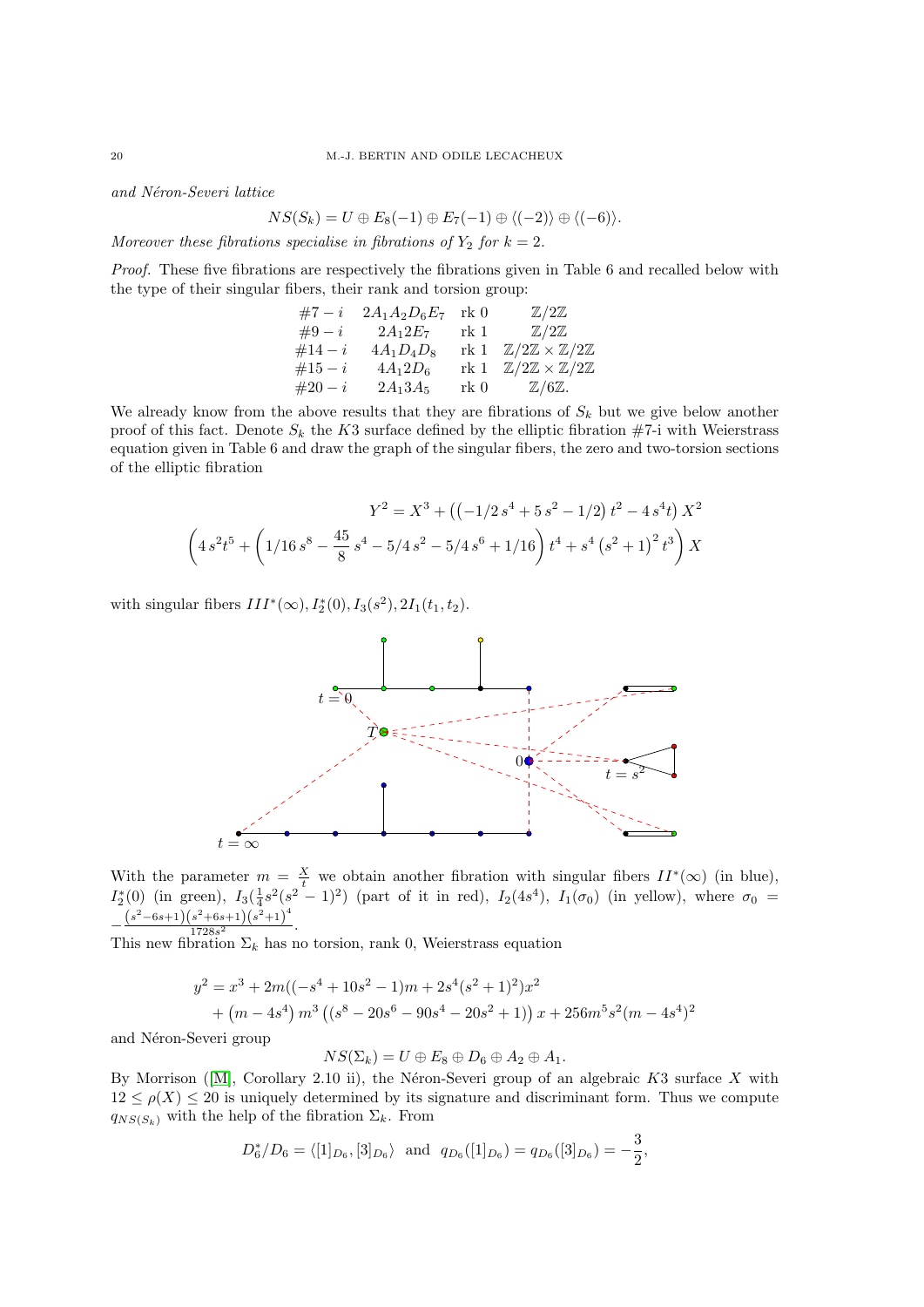we deduce the discriminant form, since  $b_{D_6}([1]_{D_6}, [3]_{D_6}) = 0$ ,

$$
(G_{NS(S_k)}, q_{NS(S_k)}) = \mathbb{Z}/2\mathbb{Z}(-\frac{3}{2}) \oplus \mathbb{Z}/2\mathbb{Z}(-\frac{3}{2}) \oplus \mathbb{Z}/3\mathbb{Z}(-\frac{2}{3}) \oplus \mathbb{Z}/2\mathbb{Z}(-\frac{1}{2}) \mod 2\mathbb{Z}
$$
  
=  $\mathbb{Z}/2\mathbb{Z}(\frac{1}{2}) \oplus \mathbb{Z}/6\mathbb{Z}(-\frac{1}{6}) \oplus \mathbb{Z}/2\mathbb{Z}(-\frac{1}{2}).$ 

From Morrison([\[M\]](#page-28-2) Theorem 2.8 and Corollary 2.10) there is a unique primitive embedding of  $NS(S_k)$  into the K3-lattice  $\Lambda = E_8(-1)^2 \oplus U^3$ , whose orthogonal is by definition the transcendental lattice  $T_{S_k}$ . Now from Nikulin([\[Nik\]](#page-28-23) Proposition 1.6.1), it follows

$$
G_{NS(S_k)} \simeq (G_{NS(S_k)})^{\perp} = G_{T_{S_k}}, \quad q_{T_{S_k}} = -q_{NS(s_k)}.
$$

In other words the discriminant form of the transcendental lattice is

$$
(G_{T_{S_k}}, q_{T_{S_k}}) = \mathbb{Z}/2\mathbb{Z}(-\frac{1}{2}) \oplus \mathbb{Z}/6\mathbb{Z}(\frac{1}{6}) \oplus \mathbb{Z}/2\mathbb{Z}(\frac{1}{2}).
$$

From this last relation we prove that  $T_{S_k} = \langle -2 \rangle \oplus \langle 6 \rangle \oplus \langle 2 \rangle$ . Denoting T' the lattice T' =  $\langle -2 \rangle \oplus \langle 6 \rangle \oplus \langle 2 \rangle$ , we observe that T' and  $T_{S_k}$  have the same signature and discriminant form. Since  $|\det(T')| = 24$  is small, there is only one equivalence class of forms in a genus, meaning that such a transcendental lattice is, up to isomorphism, uniquely determined by its signature and discriminant form([\[Co\]](#page-28-17)  $p. 395$ ).

Now computing a primitive embedding of  $T_{S_k}$  into  $\Lambda$ , since by Morrison ([\[M\]](#page-28-2) Corollary 2.10 i) this embedding is unique, its orthogonal provides  $NS(S_k)$ . Take the primitive embedding  $\langle (-2) \rangle =$  $\langle e_2 \rangle \leftrightarrow E_8, \langle 2 \rangle = \langle u_1 + u_2 \rangle \leftrightarrow U, \langle 6 \rangle = \langle u_1 + 3u_2 \rangle \leftrightarrow U, \langle u_1, u_2 \rangle$  denoting a basis of U. Hence we deduce

$$
NS(S_k) = U \oplus E_8(-1) \oplus E_7(-1) \oplus (-2) \oplus (-6).
$$

Using their Weierstrass equations and a 2-neighbor method [\[El\]](#page-28-11), it was proved in the previous subsection that all the fibrations  $#7$ -i,  $#9$ -i,  $#14$ -i,  $#15$ -i,  $#20$ -i are on the same K3-surface. We can recover this result, since we know the transcendental lattice, using the Kneser-Nishiyama method.

In that purpose, embed  $T_{S_k}(-1)$  into  $U \oplus E_8$  in the following way:  $(-2) \oplus (-6)$  primitively embedded in $E_8$  as in Nishiyama ([\[Nis\]](#page-28-18) p. 334) and  $\langle 2 \rangle = \langle u_1 + u_2 \rangle \hookrightarrow U$ . We obtain  $M = (T_{S_k}[-1])_{U \oplus E_8}^{\perp} =$  $A_1 \oplus A_1 \oplus A_5$ . Now all the elliptic fibrations of  $S_k$  are obtained from the primitive embeddings of M into the various Niemeier lattices, as explained in section 2.

We identify some of these elliptic fibrations with fibrations  $#7-i$ ,  $#9-i$ ,  $#14-i$ ,  $#15-i$ ,  $#20-i$  in exhibiting their torsion and infinite sections as explained in Bertin-Lecacheux [\[BL1\]](#page-28-24), computing contributions and heights using [\[Sc-Shio\]](#page-28-15) p. 51-52. Using the Weierstrass equations given in Table 6, we compute the different local contributions and heights. Finally the identification is performed using [\[Sc-Shio\]](#page-28-15) (11.9).

5.2.1. Take the primitive embedding into  $Ni(D_{10}E_7^2)$ , given by  $A_5 = \langle e_2, e_4, e_5, e_6, e_7 \rangle \hookrightarrow E_7$  and  $A_1^2 = \langle d_{10}, d_7 \rangle \hookrightarrow D_{10}.$ 

Since  $(A_5)^{\perp}_{E_7} = A_2$  and  $(A_1^2)^{\perp}_{D_{10}} = A_1 \oplus A_1 \oplus D_6$ , it follows  $N = N_{\text{root}} = 2A_1 A_2 D_6 E_7$ , det  $N = 24 \times 4$ , thus the rank is 0 and the torsion group  $\mathbb{Z}/2\mathbb{Z}$ . Hence this fibration can be identified with the elliptic fibration  $#7$ -i.

5.2.2. The primitive embedding is into  $Ni(D_{10}E_7^2)$ , given by

$$
A_5\oplus A_1^2=
$$

 $\langle d_{10}, d_8, d_7, d_6, d_5, d_{10} + d_9 + 2(d_8 + d_7 + d_6 + d_5 + d_4) + d_3, d_3 \rangle \hookrightarrow D_{10}.$ 

We get

$$
(A_5 \oplus A_1^2)_{D_{10}}^{\perp} = (-6) \oplus \langle x \rangle \oplus \langle d_1 \rangle = (-6) \oplus A_1 \oplus A_1
$$

with

$$
x = d_9 + d_{10} + 2(d_8 + d_7 + d_6 + d_5 + d_4 + d_3 + d_2) + d_1
$$

and

$$
(-6) = 3d_9 + 2d_{10} + 4d_8 + 3d_7 + 2d_6 + d_5.
$$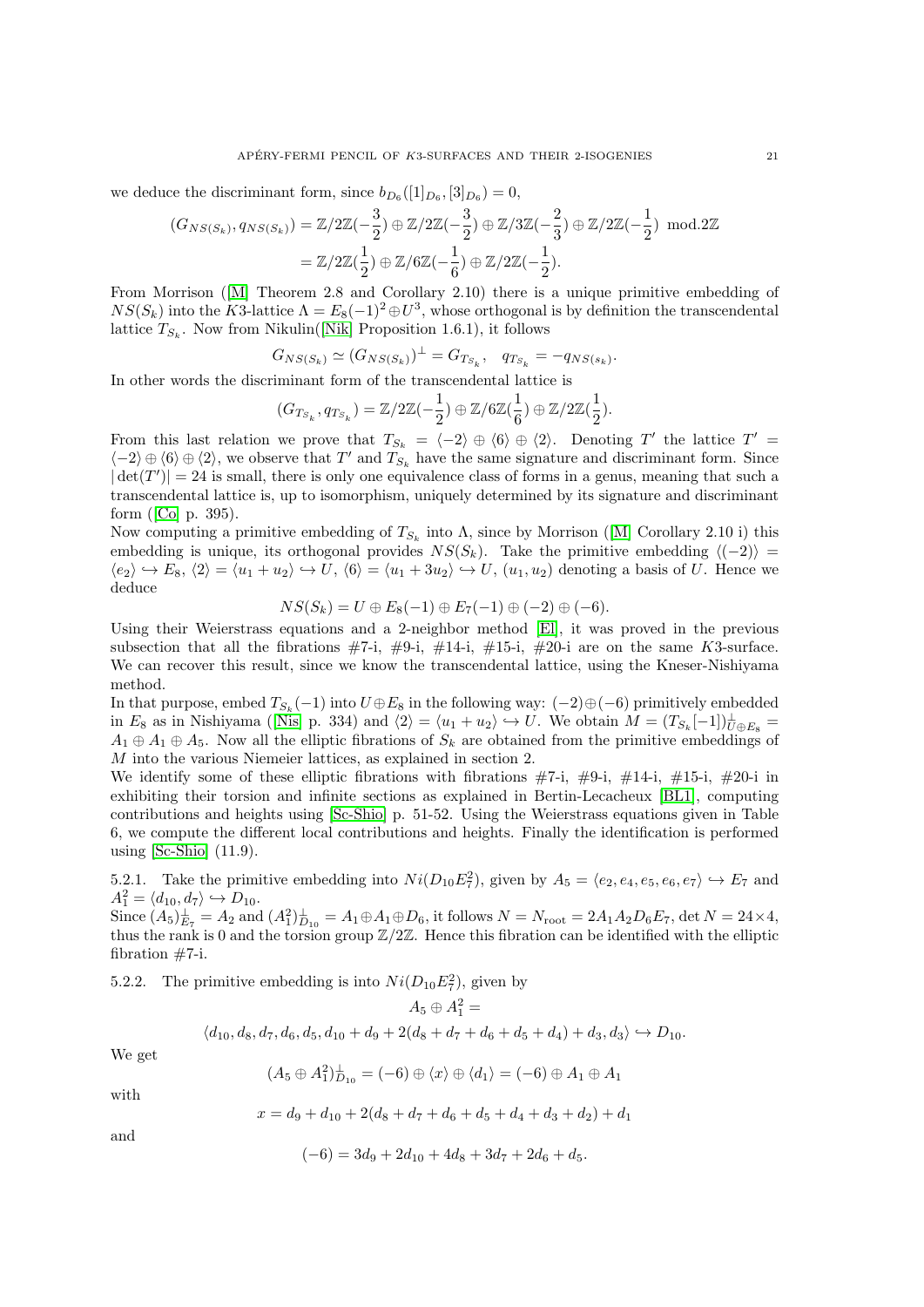|                                                     | Cont. | Cont. |       | Cont. Cont. Cont. | Cont. |     |
|-----------------------------------------------------|-------|-------|-------|-------------------|-------|-----|
| $0 + 2F +$                                          | A1    | A1    | $A_1$ | $A_1$             | $D_6$ |     |
| [0, 3, 3]                                           |       |       | 1/2   | 1/2               |       |     |
| $[[2],[2] - (d_1+d_2), [1]]$                        | 1/2   | 1/2   |       |                   |       |     |
| $[[2],[1] - (d_6+d_8), [2]]$                        | 1/2   | 1/2   | 1/2   | 1/2               |       |     |
| $[[2] - (d_1 + d_2), [1] - (d_6 + d_7 + d_8), [2]]$ | 0     |       |       |                   |       | 3/2 |

Table 7. Contributions and heights of the sections of 5.1.3

Thus  $N_{\text{root}} = A_1 A_1 E_7^2$  and the rank of the fibration is 1. Since  $2[2]_{D_{10}} = x + d_1$  and there is no other relation with  $[1]_{D_{10}}$  or  $[3]_{D_{10}}$ , among the glue vectors  $\langle [1, 1, 0 \rangle, \langle [3, 0, 1] \rangle$  generating  $Ni(D_{10}E_7^2)$ , only  $\langle [2, 1, 1] \rangle$  contributes to torsion.

Hence the torsion group is  $\mathbb{Z}/2\mathbb{Z}$ . Moreover the 2-torsion section is

$$
2F+0+[[2],[1],[1]]
$$

with height  $4 - (1/2 + 1/2 + 3/2 + 3/2) = 0$ . The infinite section is

$$
3F + 0 + [(-6), 0, 0]
$$

with height 6. Hence this fibration can be identified with the fibration  $#9$ -i.

5.2.3. The primitive embedding is into  $Ni(D_8^3)$ , given by  $A_5 = \langle d_8, d_6, d_5, d_4, d_3 \rangle \hookrightarrow D_8^{(1)}$  and  $A_1^2 = \langle d_8, d_1 \rangle \hookrightarrow D_8^{(2)}$ . We compute  $(A_5)_{D_8}^{\perp} = (-6) \oplus \langle x_1 = (-2) \rangle \oplus \langle d_1 \rangle$  with  $x_1 = d_7 + d_8 + 2(d_6 +$  $d_5 + d_4 + d_3 + d_2 + d_1$ 

$$
(A_1^2)_{D_8}^{\perp} = \langle d_7 \rangle \oplus \langle x_1 = d_7 + d_8 + 2(d_6 + d_5 + d_4 + d_3 + d_2) + d_1 \rangle
$$
  

$$
\oplus \langle d_5, d_4, x_3 = d_7 + d_8 + 2d_6 + d_5, d_3 \rangle = A_1 \oplus A_1 \oplus D_4.
$$

We deduce  $N_{\text{root}} = 4A_1 D_4 D_8$  (hence the fibration has rank 1) and the relations

$$
(1) \t\t 2[2]_{D_8} = x_1 + d_1
$$

(2) 
$$
2([2]_{D_8} - (d_1 + d_2)) = x_3 + 2d_3 + 2d_4 + d_5
$$

(3) 
$$
2[3]_{D_8} = x_1 + 2x_3 + d_3 + 2d_4 + d_5 + d_7
$$

(4) 
$$
2([1]_{D_8} - (d_6 + d_8)) = x_1 + x_3 + d_3 + 2d_4 + 2d_5 + d_7
$$

(5) 
$$
2([1]_{D_8} - (d_6 + d_7 + d_8)) = 2x_3 + 3d_5 + 4d_4 + 3d_3 + 2d_2 + d_1 - d_7.
$$

Thus, among the glue vectors  $\langle [1, 2, 2], [1, 1, 1], [2, 2, 1] \rangle$  generating the Niemeier lattice, only vectors  $\langle [0, 3, 3], [2, 1, 2] \rangle$  contribute to torsion and the torsion group is  $\mathbb{Z}/2\mathbb{Z} \times \mathbb{Z}/2\mathbb{Z}$ .

From relations (1) to (5) we deduce the various contributions and heights of the following sections (see Table 5.1.3).

Hence this fibration can be identified with the fibration  $#14$ -i.

5.2.4. The primitive embedding is into  $Ni(D_8^3)$  and given by

$$
A_5 = \langle d_8, d_6, d_5, d_4, d_3 \rangle \hookrightarrow D_8^{(1)} \quad A_1 = \langle d_8 \rangle \hookrightarrow D_8^{(2)} \quad A_1 = \langle d_8 \rangle \hookrightarrow D_8^{(3)}.
$$

As previously  $(A_5)_{D_8}^{\perp} = \langle (-6) \rangle \oplus \langle x_1 \rangle \oplus \langle d_1 \rangle$ ; we get also  $\langle d_8 \rangle_{D_8}^{\perp} = \langle d_7 \rangle \oplus \langle x_4 = d_7 + d_8 + 2d_6 +$  $d_5, d_5, d_4, d_3, d_2, d_1$  =  $A_1 \oplus D_6$ . Hence  $N_{\text{root}} = 4A_1 2D_6$ , and the rank is 1. Moreover it follows the relations

$$
(6) \t\t 2[2]_{D_8} = x_1 + d_1
$$

(7) 
$$
2[2]_{D_8} = x_3 + d_5 + 2d_4 + 2d_3 + 2d_2 + 2d_1
$$

(8) 
$$
2([1]_{D_8} - (d_5 + d_6 + d_7 + d_8)) = 2x_3 + d_5 + 4d_4 + 3d_3 + 2d_2 + d_1 - d_7
$$

(9) 
$$
2[3]_{D_8} = 3x_3 + d_7 + 2d_5 + 4d_4 + 3d_3 + 2d_2 + d_1 \in A_1 \oplus D_6.
$$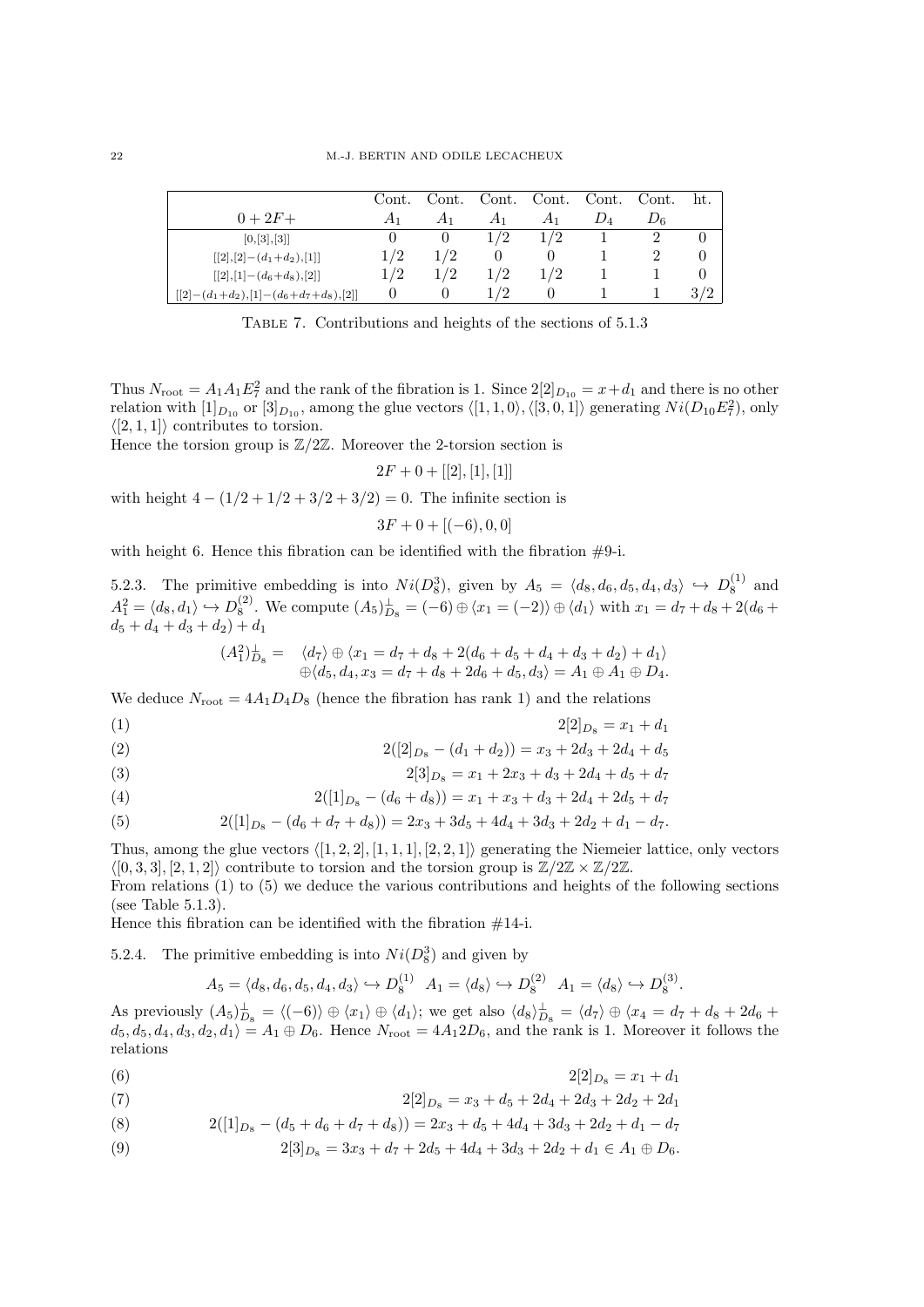|                                            |     |       |       | Cont. Cont. Cont. Cont. Cont. |       | Cont.   | ht. |
|--------------------------------------------|-----|-------|-------|-------------------------------|-------|---------|-----|
| $0 + 2F +$                                 | A1  |       | $A_1$ | $D_6$                         | $A_1$ | $D_6$   |     |
| [0, 3, 3]                                  |     |       | 1/2   | $1+1/2$                       | 1/2   | $1+1/2$ |     |
| $[2], [1] - (d_5 + d_6 + d_7 + d_8), [2]$  | 1/2 | 1/2   | 1/2   | $1+1/2$                       |       |         |     |
| $[2], [2], [1] - (d_5 + d_6 + d_7 + d_8)]$ | 1/2 | 1/2   |       |                               | 1/2   | $1+1/2$ |     |
| $[3]$ , 0, [3]                             |     | 1 / 2 |       |                               | 1/2   | $1+1/2$ |     |

Table 8. Contributions and heights of the sections of 5.1.4

We deduce that among the glue vectors generating  $Ni(D_8^3)$ , only  $\langle [0, 3, 3], [2, 1, 2] \rangle$  contribute to torsion. So the torsion group is  $\mathbb{Z}/2\mathbb{Z} \times \mathbb{Z}/2\mathbb{Z}$ . From relations (6) to (9) we deduce the various contributions and heights of the following sections (see Table 5.1.4). Hence this fibration can be identified with the fibration  $#15$ -i.

5.2.5. The primitive embedding is onto  $Ni(A_5^4D_4)$  given by  $A_5 \hookrightarrow A_5$ ,  $A_1 \oplus A_1 = \langle d_4, d_1 \rangle \rightarrow \rightarrow D_4$ . Since  $\langle d_4, d_1 \rangle_{D_4}^{\perp} = A_1^2$ , we get  $N = N_{\text{root}} = 3A_5 2A_1$ ; thus the rank of the fibration is 0 and since  $\det(N) = 24 \times 6^2$ , the torsion group is  $\mathbb{Z}/6\mathbb{Z}$ .

This fibration can be identified with the fibration  $#20$ -i.

**Remark 5.3.** From fibration  $\#20 - i$  the surface  $S_k$  appears to be a double cover of the rational elliptic modular surface associated to the modular groupe  $\Gamma_0(6)$  given in Beauville's paper [\[Beau\]](#page-28-25)

$$
(x+y)(y+z)(z+x)(t-s)(ts-1) = 8sxyz.
$$

6. Proof of Theorem 1.2

We recall first on Table [9](#page-23-0) the results obtained by Bertin and Lecacheux in [\[BL\]](#page-28-8). The notation  $\#17(18-m)$  for example refers for  $\#17$  to the generic case when relevant and for  $(18-m)$  to notations used in Bertin-Lecacheux [\[BL\]](#page-28-8).

Comparing to the fibrations of the family you remark more elliptic fibrations with 2-torsion sections on Y<sub>2</sub>. All the corresponding involutions are denoted  $\tau$ . Some of them are specialisations for  $s = 1$ of the generic ones. Those generic which are Morrison-Nikulin still remain Morrison-Nikulin for  $Y_2$ by a Schütt's lemma [\[Sc\]](#page-28-7), namely  $\#4 - \tau$ ,  $\#8 - \tau$ ,  $\#16 - \tau$ ,  $\#17 - \tau$ ,  $\#23 - \tau$ ,  $\#24a$ ) –  $\tau$ ,  $\#26 - \tau$ . Others  $((\#5 - \tau, \#8\text{bis} - \tau, \#10 - \tau, \#15 < (p, 0 >) - \tau, \#24b - \tau, \#24c - \tau)$  are specific to  $K_2$ and cannot be deduced from elliptic fibrations of the generic Kummer. To identify them we have to use the distinguished property of  $Y_2$ , that is  $Y_2$  is a singular K3 with Picard number 20.

Hence  $Y_2$  inherits of a Shioda-Inose structure, that is the quotient of  $Y_2$  by an involution is isomorphic to a Kummer surface  $K_2$  realized from the product of CM elliptic curves [\[SI\]](#page-29-0), [\[SM\]](#page-29-2) provided in the following way.

Since the transcendental lattice of  $Y_2$  is  $\mathbb{T}(Y_2) = \begin{pmatrix} 2 & 0 \\ 0 & 4 \end{pmatrix} = \begin{pmatrix} 2a & b \\ b & 2a \end{pmatrix}$  $b = 2c$  $\setminus$ we get  $b^2 - 4ac = -8$ ,  $\tau_1 = \frac{-b + \sqrt{b^2 - 4ac}}{2a}$ ,  $\tau_2 = \frac{b + \sqrt{b^2 - 4ac}}{2}$ , hence  $\tau = \tau_1 = \tau_2 = i$ 

2. We deduce  $K_2 = E \times E / \pm 1$  with  $E = \mathbb{C}/(\mathbb{Z} + \tau \mathbb{Z})$ . Since  $j(i\sqrt{\tau})$  $(2) = 8000$  [\[C\]](#page-28-26), we obtain a Weierstrass equation of E, namely  $Y^2 = X(X^2 + 4X + 2)$ , which endowes  $K_2$  with an elliptic fibration. The fact that the two CM elliptic curves are equal and satisfy  $j(E) = 8000$  can be obtained also by specialisation from the Shioda-Inose structure of the family. (see [4.1](#page-12-0) Remark 4.1 ). The elliptic curve  $E$  can be also put in the Legendre form:

$$
E \t y^2 = x(x-1)(x-l),
$$

<span id="page-22-0"></span>l satisfying the equation  $j = 8000 = \frac{256(1 - l + l^2)^3}{l^2 (l-1)^2}$  $\frac{b(1-l+l^2)^2}{l^2(l-1)^2}$ . Thus  $l=3\pm 2$ √ 2 or  $l = -2 \pm 2$ √  $\overline{2}$  or  $l = \frac{1 \pm \sqrt{2}}{2}$ . **Proposition 6.1.** The elliptic fibrations  $\#8bis - \tau$  and  $\#10 - \tau$  are elliptic fibrations of K<sub>2</sub>.

 $\Box$ 

√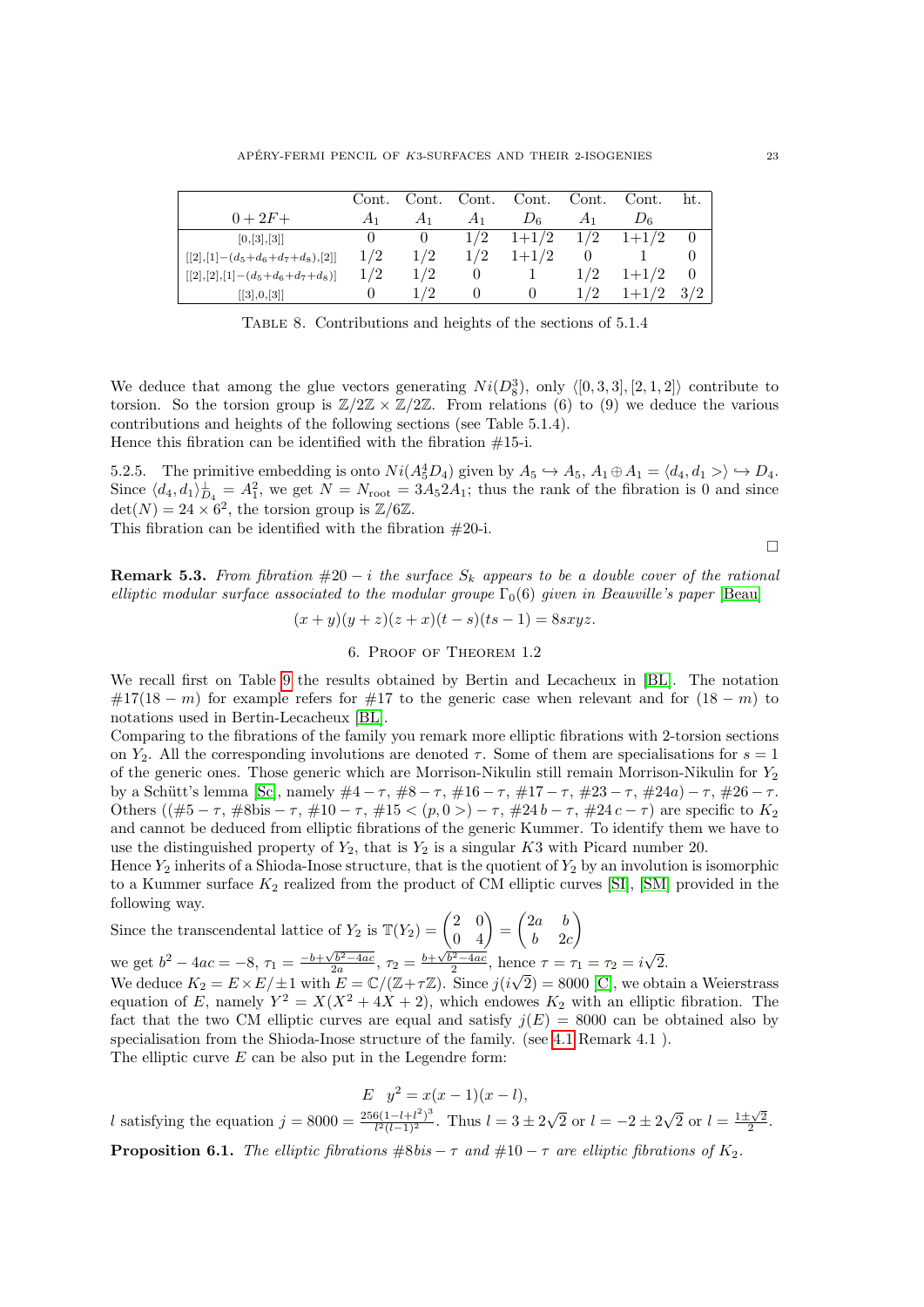<span id="page-23-0"></span>

| $L_{\text{root}}$         | $\overline{L/L_{\rm root}}$             |                                                       |                                 | Fibers                    | R                | Tor.                                |
|---------------------------|-----------------------------------------|-------------------------------------------------------|---------------------------------|---------------------------|------------------|-------------------------------------|
| $E_8^3$                   | (0)                                     |                                                       |                                 |                           |                  |                                     |
|                           | $\#1(11-f)$                             | $A_1 \subset E_8$                                     | $D_5 \subset E_8$               | $E_7A_3E_8$               | 0                | (0)                                 |
|                           | $#2(13-h)$                              | $A_1 \oplus D_5 \subset E_8$                          |                                 | $A_1E_8E_8$               | $\mathbf{1}$     | (0)                                 |
| $E_8D_{16}$               | $\mathbb{Z}/2\mathbb{Z}$                |                                                       |                                 |                           |                  |                                     |
|                           | $\#3(30 - \phi)$                        | $A_1 \subset E_8$                                     | $D_5 \subset D_{16}$            | $E_7D_{11}$               | 0                | (0)                                 |
|                           | $\#4(16-o)$                             | $A_1 \oplus D_5 \subset E_8$                          |                                 | $\overline{A_1D_{16}}$    | $\mathbf{1}$     | $\overline{\mathbb{Z}/2\mathbb{Z}}$ |
|                           | $#5(17-q)$                              | $\overline{D_5 \subset E_8}$                          | $A_1 \subset D_{16}$            | $A_3A_1D_{14}$            | 0                | $\overline{\mathbb{Z}/2\mathbb{Z}}$ |
|                           | $\sqrt{\#6(25-\delta)}$                 | $A_1 \oplus D_5 \subset D_{16}$                       |                                 | $E_8A_1D_9$               | 0                | (0)                                 |
| $E_7^2D_{10}$             | $(\mathbb{Z}/2\mathbb{Z})^2$            |                                                       |                                 |                           |                  |                                     |
|                           | $#7(29 - \beta)$                        | $A_1 \subset E_7$                                     | $D_5 \subset D_{10}$            | $E_7D_6D_5$               | 0                | $\overline{\mathbb{Z}/2\mathbb{Z}}$ |
|                           | $#8(9-r)$                               | $A_1 \subset E_7$                                     | $D_5 \subset E_7$               | $D_6A_1D_{10}$            | 1                | $\mathbb{Z}/2\mathbb{Z}$            |
|                           | $\overline{\#8}\text{bis}(24-\psi)$     | $\overline{A_1 \oplus D_5 \subset E_7}$               |                                 | $E_7D_{10}$               | $\mathbf 1$      | $\overline{\mathbb{Z}/2\mathbb{Z}}$ |
|                           | $#9(12-g)$                              | $\overline{A_1 \oplus D_5} \subset \overline{D}_{10}$ |                                 | $E_7E_7A_1A_3$            | 0                | $\overline{\mathbb{Z}/2\mathbb{Z}}$ |
|                           | $\#10(10-e)$                            | $D_5 \subset E_7$                                     | $A_1 \subset D_{10}$            | $A_1A_1D_8E_7$            | 1                | $\mathbb{Z}/\overline{2\mathbb{Z}}$ |
| $E_7A_{17}$               | $\overline{\mathbb{Z}/6\mathbb{Z}}$     |                                                       |                                 |                           |                  |                                     |
|                           | $(21 - c)$                              | $A_1 \oplus D_5 \subset E_7$                          |                                 | $\overline{A}_{17}$       | $\mathbf 1$      | $\overline{\mathbb{Z}/3\mathbb{Z}}$ |
|                           | $#11(19-n)$                             | $D_5 \subset E_7$                                     | $\overline{A_1 \subset A_{17}}$ | $A_1A_{15}$               | $\overline{2}$   | (0)                                 |
| $D_{24}$                  | $\overline{\mathbb{Z}/2\mathbb{Z}}$     |                                                       |                                 |                           |                  |                                     |
|                           | $\overline{\#12(23-i)}$                 | $\overline{A_1 \oplus D_5} \subset D_{24}$            |                                 | $\overline{A_1D_{17}}$    | 0                | (0)                                 |
| $D_{12}^2$                | $(\mathbb{Z}/2\mathbb{Z})^2$            |                                                       |                                 |                           |                  |                                     |
|                           | $\#13(26-\pi)$                          | $A_1 \subset D_{12}$                                  | $D_5 \subset D_{12}$            | $A_1D_{10}D_7$            | 0                | $\overline{\mathbb{Z}/2\mathbb{Z}}$ |
|                           | $\#14(22-u)$                            | $A_1 \oplus D_5 \subset D_{12}$                       |                                 | $A_1D_5D_{12}$            | $\overline{0}$   | $\mathbb{Z}/2\mathbb{Z}$            |
| $D_8^3$                   | $(\mathbb{Z}/2\mathbb{Z})^3$            |                                                       |                                 |                           |                  |                                     |
|                           | $#15(6-p)$                              | $A_1 \subset D_8$                                     | $D_5\subset D_8$                | $\overline{A_1D_6A_3D_8}$ | $\boldsymbol{0}$ | $(\mathbb{Z}/2)^2$                  |
|                           | $\#16(14-t)$                            | $A_1 \oplus D_5 \subset D_8$                          |                                 | $A_1D_8D_8$               | $\mathbf{1}$     | $\mathbb{Z}/2\mathbb{Z}$            |
| $\overline{D_9A_{15}}$    | $\mathbb{Z}/8\mathbb{Z}$                |                                                       |                                 |                           |                  |                                     |
|                           | $#17(18-m)$                             | $A_1 \oplus D_5 \subset D_9$                          |                                 | $A_1A_1A_1A_{15}$         | $\boldsymbol{0}$ | $\mathbb{Z}/4\mathbb{Z}$            |
|                           | #18(28 - $\alpha$ )                     | $D_5\subset\overline{D_9}$                            | $A_1 \subset A_{15}$            | $D_4A_{13}$               | 1                | (0)                                 |
| $E_6^4$                   | $\overline{(\mathbb{Z}/3\mathbb{Z})^2}$ |                                                       |                                 |                           |                  |                                     |
|                           | $#19(8-b)$                              | $A_1 \subset E_6$                                     | $D_5 \subset E_6$               | $\overline{A_5E_6E_6}$    | 1                | $\overline{\mathbb{Z}/3\mathbb{Z}}$ |
| $\overline{A_{11}E_6D_7}$ | $\overline{\mathbb{Z}/12\mathbb{Z}}$    |                                                       |                                 |                           |                  |                                     |
|                           | $\sqrt{\#20(7-w)}$                      | $A_1 \subset E_6$                                     | $D_5\subset D_7$                | $A_5A_1A_1A_{11}$         | 0                | $\overline{\mathbb{Z}/6\mathbb{Z}}$ |
|                           | $\sqrt{\#21(27-\mu)}$                   | $A_1 \subset A_{11}$                                  | $D_5 \subset D_7$               | $A_9A_1A_1E_6$            | $\mathbf 1$      | (0)                                 |
|                           | $(20 - j)$                              | $\overline{A_1 \oplus D_5 \subset D_7}$               |                                 | $A_{11}E_6A_1$            | $\boldsymbol{0}$ | $\overline{\mathbb{Z}/3\mathbb{Z}}$ |
|                           | $\sqrt{\#22(15-l)}$                     | $A_1 \subset A_{11}$                                  | $D_5 \subset E_6$               | $\overline{A_9D_7}$       | $\boldsymbol{2}$ | (0)                                 |
|                           | $#23(2 - k)$                            | $D_5 \subset E_6$                                     | $A_1 \subset D_7$               | $A_{11}A_1D_5$            | 1                | $\sqrt{\sqrt{4\mathbb{Z}}}$         |
| $D_6^4$                   | $(\mathbb{Z}/2\mathbb{Z})^4$            |                                                       |                                 |                           |                  |                                     |
|                           | $#24(5-d)$                              | $\overline{A_1 \subset D_6}$                          | $D_5\subset D_6$                | $\overline{A_1D_4D_6D_6}$ | $\mathbf{1}$     | $(\mathbb{Z}/2)^2$                  |
| $D_6A_9^2$                | $\mathbb{Z}/2 \times \mathbb{Z}/10$     |                                                       |                                 |                           |                  |                                     |
|                           | $#25(3 - v)$                            | $D_5\subset D_6$                                      | $A_1 \subset A_9$               | $A_7A_9$                  | $\overline{2}$   | (0)                                 |
| $D_5^2A_7^2$              | $\mathbb{Z}/4 \times \mathbb{Z}/8$      |                                                       |                                 |                           |                  |                                     |
|                           | $\#26(1-s)$                             | $D_5 \subset \overline{D_5}$                          | $A_1 \subset D_5$               | $A_1A_3A_7A_7$            | 0                | $\mathbb{Z}/8\mathbb{Z}$            |
|                           | $#27(4-a)$                              | $D_5\subset D_5$                                      | $A_1 \subset A_7$               | $D_5A_5A_7$               | $\mathbf{1}$     | (0)                                 |

TABLE 9. The elliptic fibrations of  $Y_2$ 

*Proof.* It follows from the 4.2 fibration  $f_8$  that the fibration  $#10 - \tau$  with Weierstrass equation

$$
Y^2 = X^3 - 2U^2(U - 1)X^2 + U^3(U + 1)^2(U - 4)X,
$$

singular fibers  $III^*(0)$ ,  $I_2^*(\infty)$ ,  $I_4(-1)$ ,  $I_2(4)$ ,  $I_1(-1/2)$ , and  $\mathbb{Z}/2\mathbb{Z}$ -torsion is an elliptic fibration of K<sub>2</sub>. Similarly from the 4.2 fibration  $g_8$ , we deduce that the elliptic fibration #10− $\tau$  with Weierstrass equation

$$
Y^2 = X^3 + 2(t + 5t^2)X^2 + t^2(4t + 1)(t^2 + 6t + 1)X,
$$

singular fibers  $III^*(\infty)$ ,  $I_3^*(0)$ ,  $3I_2(-1/4, t^2 + 6t + 1 = 0)$ , and  $\mathbb{Z}/2\mathbb{Z}$ -torsion is an elliptic fibration of  $K_2$ .

To achieve the proof of Theorem 1.2 we need also the following lemma.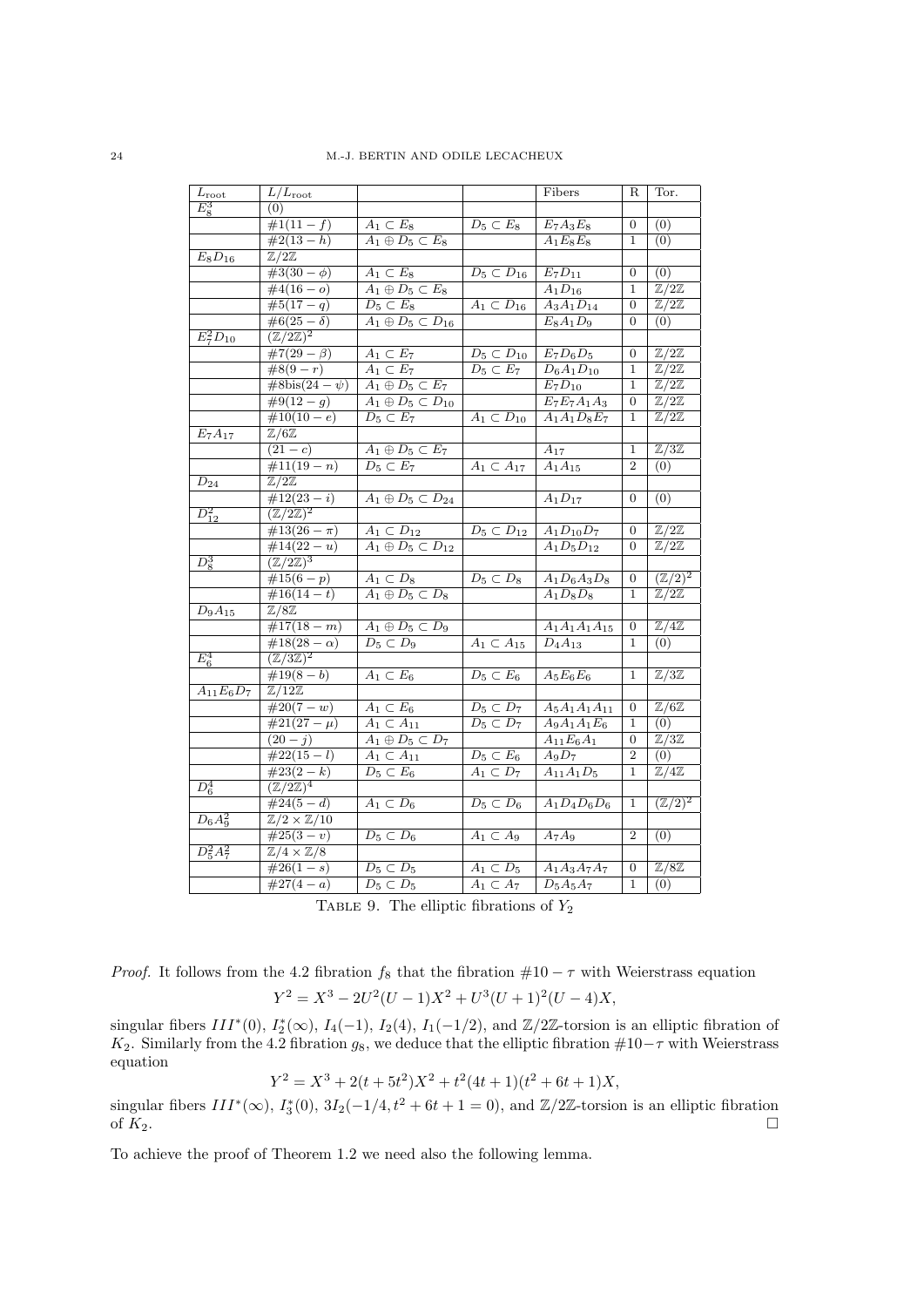<span id="page-24-0"></span>**Lemma 6.1.** The Kummer  $K_2$  has exactly 4 extremal elliptic fibrations given by Shimada Zhang [\[SZ\]](#page-29-3) with the type of their singular fibers and their torsion group

- (1)  $E_7 A_7 A_3 A_1 \mathbb{Z}/2\mathbb{Z}$ ,
- $(2)$   $D_9$   $A_7$   $A_1$   $A_1$ ,  $\mathbb{Z}/2\mathbb{Z}$ ,
- (3)  $D_6$   $D_5$   $A_7$ ,  $\mathbb{Z}/2\mathbb{Z}$ ,
- (4)  $A_7 A_3 A_3 A_3 A_1 A_1, \mathbb{Z}/2\mathbb{Z} \times \mathbb{Z}/4\mathbb{Z}.$

From lemma [\(6.1](#page-24-0) (2)) we obtain the fibration  $#5 - \tau$  and from lemma (6.1 (3)) the fibration  $\#15 < (p,0) > -\tau$ .

We notice also that fibrations  $#17 - \tau$  and  $#26 - \tau$  obtained by specialisation are also fibration (4) of lemma [\(6.1\)](#page-24-0) and fibration  $\#23 - \tau$ , by a 2-neighbor process of parameter  $m = \frac{X}{k^2(k^2+4)}$  gives fibration  $(3)$  of lemma  $(6.1)$ .

Finally, by a 2-neighbor process of parameter  $m = \frac{X}{d^2(d+1)}$ , fibrations  $\#24b$ ) –  $\tau$  and  $\#24c$ ) –  $\tau$  gives fibration  $#16 - \tau$ , hence are elliptic fibrations of  $K_2$ .

Corollary 6.1. As a byproduct of the proof we get Weierstrass equations for extremal fibrations of lemma  $(6.1)$   $(2)$ ,  $(3)$ ,  $(4)$ .

The table of symplectic automorphisms of order 2 (self involutions) results from an easy computation.

## 7. 2-isogenies and isometries

Theorem 1.2, where the 2-isogenous K3 surfaces of  $Y_2$  are either its Kummer  $K_2$  or  $Y_2$  itself, cannot be generalised to all the other singular  $K3$  surfaces of the Apéry-Fermi family. The reason is the relation with a Theorem of Boissière, Sarti and Veniani [\[BSV\]](#page-28-12), telling when p-isogenies (p prime) between complex projective  $K3$  surfaces X and Y define isometries between their rational transcendental lattices  $T_{X,\mathbb{Q}}$  and  $T_{Y,\mathbb{Q}}$ . (These lattices are isometric if there exists  $M \in Gl(n,\mathbb{Q})$ satisfying  $T_{X,\mathbb{Q}} = M^t T_{Y,\mathbb{Q}} M$ . Let us recall the part of their Theorem related to 2-isogenies.

**Theorem 7.1.** [\[BSV\]](#page-28-12) Let  $\gamma: X \to Y$  be a 2-isogeny between complex projective K3 surfaces X and Y. Then  $rk(T_{Y,\mathbb{Q}}) = rk(T_{X,\mathbb{Q}}) =: r$  and

- (1) If r is odd, there is no isometry between  $T_{Y,Q}$  and  $T_{X,Q}$ .
- (2) If r is even, there exists an isometry between  $T_{Y,\mathbb{Q}}$  and  $T_{X,\mathbb{Q}}$  if and only if  $T_{Y,\mathbb{Q}}$  is isometric to  $T_{Y,Q}(2)$ . This property is equivalent to the following: for every prime number q congruent to 3 or 5 modulo 8, the q-adic valuation  $\nu_q(\det T_Y)$  is even.

As a Corollary we deduce the following result.

**Theorem 7.2.** Among the singular K3 surfaces of the Apéry-Fermi family defined for  $k$  rational integer, only  $Y_2$  and  $Y_{10}$  possess symplectic automorphisms of order 2 ("self 2-isogenies").

*Proof.* The singular K3-surfaces of the Apéry-Fermi family defined for  $k$  rational integer are

 $Y_0, \t Y_2, \t Y_3, \t Y_6, \t Y_{10}, \t Y_{18}, \t Y_{102}, \t Y_{198}.$ 

This list has been computed numerically by Boyd [\[Boy\]](#page-28-27). Using the notation [\[SZ\]](#page-29-3), that is writing the transcendental lattice  $T_Y = \begin{pmatrix} a & b \\ b & c \end{pmatrix}$  as  $T_Y = [a \ b \ c]$  we get:

$$
T_{Y_0} = [4 2 4]
$$
  $T_{Y_2} = [2 0 4]$   $T_{Y_6} = [2 0 12]$ .

They are obtained by specialisation of fibration  $#20$  for  $k = 0$ , 2 and 6. For  $k = 0$  the elliptic fibration has rank 0 and singular fibers of type  $I_{12}$ ,  $I_4$ ,  $2I_3$ . For  $k = 2$ , the transcendental lattice is already known. For  $k = 6$ , the elliptic fibration has rank 0 and type of singular fibers  $I_{12}$ ,  $I_3$ ,  $2I_2$ . Now using Shimada-Zhang table [\[SZ\]](#page-29-3), we derive the previous announced transcendental lattices. The transcendental lattices  $T_{Y_3}$  and  $T_{Y_{18}}$  were computed in the paper [\[BFFLM\]](#page-28-28). With the method used there, we can compute the transcendental lattices of  $Y_{10}$ ,  $Y_{102}$  and  $Y_{198}$ . We obtain:

$$
T_{Y_3} = [2 \ 1 \ 8] \qquad T_{Y_{10}} = [6quad; 0 \quad 12] \qquad T_{Y_{18}} = [10 \quad 0 \quad 12]
$$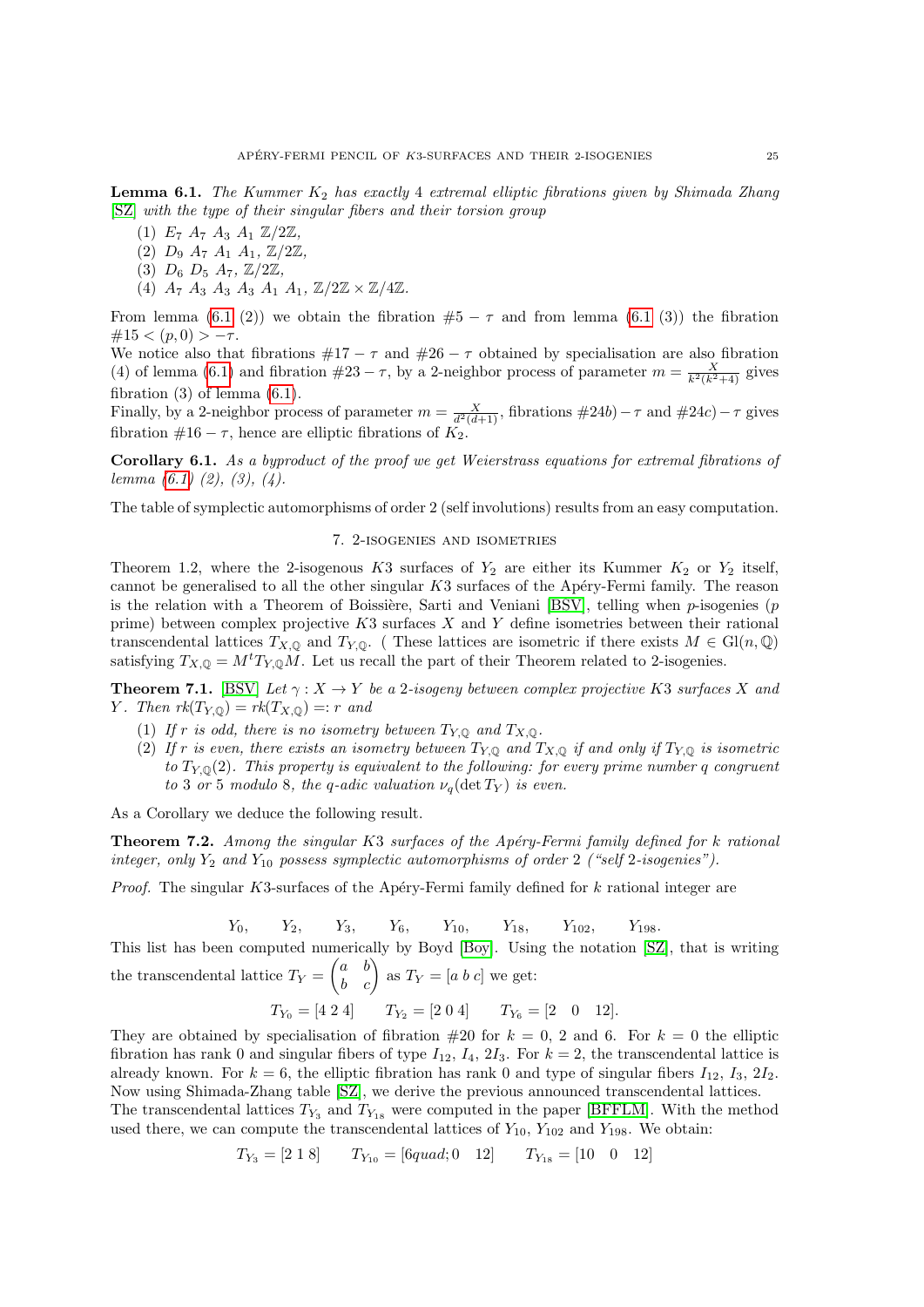| No                                                              | Weierstrass Equation                                                                                                            | From or to                   |
|-----------------------------------------------------------------|---------------------------------------------------------------------------------------------------------------------------------|------------------------------|
|                                                                 | $y^2 = x^3 + (o^3 - 5o^2 + 2)x^2 + x$                                                                                           |                              |
|                                                                 |                                                                                                                                 |                              |
| #4                                                              | $\frac{I_{12}^*(\infty), I_2(0), 4I_1(1, 5, o^2 - 4o - 4)}{Y^2 = X(X - o^3 + 5o^2)(X - o^3 + 5o^2 - 4)}$                        | $Spec. \#4 - i$              |
|                                                                 | $I_6^*(\infty), I_4(0), 4I_2(1, 5, o^2 - 4o - 4)$                                                                               |                              |
|                                                                 | $\overline{y^2 = x^3 + (q^3 + q^2 + 2q - 2)x^2 + (1 - 2q)x}$                                                                    |                              |
|                                                                 | $I_{10}^*(\infty), I_4(0), I_2(\frac{1}{2}), 2I_1(q^2+2q+5)$                                                                    |                              |
| #5                                                              | $Y^2 = X^3 - 2(q^3 + q^2 + 2q - 2)X^2 + Xq^4(q^2 + 2q + 5)$                                                                     | lemma $(6.1)(2)$             |
|                                                                 | $I_5^*(\infty)$ , $I_8(0)$ , $2I_2(q^2+2q+5)$ , $I_1(\frac{1}{2})$                                                              |                              |
|                                                                 | $y^2 = x^3 - r(r^2 - r + 2)x^2 + r^3x$                                                                                          |                              |
|                                                                 | $I_6^*(\infty), I_2^*(0), I_2(1), 2I_1(\pm 2i)$                                                                                 |                              |
| #8                                                              | $\overline{Y^2 = X^3 + 2r(r^2 - r + 2)X^2 + (r - 1)^2r^2(r^2 + 4)X}$                                                            | $Spec. \#8 - i$              |
|                                                                 | $I_3^*(\infty), I_1^*(0), I_4(1), 2I_2(\pm 2i)$                                                                                 |                              |
|                                                                 | $y^2 = x^3 - (\psi + 5\psi^2)x^2 - \psi^5x$                                                                                     |                              |
|                                                                 | $I_6^*(\infty), III^*(0), 3I_1(-\frac{1}{4}, \psi^2 + 6\psi + 1)$                                                               |                              |
| #8bis                                                           | $Y^2 = X^3 + 2(5\psi^2 + \psi)X^2 + X\psi^2(4\psi + 1)(\psi^2 + 6\psi + 1)$                                                     | lemma(6.1)                   |
|                                                                 | $III^*(\infty), I_3^*(0), 3I_2(-(\frac{1}{4}), \psi^2 + 6\psi + 1)$                                                             |                              |
|                                                                 | $\overline{y^2 = x(x^2 - e^2(e-1)x + e^3(2e+1))}$                                                                               |                              |
|                                                                 | $I_4^*(\infty)$ , $III^*(0)$ , $2I_2(-1,-\frac{1}{2})$ , $I_1(4)$                                                               |                              |
| #10                                                             | $Y^2 = X^3 + 2e^2(e-1)X^2 + e^3(e-4)(e+1)^2X$                                                                                   | lemma(6.1)                   |
|                                                                 | $I_2^*(\infty), III^*(0), I_4(-1), I_2(4), I_1(-\frac{1}{2})$                                                                   |                              |
|                                                                 | $y^2 = x(x-p)(x-p(p+1)^2)$                                                                                                      |                              |
| #15                                                             | $\frac{I_4^*(\infty), I_2^*(0), I_4(-1), I_2(-2)}{Y^2 = X^3 - p(p^2 + 2p - 1)X^2 - p^3(p+2)X}$                                  | lemma $(6.1)(3)$             |
| < (p, 0)                                                        |                                                                                                                                 |                              |
|                                                                 | $I_2^*(\infty), I_1^*(0), I_8(-1), I_1(-2)$                                                                                     |                              |
|                                                                 | $y^2 = x^3 + t(t^2 + 4t + 1)x^2 + t^4x$                                                                                         |                              |
| #16                                                             | $\frac{2I_4^*(\infty,0), I_2(-1), 2I_1(t^2+6t+1=0)}{Y^2=X^3-2t(t^2+4t+1)X^2+t^2(t+1)^2(t^2+6t+1)X}$                             | $Spec. \#16 - i$             |
|                                                                 |                                                                                                                                 |                              |
|                                                                 | $2I_2^*(\infty,0), I_4(-1), 2I_2(t^2+6t+1)$                                                                                     |                              |
|                                                                 | $y^2 = x(x^2 + x(\frac{1}{4}(m^2 - 4)^2 - 2) + 1)$                                                                              |                              |
| #17                                                             | $I_{16}(\infty)$ , $3I_2(0,\pm 2)$ , $2I_1(\pm 2\sqrt{2})$                                                                      | lemma $(6.1)(4)$             |
|                                                                 | $Y^2 = X(X - \frac{1}{4}m^4 + 2m^2)(X - \frac{1}{4}m^4 + 2m^2 - 4)$                                                             | $Spec. \#17 - i$             |
|                                                                 | $I_8(\infty), \overline{3I_4(0, \pm 2), 2I_2(\pm 2\sqrt{2})}$                                                                   |                              |
|                                                                 | $y^2 = x^3 + x^2(\frac{1}{4}k^4 - k^3 + k^2 - 2k) + k^2x$                                                                       |                              |
| #23                                                             | $I_{12}(\infty), I_1^*(0), I_2(2), 3I_1(4, \pm 2i)$                                                                             | $\frac{\lambda}{k^2(k^2+4)}$ |
|                                                                 | $Y^2 = X^3 - (\frac{1}{2}k^4 - 2k^3 - 4k)X^2 + \frac{k^3(k-4)(k^2+4)(k-2)^2}{16}X$                                              | to lemma $(6.1)(3)$          |
|                                                                 | $I_6(\infty), I_2^*(0), I_4(2), 3I_2(4, \pm 2i)$                                                                                |                              |
|                                                                 | $y^{2} = x(x - (d + d^{2}))(x - (d^{3} + d^{2}))$                                                                               |                              |
|                                                                 | $2I_2^*(\infty,0), I_0^*(-1), I_2(1)$                                                                                           | a)Spec. $\#24 - i$           |
| #24<br>$a)\langle (0,0)\rangle$<br>$b)\langle (d+d^2,0)\rangle$ | a) : $Y^2 = X^3 + 2d(d+1)^2X^2 + d^2(d^2-1)^2X$                                                                                 | $b)m = X/d^2(d+1)$           |
|                                                                 | $2I_1^*(\infty,0), I_0^*(-1), I_4(1)$                                                                                           | to $\#16 - \tau$             |
| $c\rangle\langle (d^2+d^3,0)\rangle$                            | $\overline{b})$ : $\overline{Y^2 = X^3 + 2d(d+1)(d-2)X^2 + d^4(d+1)^2X}$                                                        | $c)$ similar to $b)$         |
|                                                                 | $I_1^*(\infty), I_4^*(0), I_0^*(-1), I_1(1)$                                                                                    |                              |
|                                                                 | c) : $Y^2 = X^3 - 2d(d+1)(2d-1)X^2 + Xd^2(d+1)^2$                                                                               |                              |
|                                                                 | $\frac{y^2}{y^2-x^3+x^2(\frac{1}{4}(s-1)^4-2s^2)+s^4x}$                                                                         |                              |
| #26                                                             | $\frac{2I_8(\infty,0), I_4(1), I_2(-1), 2I_1(3 \pm 2\sqrt{2})}{Y^2 = X(X - \frac{1}{4}(s-1)^4 + 4s^2)(X - \frac{1}{4}(s-1)^4)}$ | $Spec. \#26 - i$             |
|                                                                 |                                                                                                                                 | lemma $(6.1)(4)$             |
|                                                                 | $I_8(1), 3I_4(0,-1,\infty), 2I_2(3 \pm 2\sqrt{2})$                                                                              |                              |

TABLE 10. Morrison-Nikulin involutions of  $Y_2$  (fibrations of  $K_2$ )

 $T_{Y_{102}} = \begin{bmatrix} 12 & 0 & 26 \end{bmatrix} \hspace{1cm} [T_{Y_{198}} = \begin{bmatrix} 12 & 0 & 34 \end{bmatrix} \hspace{-.5cm}.$ 

Applying Bessière, Sarti and Veniani's Theorem, we conclude that only  $Y_2$  and  $Y_{10}$  may have self isogenies. By Theorem 1.2,  $Y_2$  has self isogenies. We shall prove that  $Y_{10}$  satisfies the same property.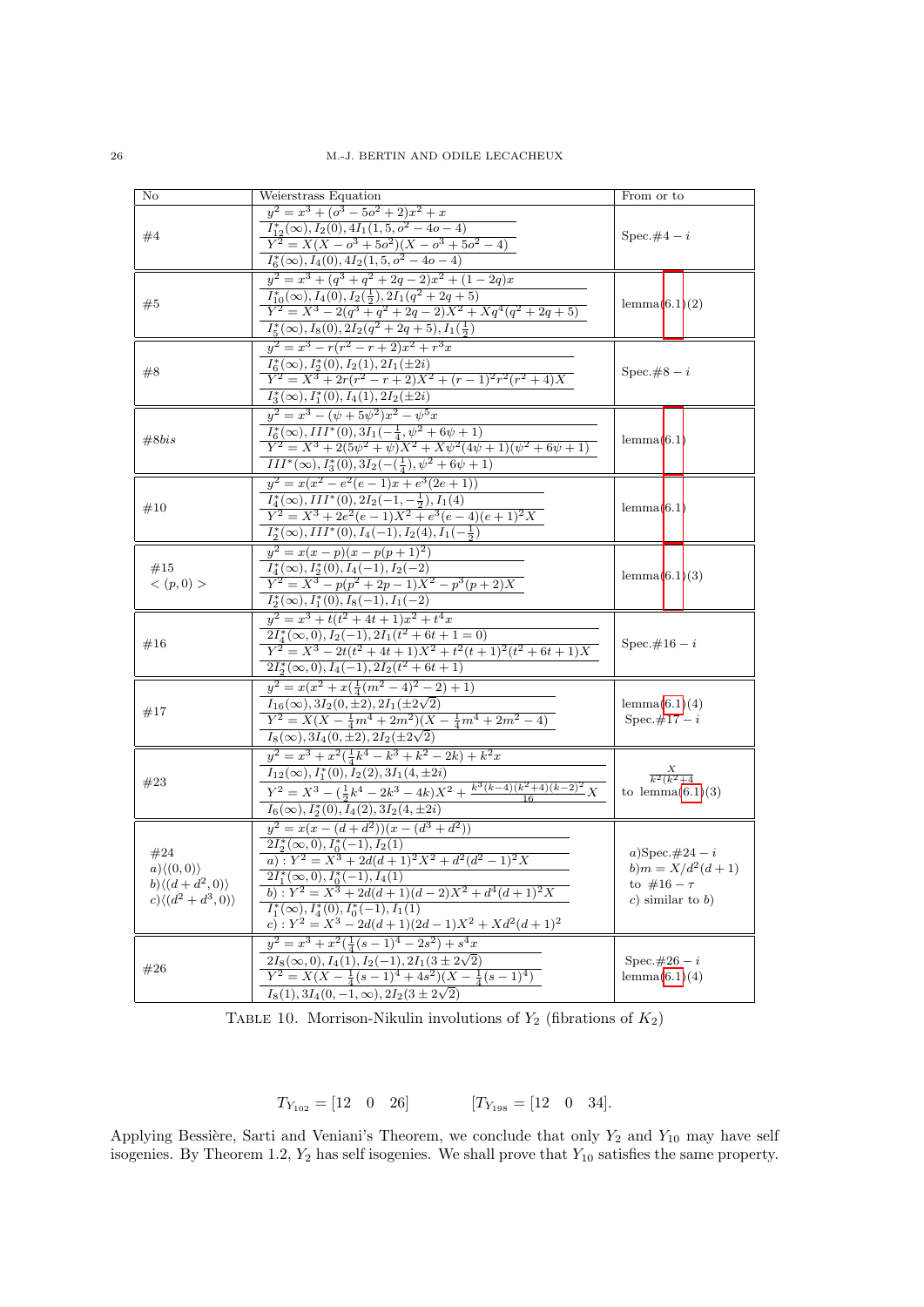| No                                               | Weierstrass Equation                                                                                                                                                                                                                                                                 |
|--------------------------------------------------|--------------------------------------------------------------------------------------------------------------------------------------------------------------------------------------------------------------------------------------------------------------------------------------|
| #7                                               | $y^2 = x^3 + 2\beta^2(\beta - 1)x^2 + \beta^3(\beta - 1)^2x$<br>$I_2^*(\infty), III^*(0), I_1^*(-1)$<br>$Y^2 = X^3 - 4\beta^2(\beta - 1)X^2 + 4\beta^3(\beta - 1)^3X$<br>$I_1^*(\infty), III^*(0), I_2^*(1)$                                                                         |
| #9                                               | $y^2 = x^3 + 4q^2x^2 + q^3(q+1)^2x$<br>$\frac{2III^*(\infty,0), I_4(-1), I_2(1)}{Y^2 = X^3 - 8g^2X^2 - 4g^3(g-1)^2X}$<br>$2III^*(\infty,0), I_4(1), I_2(-1)$                                                                                                                         |
| #13                                              | $y^2 = x^3 + x^2 \pi (\pi^2 - 2\pi - 2) + \pi^2 (2\pi + 1)x$<br>$\frac{I_6^*(\infty), I_3^*(0), I_2(-1/2), I_1(4)}{Y^2 = X^3 - 2X^2\pi(\pi^2 - 2\pi - 2) + \pi^5(\pi - 4)X}$<br>$I_6^*(0), I_3^*(\infty), I_2(4), I_1(-1/2)$                                                         |
| #14                                              | $y^2 = x^3 + u(u^2 + 4u + 2)x^2 + u^2x$<br>$I_8^*(\infty), I_1^*(0), I_2(-2), I_1(-4)$<br>$Y^{2} = (X - u(u - 2)^{2}) X (X - 4u)$<br>$I_4^*(\infty), I_2^*(0), I_4(-2), I_2(-4)$                                                                                                     |
| #15<br>a) < (0,0) ><br>$b$ ) < $(p(p+1)^2, 0)$ > | $y^2 = x(x-p)(x-p(p+1)^2)$<br>$I_4^*(\infty), I_2^*(0), I_4(-1), I_2(-2)$<br>a) : $Y^2 = X(X + 4p + p^3 + 4p^2)(X + p^3)$<br>$I_4^*(0), I_2^*(\infty), I_4(-2), I_2(-1)$<br>b) : $Y^2 = X^3 - 2p(2p^2 + 4p + 1)X^2 + p^2X$<br>$I_8^*(\infty), I_1^*(0), \overline{I_2(-1), I_1(-2)}$ |
| #20                                              | $y^2 = x^3 - (2 - w^2 - \frac{1}{4}w^4)x^2 - (w^2 - 1)x$<br>$I_{12}(\infty)$ , $I_6(0)$ , $2I_2(\pm 1)$ , $2I_1(\pm 2i\sqrt{2})$<br>$Y^2 = X^3 + 2(2 - w^2 - \frac{1}{4}w^4)X^2 + \frac{1}{16}w^6(w^2 + 8)X$<br>$I_{12}(0), I_6(\infty), 2I_2(\pm 2i\sqrt{2}), 2I_1(\pm 1)$          |

TABLE 11. Self involutions of  $Y_2$ 

Consider the following elliptic fibration of rank 0 of  $Y_{10}$  (other interesting properties of  $Y_{10}$  will be studied in a forthcoming paper):

$$
y^{2} = x^{3} + x^{2}(9(t+5)(t+3) + (t+9)^{2}) - xt^{3}(t+5)^{2}
$$

with singular fibers  $III^*(\infty)$ ,  $I_6(0)$ ,  $I_4(-5)$ ,  $I_3(-9)$ ,  $I_2(-4)$  and 2-torsion. Its 2-isogenous curve has a Weierstrass equation

$$
Y^2 = X^3 + X^2(-20t^2 - 180t - 432) + 4X(t+4)^2(t+9)^3
$$

with singular fibers  $III^*(\infty)$ ,  $I_6(-9)$ ,  $I_4(-4)$ ,  $I_3(0)$ ,  $I_2(-5)$ , rank 0 and 2-torsion. Hence this 2-isogeny defines an automorphism of order 2 of  $Y_{10}$  given by  $x = -\frac{X}{2}$ ,  $y = \frac{iY}{2V}$  $\frac{iY}{2\sqrt{2}}$ .

 $\Box$ 

Moreover we observe that

$$
T_{Y_2} = [2 \ 0 \ 4],
$$
  $T_{Y_2, \mathbb{Q}} = [2 \ 0 \ 1],$   
\n $T_{K_2} = [4 \ 0 \ 8],$   $T_{K_2, \mathbb{Q}} = [2 \ 0 \ 1],$ 

Similarly

$$
T_{Y_{10},\mathbb{Q}} = [6 \ 0 \ 3], \qquad T_{K_{10},\mathbb{Q}} = [3 \ 0 \ 6].
$$

Hence we suspect some relations between the transcendental lattices of  $K_{Y_i}$  and of  $S_{Y_i}$  for singular  $Y_i$ . We give some examples of such relations in the following proposition.

**Proposition 7.1.** Even if the 2-isogenies from  $Y_0$ ,  $Y_6$  are not isometries, the following rational transcendental lattices satisfy the relations

(1)  $T_{K_0,\mathbb{Q}} = T_{S_0,\mathbb{Q}},$ (2)  $T_{K_6,\mathbb{Q}} = T_{S_6,\mathbb{Q}},$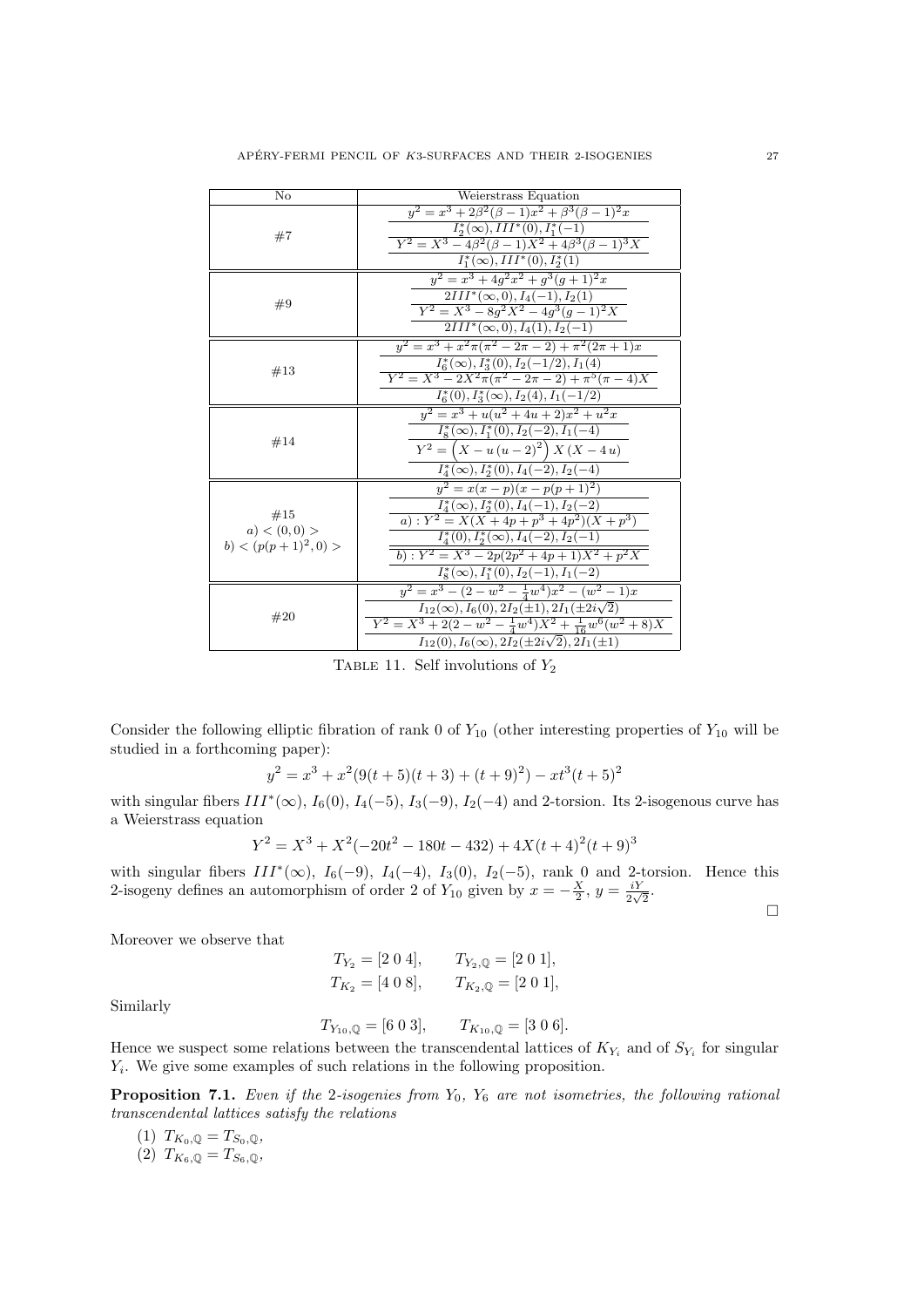(3)  $\det(T_{K_3}) = \det(T_{S_3}).$ 

*Proof.* (1) For  $k = 0$  we get two elliptic fibrations of rank 0, namely  $\#20$  and  $\#8$ . The fibration  $#8$ -i gives a rank 0 elliptic fibration of  $K_0$  with Weierstrass equation

$$
y^{2} = x^{3} + 2x^{2}(t^{3} + 1) + x(t - 1)^{2}(t^{2} + t + 1)^{2},
$$

type of singular fibers  $D_7$ ,  $3A_3$ ,  $A_2$ , 4-torsion and  $T_{K_0} = [8 \ 4 \ 8]$ . On the other end the fibration  $#20$ -i gives a rank 0 elliptic fibration of  $S_0$ 

$$
y^{2} = x(x - \frac{1}{4}(t - 3I)(t + I)^{3})(x - \frac{1}{4}(t + 3I)(t - I)^{3})
$$

with type of singular fibers  $3A_5 (\infty, \pm I)$ ,  $3A_1 (0, \pm 3I)$ ,  $\mathbb{Z}/2 \times \mathbb{Z}/6$ -torsion, the 3-torsion points being  $(\frac{1}{4}(t^2+1)^2, \pm \frac{1}{2}(t^2+1)^2)$ . Hence, by Shimada-Zhang 's list  $T_{S_0} = [2 \ 0 \ 6]$ . Now we can easily deduce the relation

$$
\begin{pmatrix} 1/2 & 0 \\ 1/2 & -1 \end{pmatrix} \begin{pmatrix} 8 & 4 \\ 4 & 8 \end{pmatrix} \begin{pmatrix} 1/2 & 1/2 \\ 0 & -1 \end{pmatrix} = \begin{pmatrix} 2 & 0 \\ 0 & 6 \end{pmatrix}.
$$

(2) For  $k = 6$  the elliptic fibration #20 has rank 0 and #20  $-i$  gives a rank 0 elliptic fibration of  $S_6$ :

$$
y^{2} = x^{3} + x^{2}(-\frac{t^{4}}{2} + 6t^{3} - 21t^{2} + 18t + \frac{3}{2}) + x\frac{(t-3)^{2}}{16}(t^{2} - 6t + 1)^{3},
$$

with singular fibers  $2I_6(t^2 - 6t + 1 = 0)$ ,  $I_6(\infty)$ ,  $I_4(3)$ ,  $2I_1(0,6)$ , and  $\mathbb{Z}/6\mathbb{Z}$ -torsion. Using Shimada-Zhang's list [\[SZ\]](#page-29-3), we find  $T_{S_6} = [4 \ 0 \ 6]$ . Since

$$
T_{K_6} = \begin{pmatrix} 4 & 0 \\ 0 & 24 \end{pmatrix} \underset{\mathbb{Q}}{\sim} \begin{pmatrix} 1 & 0 \\ 0 & 6 \end{pmatrix}
$$

and

$$
T_{S_6} = \begin{pmatrix} 4 & 0 \\ 0 & 6 \end{pmatrix} \underset{\mathbb{Q}}{\sim} \begin{pmatrix} 1 & 0 \\ 0 & 6 \end{pmatrix}
$$

we get straightforward

$$
T_{K_6,\mathbb{Q}}=T_{S_6,\mathbb{Q}}.
$$

(3) Consider the elliptic fibration  $#20$  of  $Y_3$  with Weierstrass equation

$$
y^{2} = x^{3} + \frac{1}{4}(t^{4} - 6t^{3} + 15t^{2} - 18t - 3)x^{2} - t(t - 3)x,
$$

singular fibers  $I_{12}(\infty)$ ,  $2I_3(t^2 - 3t + 1 = 0)$ ,  $2I_2(0,3)$ ,  $2I_2(t^2 - 3t + 9 = 0)$ , rank 1 and 6-torsion. The infinite section  $P_3 = (t, -\frac{1}{2}t(t^2 - 3t + 3))$ , of height  $\frac{5}{4}$  generates the free part of the Mordell-Weil group, since  $\det(T_{Y_3}) = 15$  by the previous theorem and by the Shioda-Tate formula

$$
\det(T_{Y_3}) = \frac{5}{4} \frac{12 \times 3^2 \times 2^2}{6^2} = 15.
$$

Its 2-isogenous curve has Weierstrass equation

$$
y^2=x^3+(-\frac{1}{2}t^4+3t^3-\frac{15}{2}t^2+9t+\frac{3}{2})x^2+\frac{1}{16}(t^2-3t+9)(t^2-3t+1)x,
$$

singular fibers  $3I_6(\infty, t^2 - 3t + 1 = 0)$ ,  $2I_2(t^2 - 3t + 9 = 0)$ ,  $2I_1(3, 0)$ , rank 1 and 6-torsion. The section  $Q_3$  image by the 2-isogeny of the infinite section  $P_3$  is an infinite section of height  $\frac{5}{2}$ . Since neither  $Q_3$  nor  $Q_3 + (0,0)$  are 2-divisible, the section  $Q_3$  generates the free part of the Mordell-Weil group. Hence by the Shioda-Tate formula, it follows

$$
\det(T_{S_3}) = \frac{5}{2} \frac{6^3 \times 2^2}{6^2} = 60 = \det(T_{K_3}).
$$

 $\Box$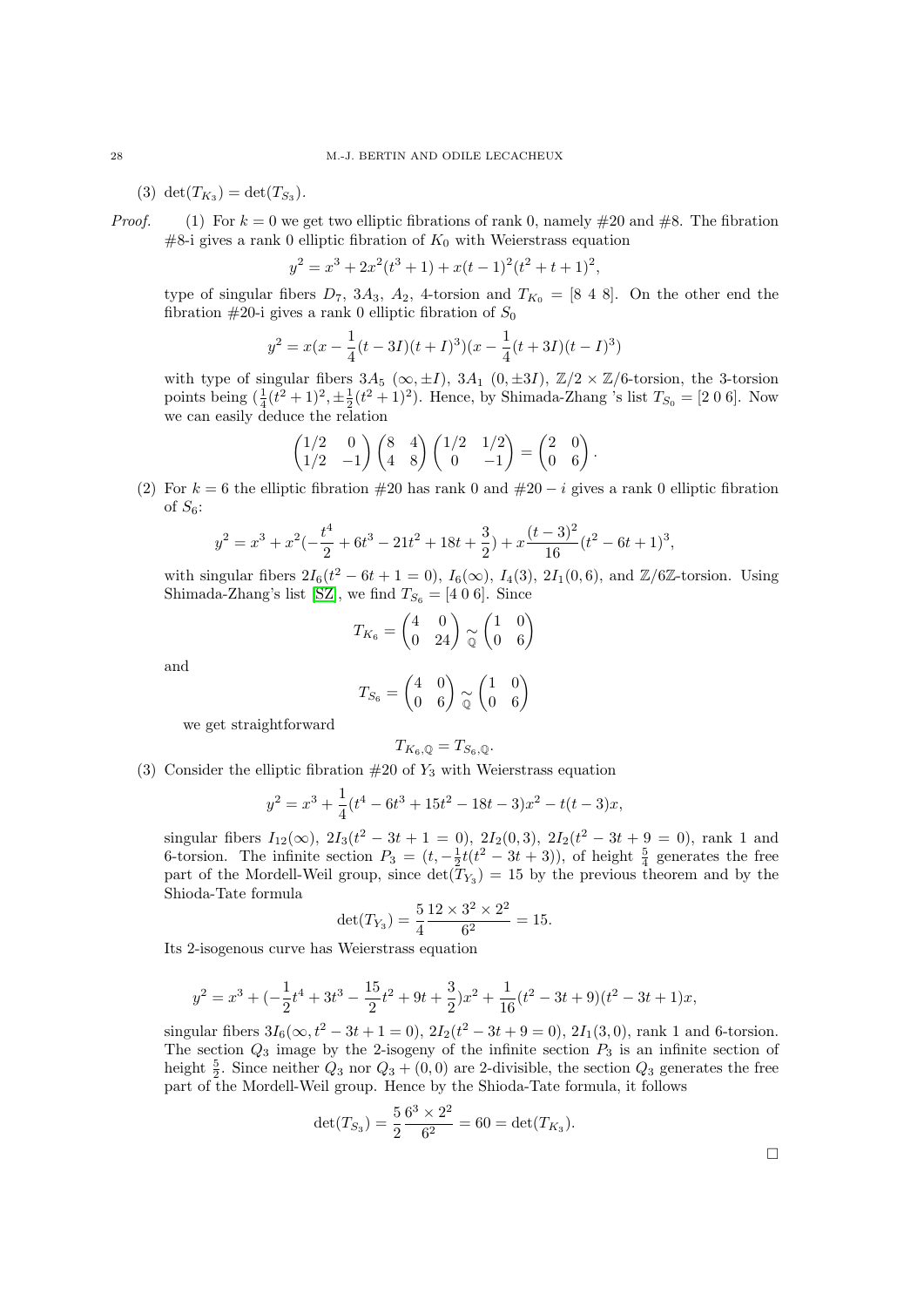$$
x^4 - xy^3 = z^4 - zt^3.
$$

### **REFERENCES**

- <span id="page-28-25"></span>[Beau] A. Beauville, Les familles stables de courbes elliptiques sur  $\mathbb{P}^1$  admettant 4 fibres singulières, C.R.Acad.Sc. Paris, 294 (1982), 657–660.
- <span id="page-28-19"></span>[BGL] M.J. Bertin, A. Garbagnati, R. Hortsch, O. Lecacheux, M. Mase, C. Salgado, U. Whitcher, Classifications of Elliptic Fibrations of a Singular K3 Surface, in Women in Numbers Europe, 17–49, Research Directions in Number Theory, Association for Women in Mathematics Series, Springer, 2015.
- <span id="page-28-28"></span>[BFFLM] M.J. Bertin, A. Feaver, J. Fuselier, M. Lalìn, M. Manes, Mahler measure of some singular K3-surfaces, Contemporary Math. 606, CRM Proceedings, Women in Numbers 2, Research Directions in Number Theory, 149–169.
- <span id="page-28-8"></span>[BL] M.J. Bertin, O. Lecacheux, Elliptic fibrations on the modular surface associated to  $\Gamma_1(8)$ , in Arithmetic and geometry of K3 surfaces and Calabi-Yau threefolds, 153–199, Fields Inst. Commun., 67, Springer, New York, 2013.
- <span id="page-28-24"></span>[BL1] M.J. Bertin, O. Lecacheux, Automorphisms of certain Niemeier lattices and elliptic fibrations, Albanian Journal of Mathematics Volume 11, Number 1 (2017) 13-34.
- <span id="page-28-12"></span>[BSV] S. Boissière, A. Sarti, D. Veniani, On prime degree isogenies between K3 surfaces, Rendiconti del Circolo Matematico di Palermo Series 2, Volume 66, Issue 1, (2017), 3-18.
- <span id="page-28-16"></span>[Bou] N. Bourbaki, Groupes et algèbres de Lie, Chap.4, 5, 6, Masson, Paris (1981).
- <span id="page-28-27"></span>[Boy] D. Boyd, Private communication.
- <span id="page-28-26"></span>[C] P. Comparin, A. Garbagnati, Van Geemen-Sarti involutions and elliptic fibrations on K3 surfaces double cover of P 2 , J. Math. Soc. Japan Volume 66, Number 2 (2014), 479–522.
- <span id="page-28-17"></span>[Co] J. H. Conway, N. J. A. Sloane, Sphere packings, lattices and groups, Grundlehren der Mathematischen Wissenshaften 290, Second Edition, Springer-Verlag, (1993).
- <span id="page-28-1"></span>[D] I.V. Dolgachev, Mirror symmetry for lattice polarized K3 surfaces, Journal of Mathematical Sciences, 81:3, (1996), 2599-2630.
- <span id="page-28-9"></span>[DG] E. Dardanelli, B. van Geemen, Hessians and the moduli space of cubic surfaces, in Algebraic Geometry Korean-Japan Conference in Honor of I. Dolgachev'60th Birthday 2004, Contemp. Math. 422 (2007) 17–36. AMS. [E] N. Elkies, Private communication.
- <span id="page-28-11"></span><span id="page-28-3"></span>[El] N. Elkies, A. Kumar, K3 surfaces and equations for Hilbert modular surfaces, Algebra Number Theory, Volume 8, Number 10 (2014), 2297–2411.
- <span id="page-28-5"></span>[G] B. van Geemen, A. Sarti, Nikulin Involutions on K3 Surfaces, Math. Z. 255 (2007),731–753.
- <span id="page-28-10"></span>[K] J. Keum, A note on elliptic K3 surfaces, Transactions of the American Mathematical Society, Vol. 352, No. 5 (2000), 2077–2086.
- <span id="page-28-6"></span>[Ko] K. Koike, Elliptic K3 surfaces admitting a Shioda-Inose structure, Commentarii Mathematici Universitatis Sancti Pauli Vol 61 N 1 (2012), 77–86.
- <span id="page-28-21"></span>[Ku] M. Kuwata, T. Shioda, Elliptic parameters and defining equations for elliptic fibrations on a Kummer surface, Advanced Studies in Pure Mathematics 50, 2008, Algebraic Geometry in East Asia - Hanoi 2005, 177-215.
- <span id="page-28-14"></span>[Ku1] M. Kuwata, Maple Library Elliptic Surface Calculator,
- http://c-faculty.chuo-u.ac.jp/∼ kuwata/ESC.php.
- <span id="page-28-2"></span>[M] D. Morrison, On K3 surfaces with large Picard number, Invent. Math. 75 (1984), 105–121.
- <span id="page-28-22"></span>[Na] N. Narumiya, H. Shiga, The mirror map for a family of K3 surfaces induced from the simplest 3-dimensional reflexive polytope, Proceedings on Moonshine and related topics (Montréal, QC, 1999), CRM Proc. Lecture Notes, 30 (2001), 139–161, Amer. Math. Soc.
- <span id="page-28-23"></span>[Nik] V. V. Nikulin, Integral symmetric bilinear forms and some of their applications, Math. USSR Izv. 14, No. 1 (1980), 103–167.
- <span id="page-28-20"></span>[N2] V. V. Nikulin, Finite automorphism groups of Kahler surfaces of type K3, Proc. Moscow Math. Soc. 38 (1979), 75–137.
- <span id="page-28-18"></span>[Nis] K.-I. Nishiyama, The Jacobian fibrations on some K3 surfaces and their Mordell-Weil groups, Japan. J. Math. 22 (1996), 293–347.
- <span id="page-28-13"></span>[PA] The PARI Group, Bordeaux GP/PARI version 2.7.3, 2015, http://pari.math.u-bordeaux.fr.
- <span id="page-28-0"></span>[PS] C. Peters, J. Stienstra, A pencil of K3-surfaces related to Apéry's recurrence for  $\zeta(3)$  and Fermi surfaces for potential zero, Arithmetic of Complex Manifolds (Erlangen, 1988) (W.-P. Barth & H. Lange, eds.), Lecture Notes in Math., vol. 1399, Springer, Berlin (1989), 110–127.
- <span id="page-28-7"></span>[Sc] M. Schütt, Sandwich theorems for Shioda-Inose structures, Izvestiya Mat. 77 (2013), 211-222.
- <span id="page-28-15"></span>[Sc-Shio] M. Schütt, T. Shioda, *Elliptic surfaces*, Algebraic geometry in East Asia - Seoul 2008, Adv. Stud. Pure Math. 60 (2010), 51–160.
- <span id="page-28-4"></span>[Shio] T. Shioda, Kummer sandwich theorem of certain elliptic K3 surfaces, Proc. Japan Acad. 82, Ser. A (2006), 137–140.
- [Shio1] T. Shioda On elliptic modular surfaces J. Math. Soc. Japan 24 (1972), no 1, 20–59.